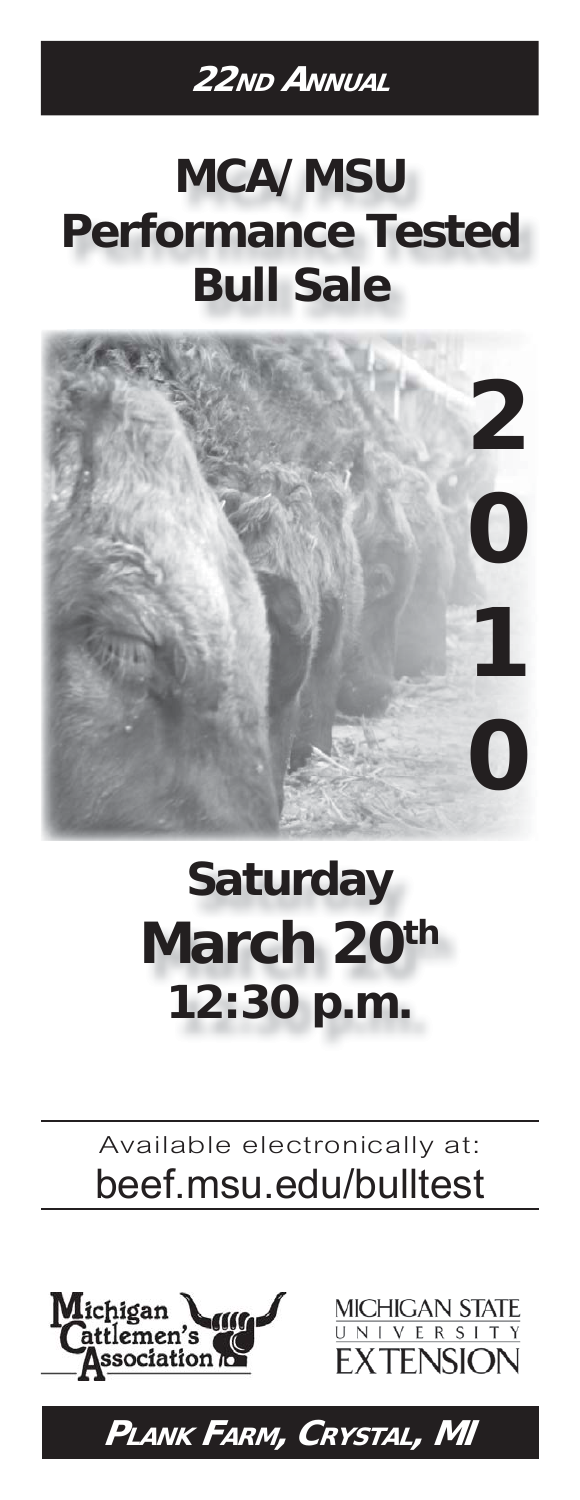# **MCA/MSU PERFORMANCE BULL TEST**

#### *Supervised by:*

MCA Bull Test Committee and Michigan State University Extension

#### **TEST MANAGEMENT**

Plank Farms, Oscar, Paula, Brian 325 Mount Hope Road Crystal, MI 48818 Farm phone: 989-235-6253 Mobile phone (Brian): 989-506-2061

#### **TEST ADMINISTRATION & CATALOG REQUESTS**

Ms. Kathleen Hawkins, Exec. V.P. Michigan Cattlemen's Association 2145 University Park Dr., Suite 300 Okemos, MI 48864 517-347-8117

#### **PERFORMANCE COORDINATION**

Dr. Dan Buskirk, Beef Extension Specialist Dept. of Animal Science, Michigan State Univ. 2265 Anthony Hall East Lansing, MI 48824 517-432-0400

Dr. Dave Hawkins, Professor Emeritus Dept. of Animal Science, Michigan State Univ.

#### Test information available online at: **beef.msu.edu/bulltest**



The test station is located at Plank Farm between Stanton and Ithaca, MI, ½ mi south on Mt. Hope Rd.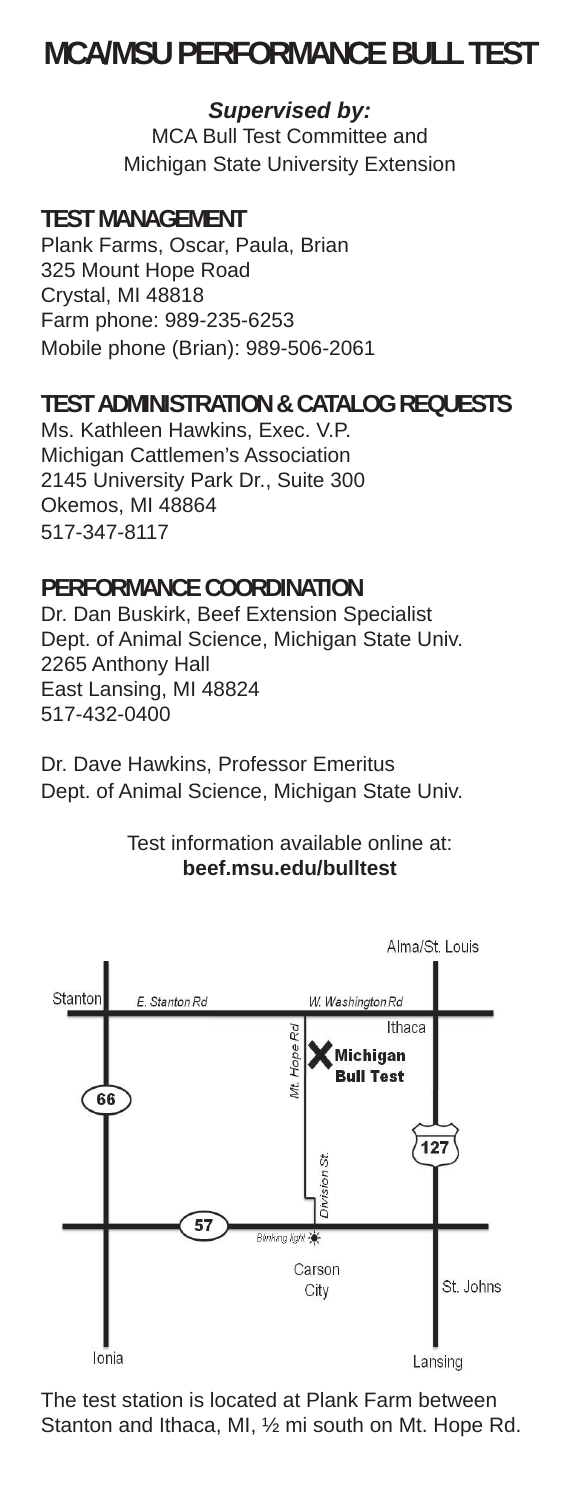# *2010 Sale Offering*

**Saturday, March 20, 2010 12:30 p.m. Test Station (Plank Farm) - Crystal, MI**

# **73 PERFORMANCE TESTED BULLS**

**44 Angus 1 Red Angus 2 Charolais 6 Polled Hereford 20 Simmental & Simmental Hybrid**





Your are encouraged to view the bulls anytime prior to the sale at the test station. As a service to our buyers, arrangements can be made to board bulls at Plank Farm post-sale.

*Auctioneer:* Bill Sheridan, Mason, MI (517) 676-9800

> *Livestock Representatives:* Scott Acker, (989) 430-6354 Jason Buher, (989) 681-2191 Larry Sheridan, (517) 331-5270

*Livestock insurance will be available sale day*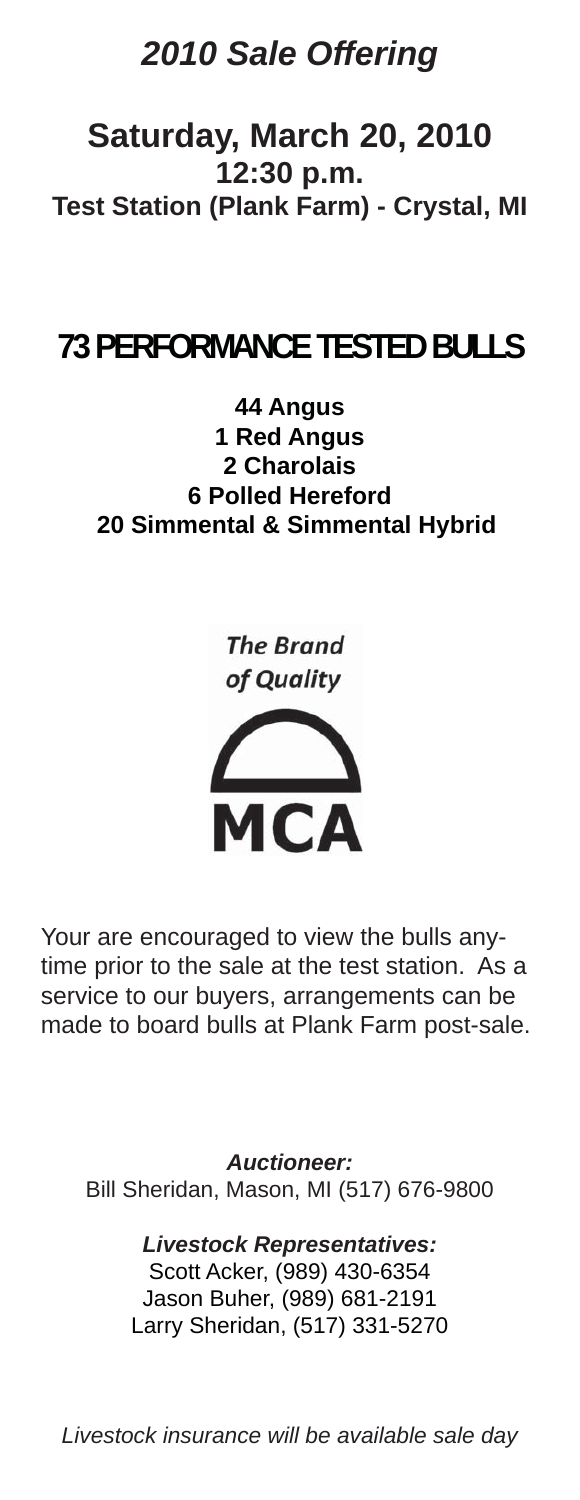#### **GENERAL INFORMATION AND TERMS AND CONDITIONS**

**ANNOUNCEMENTS:** Any announcements made from the auction stand during the sale, shall take precedence over any material printed in the sale catalog.

**TERMS:** Cash or check (U.S. Funds)

- 1. Each animal will be sold to the highest bidder and the Auctioneer will settle any dispute as to bids.
- 2. Bulls must be paid for before being released.
- 3. Each animal will be at the purchaser's risk immediately after being sold.

**MAIL BIDS:** Mail bids may be sent to the sale manager, auctioneer, or ringmen, and will be handled with strictest confidence.

**INSURANCE:** Representatives of livestock insurance companies will be present at the sale.

**REGISTRATION CERTIFICATES:** Breed registration certificates will be transferred to the buyer at the seller's expense. Please give the settling clerk the exact and complete name and address to which you wish to have your bull transferred. All registration certificates will be transferred and sent to the buyer by the seller of the bull.

#### **HEALTH AND MOVEMENT:**

- 1. Bulls are sold under health regulations of Michigan.
- 2. All bulls have been tested negative for tuberculosis (TB).
- 3. Bulls that are moved across a TB zonal boundary (into the Modified Accredited (MAZ) or Free Zone (U.P.)) must have a completed movement certificate. Movement certificates can be obtained by calling 866-870-5136. Prior to movement of cattle outside of Michigan, contact the destination's State Veterinarian for requirements (http://www.usaha.org/StateAnimalHealthOfficials.pdf).

#### **SALE QUALIFICATIONS FOR BULLS:**

- 1. Achieved a minimum average daily gain of 2.8 lb during the 112-day test.
- 2. Passed all health and genetic requirements.
- 3. Passed a breeding soundness examination (see BREEDING SOUNDNESS).
- 4. Passed minimum qualifications for disposition and structural soundness.

**GENETIC DEFECTS:** Beef cattle lethal genetic defects with available DNA tests at the time of this printing included: Arthrogryposis Multiplex (AM) and Neuropathic Hydrocephalus (NH) in Angus, Osteopetrosis (marble bone) in Red Angus, Tibial Hemimelia (TH) and Pulmonary Hypoplasia with Anasarca (PHA) in Maine Anjou and Shorthorn. Other breeds can be affected via ancestors, even those removed several generations.

*The Bull Test Committee requires all bulls NOT BE potential carriers of a lethal genetic defect (as identified by their respective breed association or confirmed by genetic testing) for which there is a DNA test available.*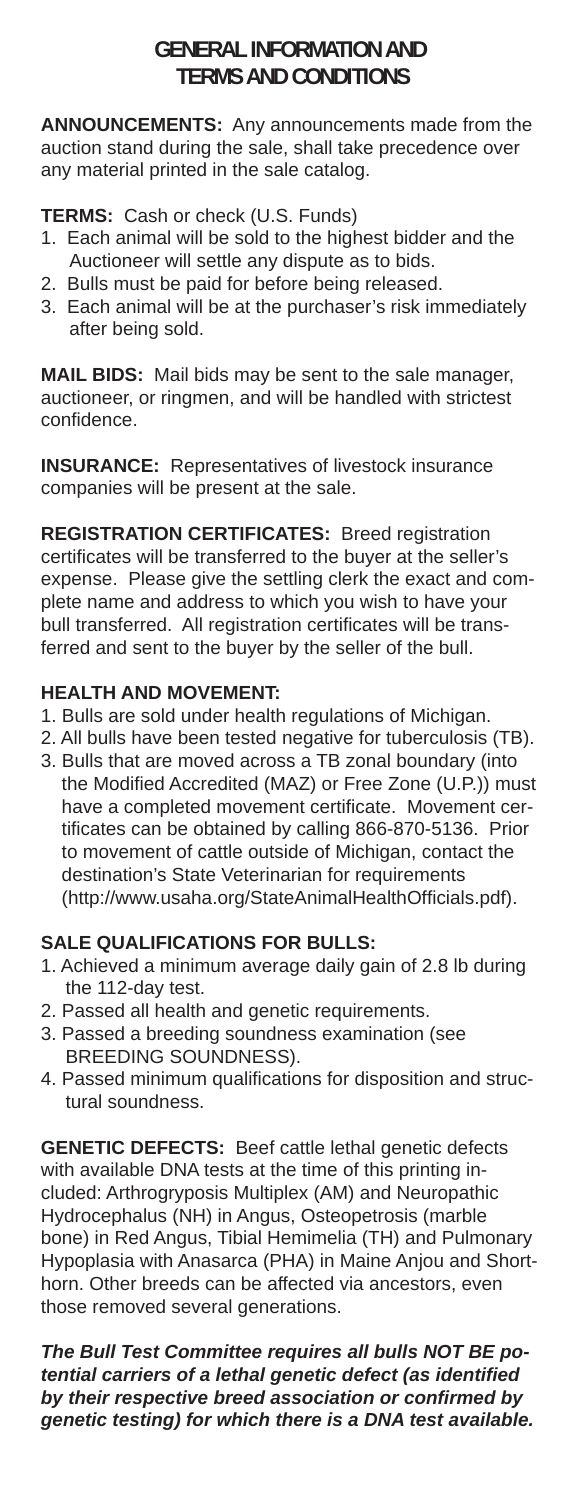**ULTRASOUND DATA:** Ultrasound measurements of ribeye area, rib fat, rump fat and intramuscular fat were collected on all bulls. Ultrasound measurements adjusted to 365 days of age are published in this catalog.

**BREEDING SOUNDNESS:** All bulls born prior to Feb 1, 2009 have passed a complete breeding soundness exam (BSE) as defined by the Society for Theriogenology. Bulls born between Feb 1, 2009 and April 30, 2009 have been subject to meeting all requirements of a BSE, except, the normal sperm morphology requirement was lowered to 50% (as compared to 70% for bulls born prior to Feb 1, 2009). It is recommended that bulls born between Feb 1, 2009 and April 30, 2009 have a complete breeding soundness exam before being placed with females to be bred.

**BREEDING GUARANTEE:** All animals sold are guaranteed to be breeders, if properly cared for and not allowed to run with a herd until they are at least 15 months of age. Any bull that settles at least one third of the healthy cows he covers will be considered a breeder. Any animal not complying with any of these breeding guarantees may be returned to the seller at the buyer's expense, and if in good condition and complying with the health requirements of the seller's state, shall entitle the buyer to a satisfactory adjustment. In the case of an animal claimed to be a nonbreeder, the seller shall be entitled to six months following the return of the animal in which to demonstrate that the animal is in fact a sound breeder. Michigan State University, Michigan Cattlemen's Association, Plank Farm, United Producers, or the Bull Test Committee does not assume any liability for breeding guarantee. Any items not specifically mentioned will default to standard guarantee of the respective breed association.

**CLAIMS FOR REFUND OR OTHER ADJUSTMENT:** All claims for adjustment or refund must be made in writing within 6 months of the sale or 3 months after the purchased animal reaches the age of 18 months, whichever occurs later. The return of the full purchase price will in any case be deemed full satisfaction and settlement.

**LIABILITY:** It is clearly understood that any person or persons attending this sale do so at their own risk. The Michigan Cattlemen's Association (MCA), Michigan State University (MSU), and the Bull Test Station or their agents assume no liability, legal or otherwise, for the safety of the premises, the behavior of animals or accidents that may occur. The MCA, MSU, and Bull Test Station personnel act only in the capacity of agents in this sale. Any claims or adjustments must be made strictly between buyer and seller.

**POST SALE CARE OF BULLS:** Each bull becomes the property of the buyer when he passes through the sale ring. Arrangements may be made to board bulls at Plank Farm, post-sale, for a fee of \$2.50 per day. All bulls not being boarded must be removed from the sale facility by 12:00 noon, Sunday, March 21, 2010.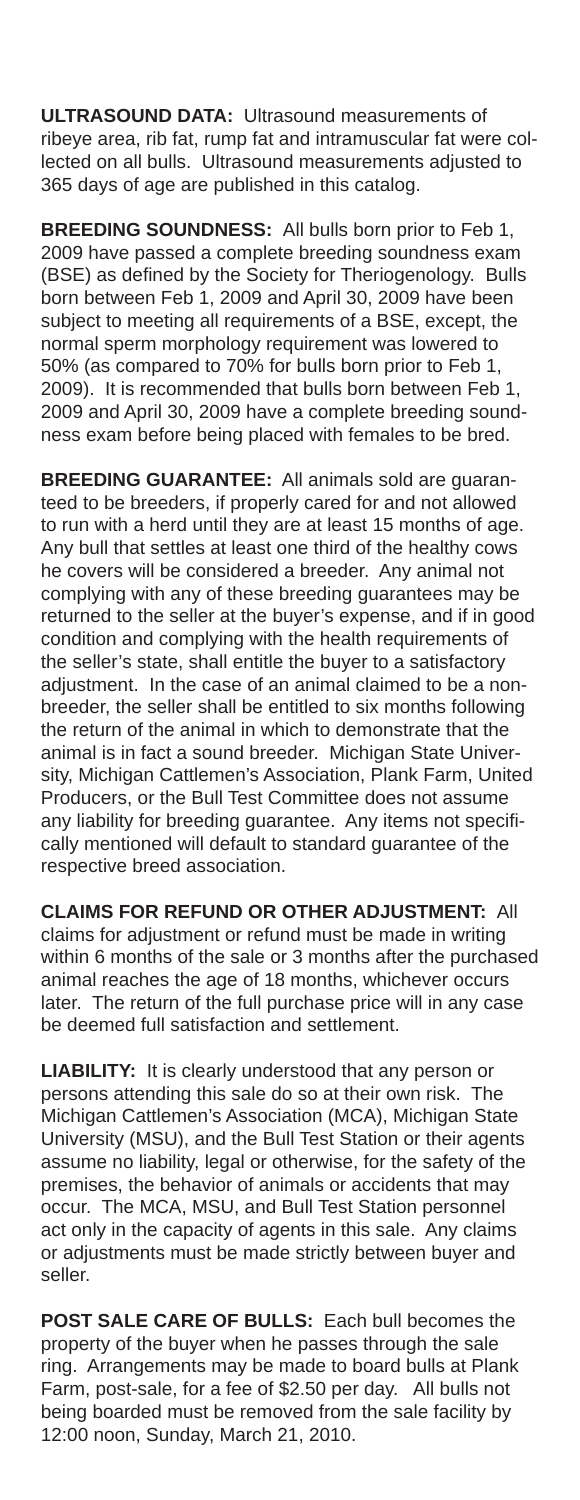#### **HOW TO READ THIS CATALOG**

Each bull in the sale has passed rigid performance standards and has a record like the example below.

# **Tag 1** *BULL NAME*

| Pen 1              |                      |             | Consignor: OWNER NAME                |  |  |  |
|--------------------|----------------------|-------------|--------------------------------------|--|--|--|
| Req:               | <b>REGISTRATION#</b> | Tattoo:     | TATTOO#<br><b>RFID TAG#</b><br>RFID: |  |  |  |
| Breed:             | BULL BREED           |             | PATERNAL GRANDSIRE                   |  |  |  |
| %:                 | <b>BREED</b> %       | <b>SIRF</b> |                                      |  |  |  |
| B date:            | <b>BIRTH DATE</b>    |             | PATERNAL GRANDDAM                    |  |  |  |
| Color:             | HIDE COLOR           |             | MATERNAL GRANDSIRE                   |  |  |  |
| P/S/H              | HORN STATUS          | DAM         |                                      |  |  |  |
| Rirth <sup>.</sup> | <b>TYPE OF BIRTH</b> |             | MATERNAI GRANDDAM                    |  |  |  |

|                 | <b>EPD</b> | Top % | <b>Individual</b> | <b>Test ADG</b>     |
|-----------------|------------|-------|-------------------|---------------------|
| <b>CE</b>       | (1)        | (1a)  | adj. data         | (16)                |
| <b>BW</b>       | (2)        | (2a)  | (11)              | Off-test Wt.        |
| <b>WW</b>       | (3)        | (3a)  | (12)              | (17)                |
| <b>YW</b>       | (4)        | (4a)  | 365 d adj.        | <b>Off-test WDA</b> |
| <b>Milk</b>     | (5)        | (5a)  | ultrasound        | (18)                |
| <b>Marb</b>     | (6)        | (6a)  | (13)              |                     |
| Fat             | (7)        | (7a)  | (14)              | 365 day<br>adjusted |
| <b>REA</b>      | (8)        | (8a)  | (15)              | (19)<br>Frame:      |
| 11              | (9)        | (9a)  |                   | Pelvic:<br>(20)     |
| $\overline{12}$ | (10)       | (10a) |                   | (21)<br>Scrotal:    |

#### **Expected Progeny Differences and Breed Percentile Rank (a)**

- (1) Calving Ease
- (2) Birth Weight
- (3) Weaning Weight
- (4) Yearling Weight
- (5) Maternal Milk
- (6) Marbling (% intramuscular fat)
- (7) Back Fat
- (8) Ribeye Area
- (9) Breed Economic Index 1
- (10) Breed Economic Index 2

|                  | Index 1                                   | Index 2           |
|------------------|-------------------------------------------|-------------------|
| Angus            | \$Wean                                    | \$Beef            |
| <b>Red Angus</b> | <b>Heifer Pregnancy</b>                   | Stayability       |
| Hereford         | Certified Hereford Beef Baldy Maker Index |                   |
| Simmental        | <b>Terminal Index</b>                     | All Purpose Index |

All reported EPDs and percentiles are up to date as of March 1, 2010. The percentage listed adjacent to each EPD represents the percentile ranking of that EPD within the bull's respective breed (*i.e.*  $20\%$  = top 20% of the breed).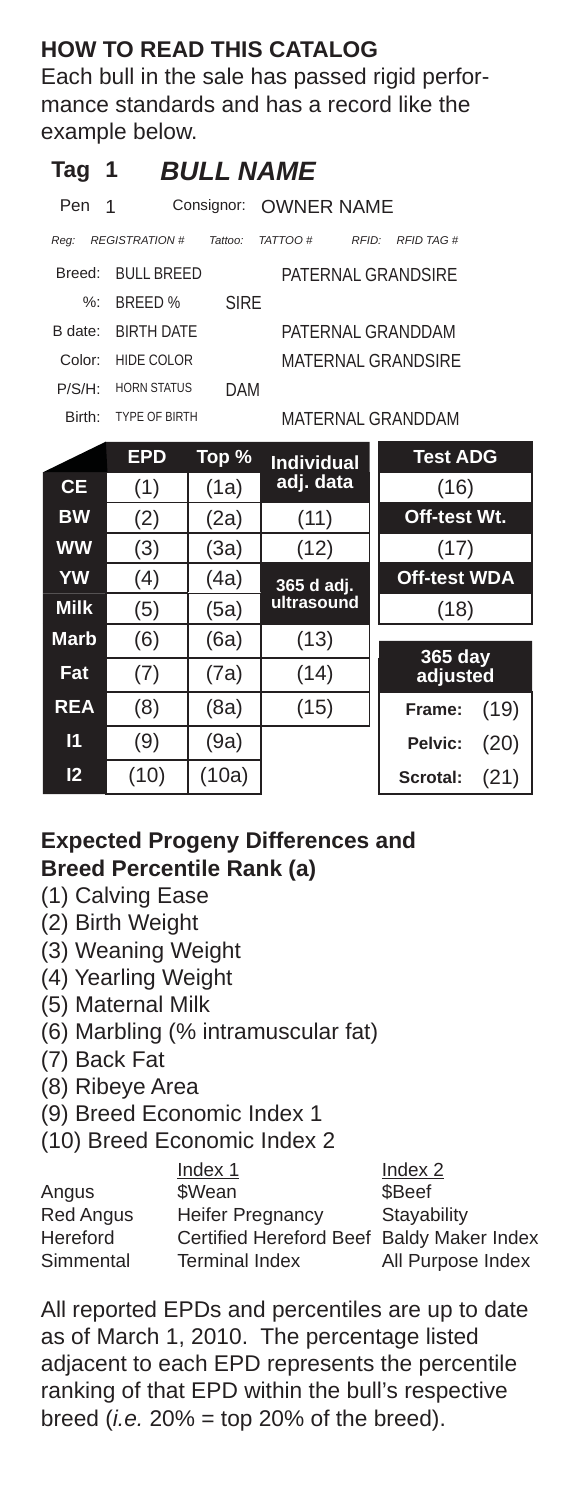#### **Individual Performance**

- (11) Adjusted Birth Weight, lb
- (12) Adjusted 205 day Weaning Weight, lb
- (13) Adjusted 365 day Marbling (%IMF)
- (14) Adjusted 365 day Back Fat, in
- (15) Adjusted 365 day Rib Eye Area, in<sup>2</sup>
- (16) 112 day test average daily gain (ADG), lb/d
- (17) Off-test weight, lb (2/25 2/26/10)
- (18) Off-test weight per day of age (WDA), lb/day
- (19) Frame score (1 to 10 scale), calculated from hip heights measured 2/25 and 2/26/2010\*
- (20) Adjusted 365 day pelvic area (cm width x cm height), measured at breeding soundness exam, cm<sup>2\*</sup>
- (21) Adjusted 365 day scrotal circumference, cm\*

#### *\*Values calculated and adjusted according to Beef Improvement Federation (BIF) guidelines.*

A more complete discussion of the data that is included in this catalog can be found in the catalog supplement.

#### **Test Index and Sale Order**

Sale order is determined by test index. The test index is the average of percentile rank for six EPD values (birth weight, weaning weight, yearling weight, maternal milk, marbling, and ribeye area), and test ADG and WDA. Lower values indicate a more desireable average percentile ranking. Therefore, the bull with the lowest index value will sell first. A page with bulls listed in test index/sale order is at the back of this catalog.

#### **Test Index Formula**

(BW%+WW%+YW%+MM%+MARB%+REA%+ ADG%+WDA%)/8

#### **Across Breed EPD Adjustments**

BIF provides the following adjustments to compare EPDs across breeds. The values listed in the table below should be added to the respective breed EPD to compare it to an Angus EPD.

| <b>Breed</b>     | <b>BW</b> | <b>WW</b> | YW      | <b>MM</b> | Marb    | <b>RE</b> | Fat      |
|------------------|-----------|-----------|---------|-----------|---------|-----------|----------|
| Angus            | 0         | 0         | 0       | 0         | 0       | 0         |          |
| <b>Red Angus</b> | 2.9       | $-5.4$    | $-4.4$  | $-3.0$    | $-0.01$ | $-0.21$   | $-0.045$ |
| Charolais        | 9.7       | 38.2      | 51.9    | 5.6       | $-0.50$ | 0.63      | $-0.244$ |
| <b>Hereford</b>  | 2.9       | $-2.8$    | $-16.1$ | $-17.5$   | $-0.36$ | $-0.24$   | $-0.057$ |
| Simmental        | 5.5       | 25.0      | 22.4    | 13.7      | $-0.60$ | 0.92      | $-0.193$ |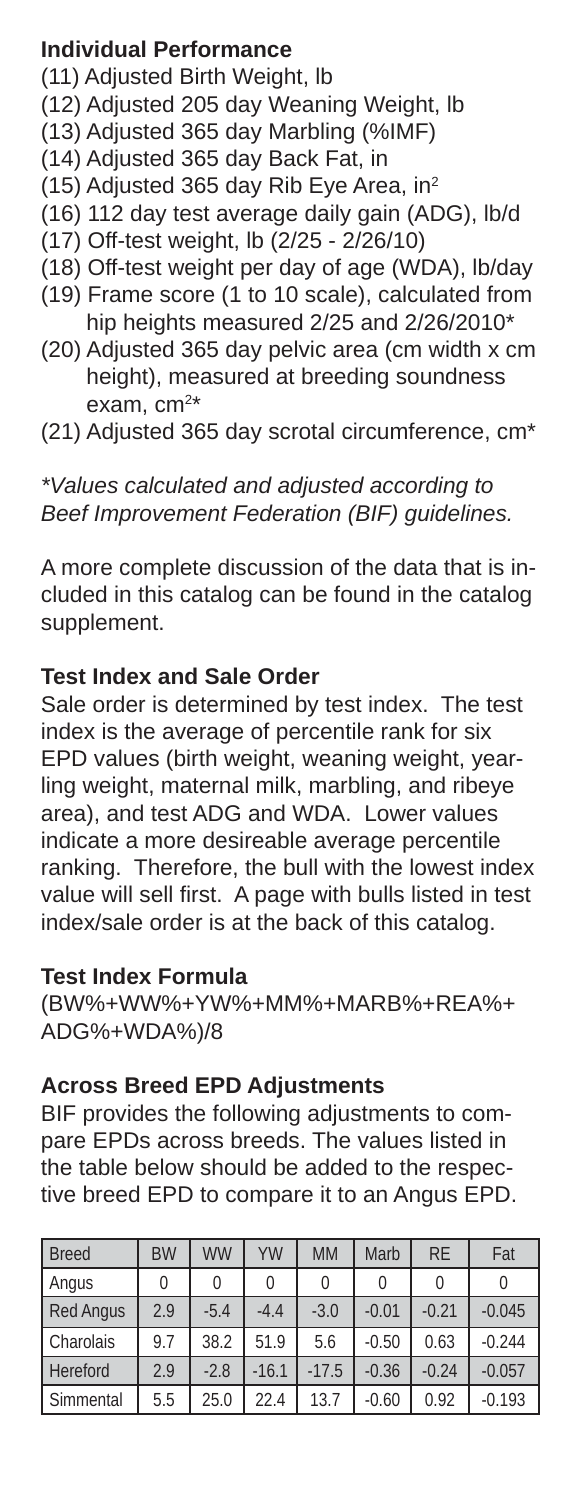| Tag                                            |              |         | <b>BAF Windy 823</b>      |                         |      |  |  |
|------------------------------------------------|--------------|---------|---------------------------|-------------------------|------|--|--|
| Consignor:<br><b>Bordner Farms</b><br>Pen<br>4 |              |         |                           |                         |      |  |  |
| Req:                                           | 16338712     | Tattoo: | RFID:<br>823              | 840003004758447         |      |  |  |
| Breed:                                         | Angus        |         |                           | MOGCK REALLY WINDY C622 |      |  |  |
| $%$ :                                          | <b>PR</b>    |         | MOGCK WHISPERING WIND 584 |                         |      |  |  |
| B date:                                        | 10/2/2008    |         | MOGCK JANE C32            |                         |      |  |  |
| Color:                                         | <b>Black</b> |         | S/C TOP SOIL 365 163H     |                         |      |  |  |
| P/S/H:                                         | Polled       |         | W F PRIDE 013             |                         |      |  |  |
| Birth:                                         | Single       |         | <b>BAF PRIDE B820</b>     |                         |      |  |  |
|                                                | <b>EPD</b>   | Top %   | <b>Individual</b>         | <b>Test ADG</b>         |      |  |  |
| СE                                             | 4            | 80%     | adj. data                 | 4.35                    |      |  |  |
| <b>BW</b>                                      | 2            | 50%     | 80                        | Off-test Wt.            |      |  |  |
| <b>WW</b>                                      | 52           | 20%     | 745                       | 1580                    |      |  |  |
| <b>YW</b>                                      | 89           | 30%     | 365 d adj.                | <b>Off-test WDA</b>     |      |  |  |
| <b>Milk</b>                                    | 17           | 80%     | ultrasound                | 3.09                    |      |  |  |
| <b>Marb</b>                                    | 0.38         | 40%     | 3.00                      | 365 day                 |      |  |  |
| Fat                                            | $-0.042$     | 1%      | 0.12                      | adjusted                |      |  |  |
| <b>REA</b>                                     | $-0.09$      | 95%     | 9.80                      | Frame:                  | 5.5  |  |  |
| \$W                                            | 27.46        | 30%     |                           | Pelvic:                 | 183  |  |  |
| \$В                                            | 43.9         | 45%     |                           | Scrotal:                | 35.0 |  |  |

### **Tag 3** *BAF Solution 901*

| Pen 3  |                   |                       | Consignor: Bordner Farms |                        |                          |  |
|--------|-------------------|-----------------------|--------------------------|------------------------|--------------------------|--|
| Reg:   | 16418981          | Tattoo:               | 901                      | RFID:                  | 840003004758454          |  |
| Breed: | Angus             |                       |                          | S S TRAVELER 6807 T510 |                          |  |
|        | $%:$ PR           | G A R SOLUTION        |                          |                        |                          |  |
|        | B date: 2/14/2009 | G A R NEW DESIGN 50   |                          |                        |                          |  |
| Color: | <b>Black</b>      | RITO 616 OF 4B20 6807 |                          |                        |                          |  |
| P/S/H: | Polled            | BAF BLACKCAP 616 303  |                          |                        |                          |  |
| Birth: | Single            |                       |                          |                        | B A F MISS BLACKCAP 9949 |  |
|        |                   |                       |                          |                        |                          |  |

|             | <b>EPD</b> | Top % | <b>Individual</b> | <b>Test ADG</b>     |      |
|-------------|------------|-------|-------------------|---------------------|------|
| <b>CE</b>   | 11         | 2%    | adj. data         | 4.13                |      |
| <b>BW</b>   | $-0.3$     | 10%   | 81                | Off-test Wt.        |      |
| <b>WW</b>   | 48         | 35%   | 729               | 1325                |      |
| <b>YW</b>   | 88         | 35%   | 365 d adj.        | <b>Off-test WDA</b> |      |
| <b>Milk</b> | 23         | 35%   | ultrasound        | 3.51                |      |
| <b>Marb</b> | 0.62       | 10%   | 5.27              |                     |      |
| Fat         | 0.008      | 45%   | 0.32              | 365 day<br>adjusted |      |
| <b>REA</b>  | 0.28       | 30%   | 14.80             | Frame:              | 6.0  |
| \$W         | 29.28      | 20%   |                   | Pelvic:             | 177  |
| <b>\$B</b>  | 55.81      | 15%   |                   | Scrotal:            | 35.5 |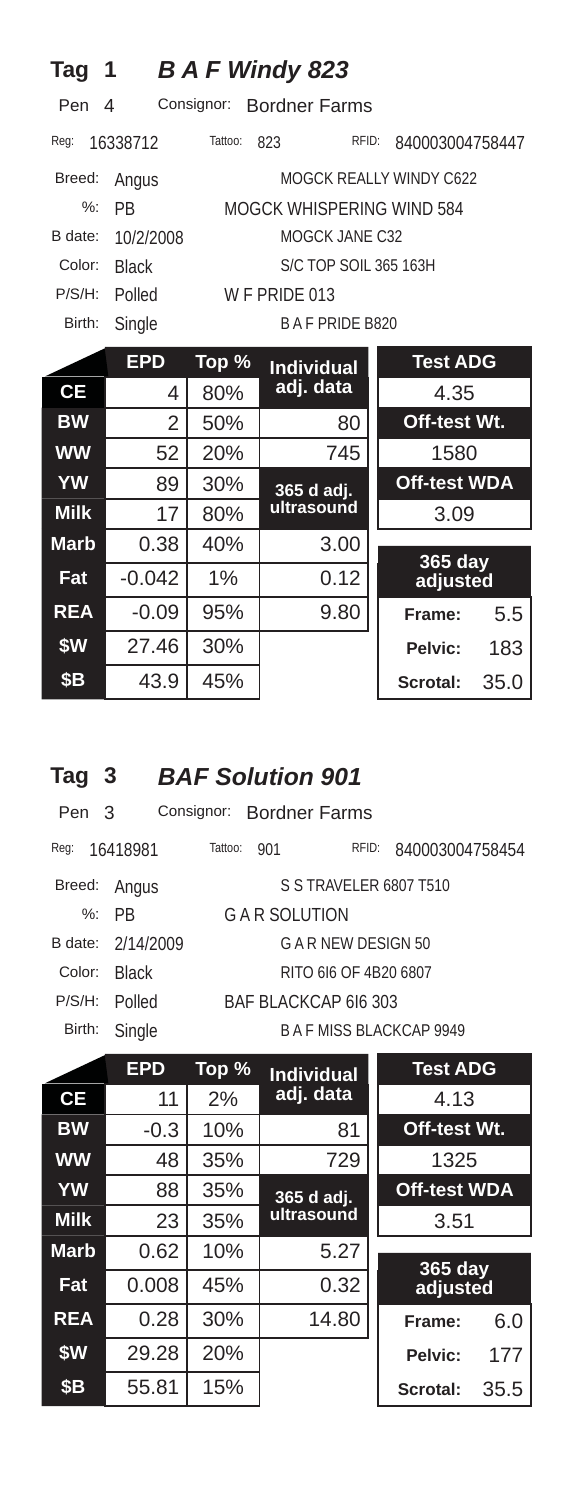| Tag 5         |              |            | <b>FF Final Hit 9267</b>       |                            |
|---------------|--------------|------------|--------------------------------|----------------------------|
| Pen           | 1            | Consignor: | Fitzner Farms                  |                            |
| Req:          | 16418053     | Tattoo:    | RFID:<br>9267                  | 840003004320433            |
| Breed:        | Angus        |            | SITZ TRAVELER 8180             |                            |
| $\frac{9}{6}$ | <b>PR</b>    |            | SAV FINAL ANSWER 0035          |                            |
| B date:       | 3/1/2009     |            | SAVEMULOUS 8145                |                            |
| Color:        | <b>Black</b> |            |                                | SUGAR LOAF DIRECT HIT N021 |
| P/S/H:        | Polled       |            | WI B DIRCT HIT BI ACKBIRD 7263 |                            |
| Birth:        | Single       |            | WLB 878 BLACKBIRD 5263         |                            |
|               |              |            |                                |                            |
|               | <b>EPD</b>   | Top %      | <b>Individual</b>              | <b>Test ADG</b>            |
| <b>CE</b>     | 8            | 25%        | adj. data                      | 3.46                       |
| <b>BW</b>     | 1            | 25%        | 87                             | Off-test Wt.               |
| <b>WW</b>     | 51           | 25%        | 672                            | 1120                       |
| <b>YW</b>     | 90           | 30%        |                                | <b>Off-test WDA</b>        |
| <b>Milk</b>   | 23           | 35%        | 365 d adj.<br>ultrasound       | 3.09                       |
| <b>Marb</b>   | 0.36         | 40%        | 4.05                           |                            |
| Fat           | 0.024        | 75%        | 0.39                           | 365 day<br>adjusted        |

| Tag 7 | FF Absolute Power 910 |  |
|-------|-----------------------|--|
|       |                       |  |

| Pen 1   |                                          |                           |     | Consignor: Fitzner Farms |                                |  |
|---------|------------------------------------------|---------------------------|-----|--------------------------|--------------------------------|--|
| Reg:    | 16372418                                 | Tattoo:                   | 910 | RFID:                    | 982000048704625                |  |
| Breed:  | Angus                                    |                           |     |                          | <b>VERMILION DATELINE 7078</b> |  |
| %:      | <b>BUSHS ABSOLUTE POWER</b><br><b>PR</b> |                           |     |                          |                                |  |
| B date: | 3/21/2009                                | <b>BUSHS LADY KEM 471</b> |     |                          |                                |  |
| Color:  | <b>Black</b>                             | W C C ARAPAHOF C6         |     |                          |                                |  |
| P/S/H:  | Polled                                   | W C C COUNTESS LADY E81   |     |                          |                                |  |
| Birth:  | H.                                       |                           |     | WK COUNTESS LADY 1740    |                                |  |
|         |                                          |                           |     |                          |                                |  |

**\$W** 29.54 20% **Pelvic:** 174 **\$B** 46.86 35% **Scrotal:** 36.0

|             | <b>EPD</b> | Top % | <b>Individual</b> | <b>Test ADG</b>     |      |
|-------------|------------|-------|-------------------|---------------------|------|
| <b>CE</b>   | 5          | 70%   | adj. data         | 3.10                |      |
| <b>BW</b>   | 2.4        | 60%   | 78                | Off-test Wt.        |      |
| <b>WW</b>   | 40         | 75%   | 671               | 1135                |      |
| <b>YW</b>   | 74         | 75%   | 365 d adj.        | <b>Off-test WDA</b> |      |
| <b>Milk</b> | 22         | 45%   | ultrasound        | 3.32                |      |
| <b>Marb</b> |            |       | 5.55              |                     |      |
| Fat         |            |       | 0.34              | 365 day<br>adjusted |      |
| <b>REA</b>  |            |       | 10.50             | Frame:              | 5.2  |
| \$W         | 23.97      | 65%   |                   | Pelvic:             | 152  |
| <b>\$B</b>  |            |       |                   | Scrotal:            | 36.2 |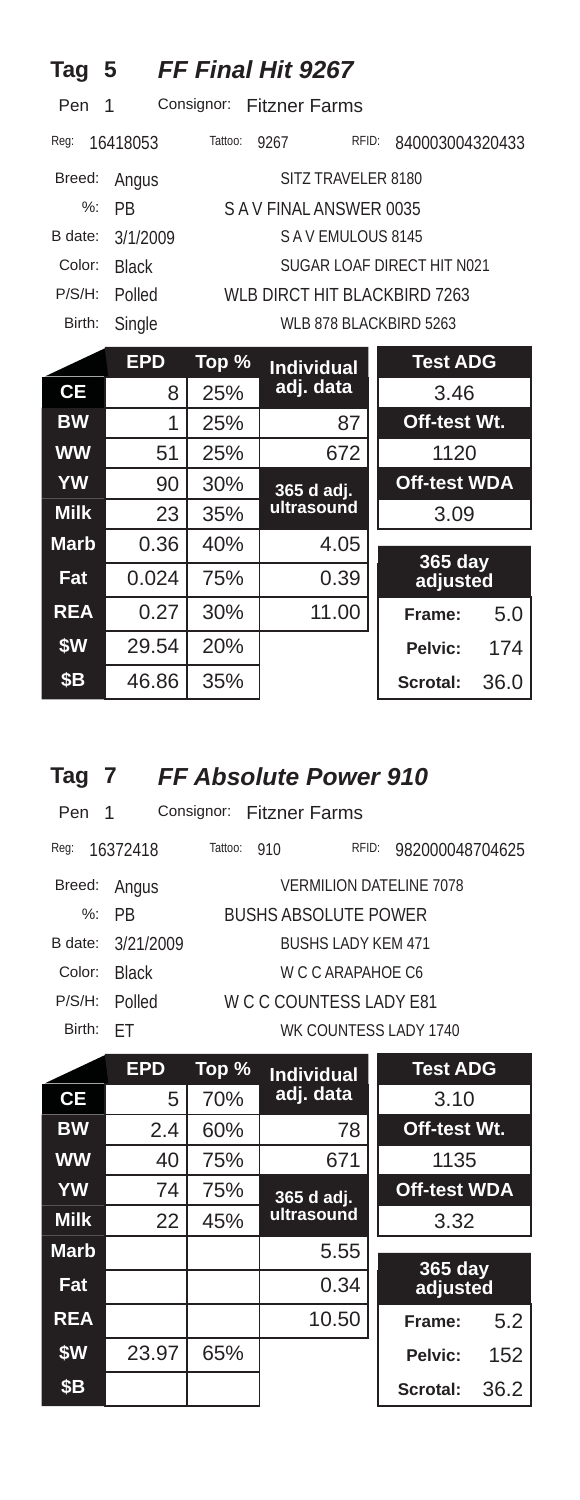| Tag         | 11           |            | <b>AHA True North 9327</b> |                         |
|-------------|--------------|------------|----------------------------|-------------------------|
| Pen         | 4            | Consignor: | Apple Hill Angus           |                         |
| Reg:        | 16367689     | Tattoo:    | RFID:<br>9327              | 840003003974559         |
| Breed:      | Angus        |            | G A R GRID MAKER           |                         |
| $%$ :       | <b>PB</b>    |            | SAV BISMARCK 5682          |                         |
| B date:     | 11/28/2008   |            | SAVABIGALE 0451            |                         |
| Color:      | <b>Black</b> |            | SAV8180 TRAVELER 004       |                         |
| P/S/H:      | Polled       |            | AHA MISS BELL 6327         |                         |
| Birth:      | Single       |            | AHA MISS BELL 327          |                         |
|             | <b>EPD</b>   | Top %      | <b>Individual</b>          | <b>Test ADG</b>         |
| СE          | 8            | 25%        | adj. data                  | 3.50                    |
| <b>BW</b>   | 1.8          | 45%        | 83                         | Off-test Wt.            |
| <b>WW</b>   | 53           | 15%        | 818                        | 1390                    |
| YW          | 99           | 10%        | 365 d adj.                 | <b>Off-test WDA</b>     |
| <b>Milk</b> | 26           | 15%        | ultrasound                 | 3.05                    |
| <b>Marb</b> | 0.25         | 65%        | 3.15                       |                         |
| Fat         | 0.045        | 95%        | 0.23                       | 365 day<br>adjusted     |
| <b>REA</b>  | 0.18         | 50%        | 9.60                       | 5.0<br>Frame:           |
| \$W         | 27.53        | 30%        |                            | 171<br>Pelvic:          |
| \$Β         | 39.01        | 60%        |                            | 36.1<br><b>Scrotal:</b> |

# **Tag 13** *AHA True North 9420*

| Pen 4   |              |         | Consignor: Apple Hill Angus |       |                            |
|---------|--------------|---------|-----------------------------|-------|----------------------------|
| Req:    | 16367690     | Tattoo: | 9420                        | RFID: | 840003003974565            |
| Breed:  | Angus        |         |                             |       | SAV8180 TRAVELER 004       |
|         | $\%$ : PR    |         | SAV NET WORTH 4200          |       |                            |
| B date: | 1/2/2009     |         | S A V MAY 2410              |       |                            |
| Color:  | <b>Black</b> |         |                             |       | WHITESTONE RIGHT TIME P169 |
| P/S/H:  | Polled       |         | AHA DAWN 420                |       |                            |
| Birth:  | Single       |         | AHA DAWN 124                |       |                            |
|         |              | - -     |                             |       |                            |

|             | <b>EPD</b> | Top % | <b>Individual</b> | <b>Test ADG</b>     |      |
|-------------|------------|-------|-------------------|---------------------|------|
| <b>CE</b>   | 5          | 70%   | adj. data         | 3.86                |      |
| <b>BW</b>   | 3.1        | 75%   | 79                | Off-test Wt.        |      |
| <b>WW</b>   | 44         | 55%   | 664               | 1320                |      |
| <b>YW</b>   | 92         | 25%   | 365 d adj.        | <b>Off-test WDA</b> |      |
| <b>Milk</b> | 25         | 20%   | ultrasound        | 3.14                |      |
| <b>Marb</b> | 0.23       | 65%   | 4.21              |                     |      |
| Fat         | 0.033      | 85%   | 0.49              | 365 day<br>adjusted |      |
| <b>REA</b>  | 0.17       | 50%   | 11.60             | Frame:              | 5.3  |
| \$W         | 21.08      | 85%   |                   | Pelvic:             | 172  |
| <b>\$B</b>  | 39.9       | 55%   |                   | Scrotal:            | 35.1 |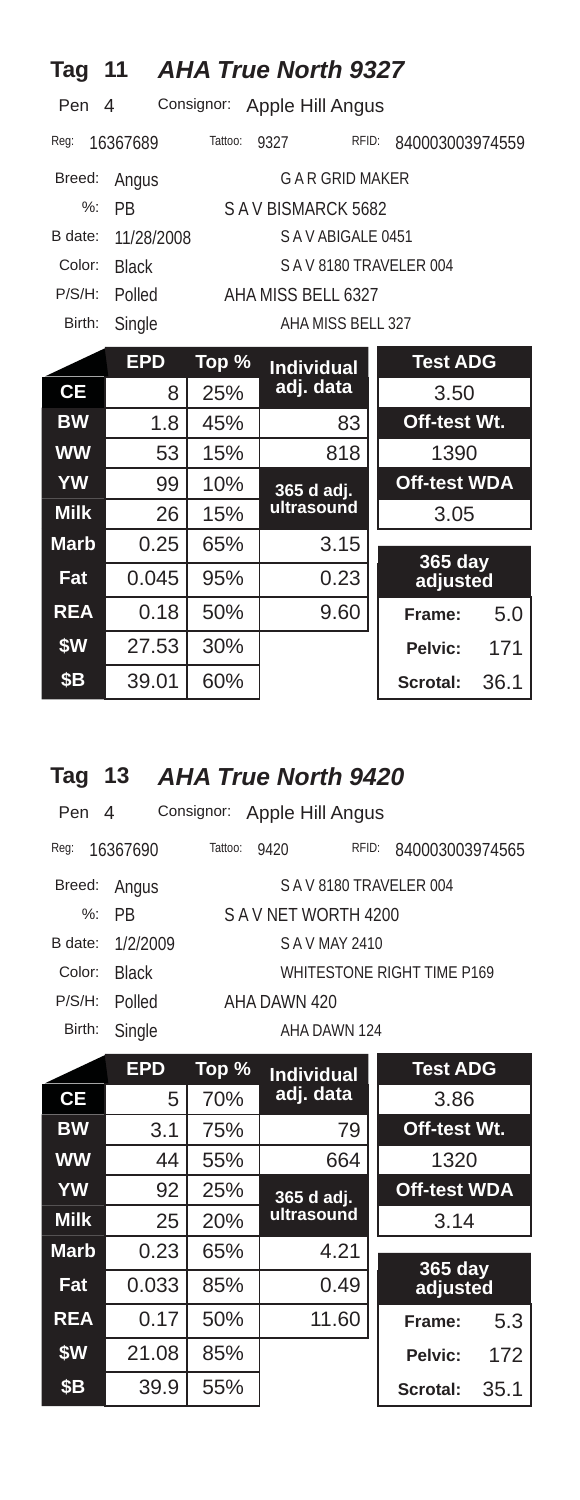| <b>Tag</b>    | 14                                  |         | <b>AHA True North 911</b> |                            |      |  |  |  |
|---------------|-------------------------------------|---------|---------------------------|----------------------------|------|--|--|--|
| Pen           | Consignor:<br>Apple Hill Angus<br>4 |         |                           |                            |      |  |  |  |
| Reg:          | 16405484                            | Tattoo: | 911<br>RFID:              | 840003003880805            |      |  |  |  |
| Breed:        | Angus                               |         | B/R NEW DESIGN 036        |                            |      |  |  |  |
| $\frac{9}{6}$ | <b>PR</b>                           |         | <b>GAR PREDESTINED</b>    |                            |      |  |  |  |
| B date:       | 1/2/2009                            |         | G A R F X T 4206          |                            |      |  |  |  |
| Color:        | <b>Black</b>                        |         | TC FREEDOM 104            |                            |      |  |  |  |
| P/S/H:        | Polled                              |         | AHA OUEEN MOTHER 422      |                            |      |  |  |  |
| Birth:        | Single                              |         | A H A OUEEN MOTHER 034    |                            |      |  |  |  |
|               | <b>EPD</b>                          | Top %   | <b>Individual</b>         | <b>Test ADG</b>            |      |  |  |  |
| <b>CE</b>     | 6                                   | 55%     | adj. data                 | 4.60                       |      |  |  |  |
| <b>BW</b>     | 3.8                                 | 85%     | 88                        | Off-test Wt.               |      |  |  |  |
| <b>WW</b>     | 48                                  | 35%     | 649                       | 1368                       |      |  |  |  |
| YW            | 88                                  | 35%     | 365 d adj.                | <b>Off-test WDA</b>        |      |  |  |  |
| <b>Milk</b>   | 25                                  | 20%     | ultrasound                | 3.26                       |      |  |  |  |
| <b>Marb</b>   | 0.52                                | 20%     | 4.54                      |                            |      |  |  |  |
| Fat           | 0.011                               | 50%     | 0.27                      | <b>365 day</b><br>adjusted |      |  |  |  |
| <b>REA</b>    | 0.38                                | 15%     | 12.20                     | Frame:                     | 4.7  |  |  |  |
| \$W           | 24.06                               | 60%     |                           | Pelvic:                    | 172  |  |  |  |
| \$В           | 54.05                               | 15%     |                           | <b>Scrotal:</b>            | 35.1 |  |  |  |

### **Tag 15** *A H A True North 936*

| Pen 3               |         |                     |                                                                                                                                                |
|---------------------|---------|---------------------|------------------------------------------------------------------------------------------------------------------------------------------------|
| 16405394            | Tattoo: | RFID:               | 840003003880806                                                                                                                                |
| Angus               |         |                     |                                                                                                                                                |
| %: PR               |         |                     |                                                                                                                                                |
| B date:<br>2/8/2009 |         |                     |                                                                                                                                                |
| <b>Black</b>        |         |                     |                                                                                                                                                |
| Polled              |         |                     |                                                                                                                                                |
| Single              |         |                     |                                                                                                                                                |
|                     |         | 936<br>TC TOTAL 410 | Consignor: Apple Hill Angus<br>BON VIEW NEW DESIGN 208<br>TC FRICA FILFEN 2047<br>BUSHS GRAND DESIGN<br>TA BLACKCAP 313<br>TAMISS BLACKCAP 570 |

|             | <b>EPD</b> | Top % | <b>Individual</b> | <b>Test ADG</b>     |      |
|-------------|------------|-------|-------------------|---------------------|------|
| <b>CE</b>   | 4          | 80%   | adj. data         | 4.44                |      |
| <b>BW</b>   | 2.5        | 60%   | 87                | Off-test Wt.        |      |
| <b>WW</b>   | 60         | 3%    | 680               | 1260                |      |
| <b>YW</b>   | 96         | 15%   | 365 d adj.        | <b>Off-test WDA</b> |      |
| <b>Milk</b> | 26         | 15%   | ultrasound        | 3.29                |      |
| <b>Marb</b> | 0.62       | 10%   | 5.59              |                     |      |
| Fat         | 0.006      | 40%   | 0.42              | 365 day<br>adjusted |      |
| <b>REA</b>  | 0.37       | 15%   | 11.20             | Frame:              | 6.1  |
| \$W         | 31.85      | 4%    |                   | Pelvic:             | 169  |
| <b>\$B</b>  | 59.13      | 10%   |                   | Scrotal:            | 36.3 |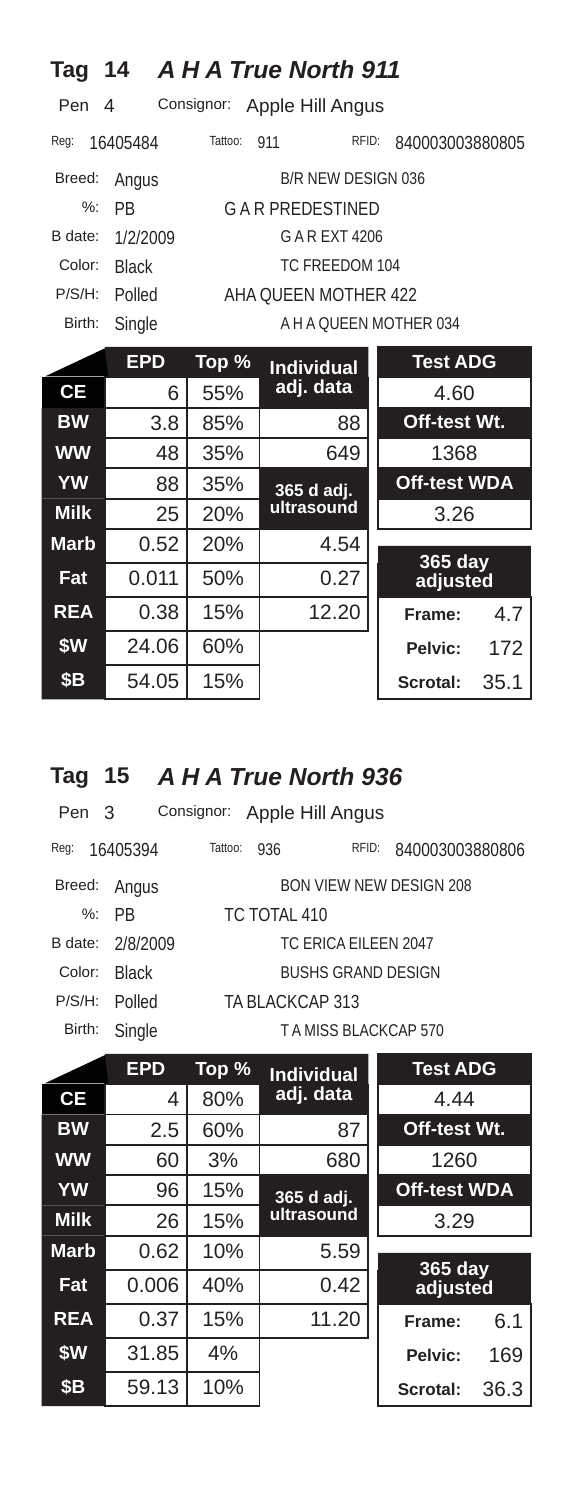| Tag           | 16           |            |                           | <b>Shady Brook Prime Star U275</b> |
|---------------|--------------|------------|---------------------------|------------------------------------|
| Pen           | 4            | Consignor: | <b>CFC Angus</b>          |                                    |
| Req:          | 16281052     | Tattoo:    | U <sub>275</sub><br>RFID: | 982000128799907                    |
| Breed:        | Angus        |            | N BAR PRIME TIME D806     |                                    |
| $\frac{9}{6}$ | PR           |            | <b>GARDENS PRIME STAR</b> |                                    |
| B date:       | 11/18/2008   |            |                           | <b>GREEN GARDEN JILT C242 S1</b>   |
| Color:        | <b>Black</b> |            |                           | <b>BON VIEW NEW DESIGN 1407</b>    |
| P/S/H:        | Polled       |            | BALDRIDGE ZARA P267       |                                    |
| Birth:        | Single       |            |                           | KOUPAL BEEFLAND ZARA 0283          |
|               | <b>EPD</b>   | Top %      | <b>Individual</b>         | <b>Test ADG</b>                    |
| <b>CE</b>     | 11           | 2%         | adj. data                 | 3.55                               |
| <b>BW</b>     | 0.4          | 15%        | 82                        | Off-test Wt.                       |
| <b>WW</b>     | 40           | 75%        | 571                       | 1328                               |
| <b>YW</b>     | 83           | 50%        | 365 d adj.                | <b>Off-test WDA</b>                |
| <b>Milk</b>   | 24           | 30%        | ultrasound                | 2.85                               |
| <b>Marb</b>   | 0.73         | 4%         | 3.15                      |                                    |
| Fat           | 0.052        | 100%       | 0.21                      | 365 day<br>adjusted                |
| <b>REA</b>    | 0.09         | 65%        | 10.00                     | 4.9<br>Frame:                      |
| \$W           | 24.62        | 55%        |                           | 149<br>Pelvic:                     |
| \$В           | 40.85        | 55%        |                           | 36.2<br>Scrotal:                   |

### **Tag 17** *CFC All Business Bismark X32*

| Pen 3   |              | Consignor: CFC Angus |                       |                 |  |  |  |
|---------|--------------|----------------------|-----------------------|-----------------|--|--|--|
| Reg:    | 16356131     | Tattoo:<br>X32       | RFID:                 | 982000128799916 |  |  |  |
| Breed:  | Angus        |                      | G A R GRID MAKER      |                 |  |  |  |
|         | $\%$ : PR    | S A V BISMARCK 5682  |                       |                 |  |  |  |
| B date: | 2/8/2009     | SAVABIGALE 0451      |                       |                 |  |  |  |
| Color:  | <b>Black</b> |                      | CONNEALY BOTTOMLINE   |                 |  |  |  |
| P/S/H:  | Polled       |                      | CHUKALUK TASHA CB-212 |                 |  |  |  |
| Birth:  | Single       |                      | CHUKALUK HAYLEY T     |                 |  |  |  |
|         |              |                      |                       |                 |  |  |  |

|             | <b>EPD</b> | Top % | <b>Individual</b>                 | <b>Test ADG</b>     |      |
|-------------|------------|-------|-----------------------------------|---------------------|------|
| <b>CE</b>   | 4          | 80%   | adj. data                         | 3.64                |      |
| <b>BW</b>   | 2.8        | 70%   | 100                               | Off-test Wt.        |      |
| <b>WW</b>   | 42         | 65%   | 544                               | 1115                |      |
| <b>YW</b>   | 79         | 60%   | <b>Off-test WDA</b><br>365 d adj. |                     |      |
| <b>Milk</b> | 19         | 70%   | ultrasound                        | 2.91                |      |
| <b>Marb</b> | 0.02       | 95%   | 2.66                              |                     |      |
| Fat         | $-0.019$   | 10%   | 0.18                              | 365 day<br>adjusted |      |
| <b>REA</b>  | 0.13       | 60%   | 10.40                             | Frame:              | 5.5  |
| \$W         | 22.33      | 75%   |                                   | Pelvic:             | 173  |
| \$B         | 29.02      | 90%   |                                   | Scrotal:            | 36.3 |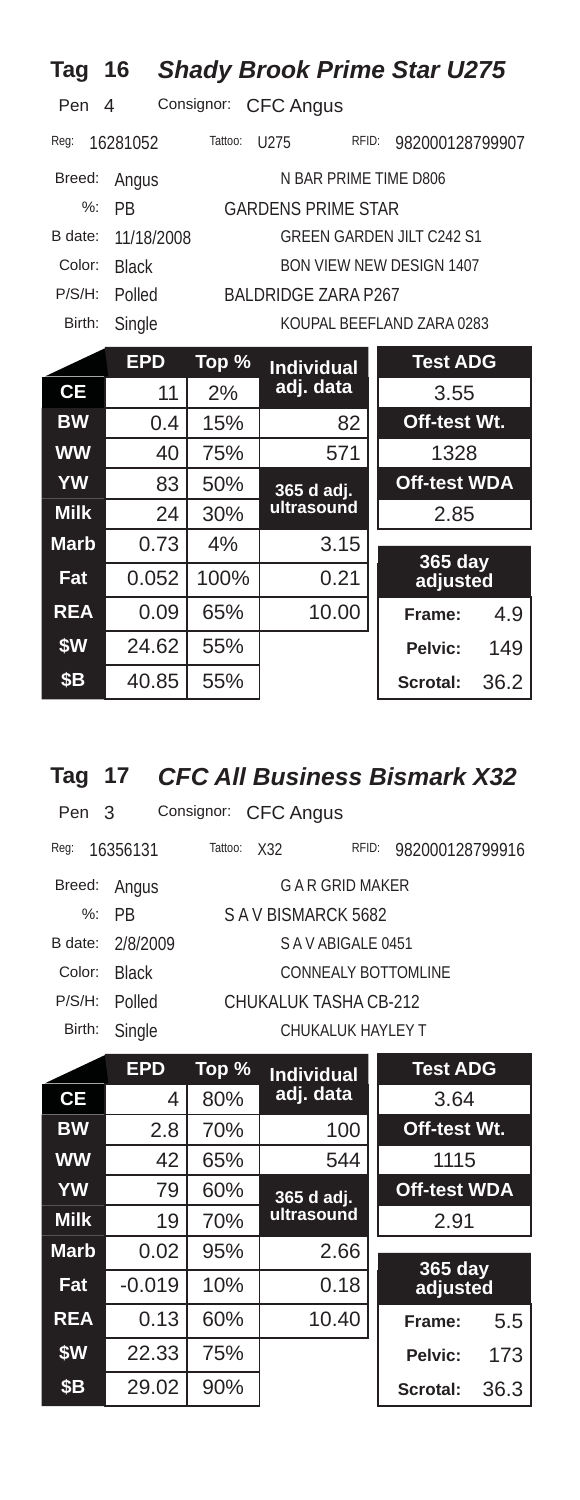| Tag           | 18           |            | <b>CFC All Business Bextor X27</b> |                              |      |
|---------------|--------------|------------|------------------------------------|------------------------------|------|
| Pen           | 1            | Consignor: | <b>CFC Angus</b>                   |                              |      |
| Reg:          | 16356130     | Tattoo:    | X27<br>RFID:                       | 982000128799911              |      |
| Breed:        | Angus        |            | <b>BAREXT TRAVELER 205</b>         |                              |      |
| $\frac{9}{6}$ | <b>PB</b>    |            | C R A BEXTOR 872 5205 608          |                              |      |
| B date:       | 3/18/2009    |            |                                    | CRA LADY JAYE 608 498 S EASY |      |
| Color:        | <b>Black</b> |            | <b>GIBB ILLINI</b>                 |                              |      |
| P/S/H:        | Polled       |            | CHUKALUK SASHA I                   |                              |      |
| Birth:        | Single       |            | CHUKALUK LINDA 3W3                 |                              |      |
|               | <b>EPD</b>   | Top %      | <b>Individual</b>                  | <b>Test ADG</b>              |      |
| <b>CE</b>     | 4            | 80%        | adj. data                          | 3.17                         |      |
| <b>BW</b>     | 2.8          | 70%        | 100                                | Off-test Wt.                 |      |
| <b>WW</b>     | 47           | 40%        | 655                                | 1143                         |      |
| <b>YW</b>     | 86           | 40%        | 365 d adj.                         | <b>Off-test WDA</b>          |      |
| <b>Milk</b>   | 32           | 1%         | ultrasound                         | 3.31                         |      |
| <b>Marb</b>   | 0.33         | 50%        | 2.99                               | 365 day                      |      |
| Fat           | 0.034        | 90%        | 0.40                               | adjusted                     |      |
| <b>REA</b>    | 0.3          | 25%        | 12.90                              | Frame:                       | 5.4  |
| \$W           | 25.92        | 45%        |                                    | Pelvic:                      | 169  |
| \$Β           | 47.52        | 30%        |                                    | Scrotal:                     | 37.1 |

# **Tag 19** *Elite Rito H 902*

| Pen 1  |                   |         |                      | Consignor: Hawkins Angus Farm |       |                         |
|--------|-------------------|---------|----------------------|-------------------------------|-------|-------------------------|
| Req:   | 16316152          | Tattoo: | 902                  |                               | RFID: | 840003005263751         |
| Breed: | Angus             |         |                      | D H D TRAVELER 6807           |       |                         |
|        | $\%$ : PR         |         |                      | RITO 616 OF 4B20 6807         |       |                         |
|        | B date: 3/11/2009 |         |                      |                               |       | RITA 4B20 OF OFB1 BANDO |
| Color: | <b>Black</b>      |         |                      | CONNEALY LEAD ON              |       |                         |
| P/S/H: | Polled            |         | <b>FI AINF H 701</b> |                               |       |                         |
| Birth: | Single            |         |                      | ELAINE H 307                  |       |                         |
|        |                   |         |                      |                               |       |                         |

|             | <b>EPD</b> | Top % | <b>Individual</b> | <b>Test ADG</b>       |      |
|-------------|------------|-------|-------------------|-----------------------|------|
| СE          | 6          | 55%   | adj. data         | 3.28                  |      |
| <b>BW</b>   | 1.7        | 40%   | 92                | Off-test Wt.          |      |
| <b>WW</b>   | 43         | 60%   | 781               | 1145                  |      |
| <b>YW</b>   | 86         | 40%   | 365 d adj.        | <b>Off-test WDA</b>   |      |
| <b>Milk</b> | 23         | 35%   | ultrasound        | 3.25                  |      |
| <b>Marb</b> | 0.37       | 40%   | 2.93              |                       |      |
| Fat         | $-0.01$    | 15%   | 0.32              | $365$ day<br>adjusted |      |
| <b>REA</b>  | 0.19       | 45%   | 10.10             | Frame:                | 5.8  |
| \$W         | 24.33      | 60%   |                   | Pelvic:               | 165  |
| <b>\$B</b>  | 45.17      | 40%   |                   | Scrotal:              | 31.4 |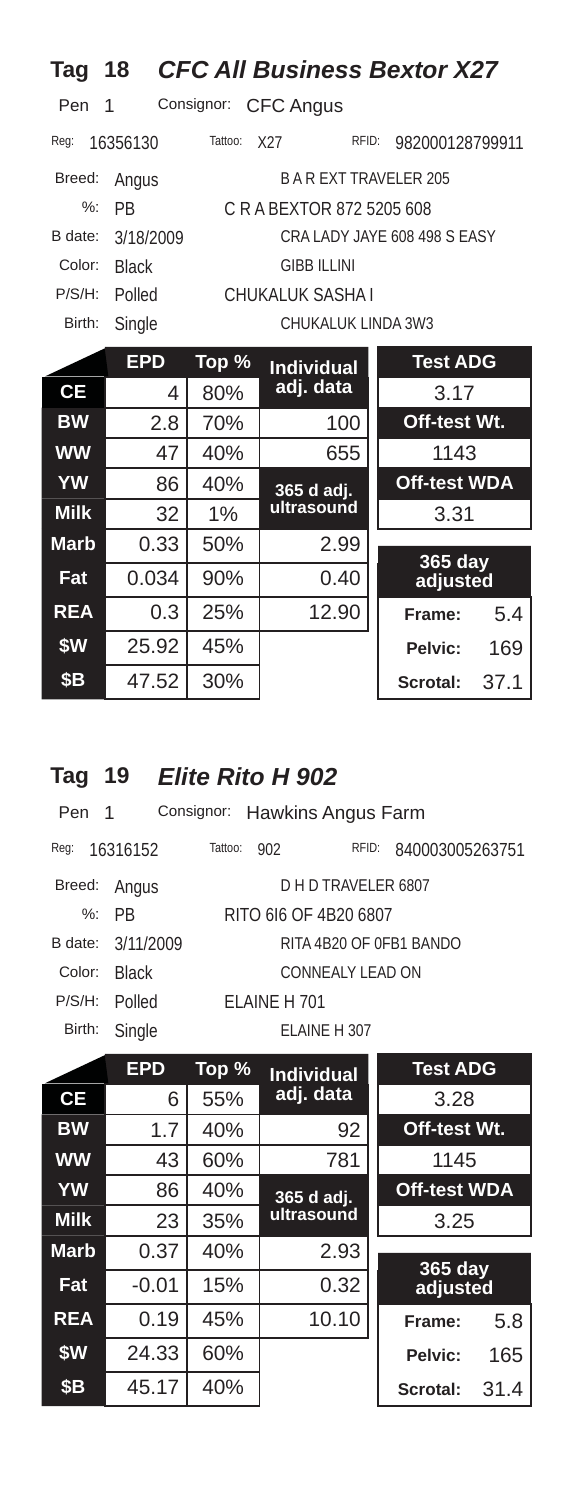| Tag 20        |              |            | D F Stockmans Odyssey D1V |       |                          |      |
|---------------|--------------|------------|---------------------------|-------|--------------------------|------|
| Pen<br>- 2    |              | Consignor: | Drews Farms               |       |                          |      |
| Req:          | 16320354     | Tattoo:    | D1V                       | RFID: | 840003004863718          |      |
| Breed:        | Angus        |            | <b>TC STOCKMAN</b>        |       |                          |      |
| $\frac{9}{6}$ | <b>PB</b>    |            | TC STOCKMAN 365           |       |                          |      |
| B date:       | 2/17/2009    |            | TC PRIDE 0014             |       |                          |      |
| Color:        | <b>Black</b> |            |                           |       | HARBHIGH PLAINS 975 JH   |      |
| P/S/H:        | Polled       |            | TJ ODYSSEY 0903           |       |                          |      |
| Birth:        | Single       |            |                           |       | LONGACRES PURE PRIDE 019 |      |
|               | <b>EPD</b>   | Top %      | <b>Individual</b>         |       | <b>Test ADG</b>          |      |
| <b>CE</b>     | 8            | 25%        | adj. data                 |       | 3.50                     |      |
| <b>BW</b>     | 2.1          | 50%        |                           | 84    | Off-test Wt.             |      |
| <b>WW</b>     | 39           | 75%        | 823                       |       | 1275                     |      |
| YW            | 75           | 70%        | 365 d adj.                |       | <b>Off-test WDA</b>      |      |
| <b>Milk</b>   | 27           | 10%        | ultrasound                |       | 3.41                     |      |
| <b>Marb</b>   |              |            | 3.97                      |       |                          |      |
| Fat           |              |            | 0.23                      |       | 365 day<br>adjusted      |      |
| <b>REA</b>    |              |            | 13.00                     |       | Frame:                   | 5.8  |
| \$W           | 24.47        | 60%        |                           |       | Pelvic:                  | 185  |
| \$Β           |              |            |                           |       | <b>Scrotal:</b>          | 34.6 |

### **Tag 21** *BCCC Lookout 902*

| Pen 1   |              |                         |                  | Consignor: Barker Creek Cattle Co. |                                 |  |
|---------|--------------|-------------------------|------------------|------------------------------------|---------------------------------|--|
| Reg:    | 16421267     | Tattoo:                 | W902             | RFID:                              | 840003004385289                 |  |
| Breed:  | Angus        |                         |                  | O C C LEGEND 616L                  |                                 |  |
|         | $%:$ PR      |                         | B C LOOKOUT 7024 |                                    |                                 |  |
| B date: | 3/10/2009    |                         |                  |                                    | <b>GIBBET HILL MIGNONNE E37</b> |  |
| Color:  | <b>Black</b> | SCHURRTOP MC 2500       |                  |                                    |                                 |  |
| P/S/H:  | Polled       | <b>BCCC MISSIE T711</b> |                  |                                    |                                 |  |
| Birth:  | Single       |                         |                  | BCCC MS MISSIE R514                |                                 |  |

|             | <b>EPD</b> | Top % | <b>Individual</b> | <b>Test ADG</b>            |      |
|-------------|------------|-------|-------------------|----------------------------|------|
| <b>CE</b>   | 5          | 70%   | adj. data         | 3.19                       |      |
| <b>BW</b>   | 3.2        | 75%   | 90                | Off-test Wt.               |      |
| <b>WW</b>   | 52         | 20%   | 893               | 1225                       |      |
| <b>YW</b>   | 88         | 35%   | 365 d adj.        | <b>Off-test WDA</b>        |      |
| <b>Milk</b> | 23         | 35%   | ultrasound        | 3.47                       |      |
| <b>Marb</b> | 0.29       | 55%   | 3.96              |                            |      |
| Fat         | $-0.003$   | 25%   | 0.63              | <b>365 day</b><br>adjusted |      |
| <b>REA</b>  | 0.47       | 10%   | 15.00             | Frame:                     | 4.7  |
| \$W         | 26.78      | 40%   |                   | Pelvic:                    | 156  |
| <b>\$B</b>  | 47.1       | 30%   |                   | Scrotal:                   | 34.3 |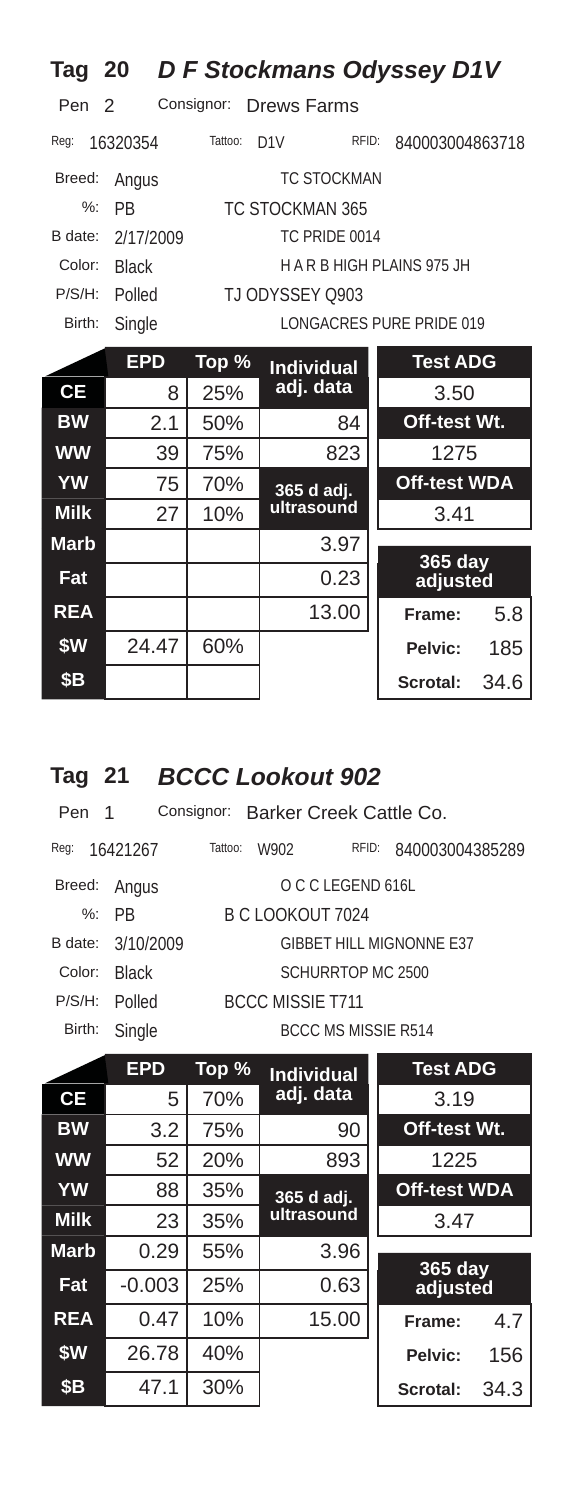| Tag 22          |              |         | <b>BCCC Bismarck 915</b>           |                     |
|-----------------|--------------|---------|------------------------------------|---------------------|
| Pen             | 1            |         | Consignor: Barker Creek Cattle Co. |                     |
| Req:            | 16421273     | Tattoo: | RFID:<br>W915                      | 840003004385290     |
| Breed:          | Angus        |         | <b>GAR GRID MAKER</b>              |                     |
| $\frac{9}{6}$ : | <b>PR</b>    |         | SAV BISMARCK 5682                  |                     |
| B date:         | 4/12/2009    |         | SAVABIGALE 0451                    |                     |
| Color:          | <b>Black</b> |         | B/R NEW DESIGN 036                 |                     |
| P/S/H:          | Polled       |         | <b>BARKER CREEK ELBA M241</b>      |                     |
| Birth:          | Single       |         | PAA ELBA 1017                      |                     |
|                 | <b>EPD</b>   | Top %   | <b>Individual</b>                  | <b>Test ADG</b>     |
| <b>CE</b>       | 6            | 55%     | adj. data                          | 3.13                |
| <b>BW</b>       | 2.3          | 55%     | 86                                 | Off-test Wt.        |
| <b>WW</b>       | 45           | 50%     | 786                                | 1103                |
| <b>YW</b>       | 83           | 50%     | 365 d adj.                         | <b>Off-test WDA</b> |
| <b>Milk</b>     | 23           | 35%     | ultrasound                         | 3.45                |
| <b>Marb</b>     | 0.2          | 70%     | 2.44                               |                     |
| Fat             | $-0.014$     | 10%     | 0.28                               | 365 day<br>adjusted |
| <b>REA</b>      | 0.31         | 25%     | 13.60                              | 5.5<br>Frame:       |
| \$W             | 25.27        | 50%     |                                    | Pelvic:<br>203      |
| <b>\$B</b>      | 41.18        | 50%     |                                    | 36.1<br>Scrotal:    |

# **Tag 23** *VF 1407 Net Worth 932*

| Pen 2  |                   |                          | Consignor: Voogt Farms |                          |                 |  |
|--------|-------------------|--------------------------|------------------------|--------------------------|-----------------|--|
| Req:   | 16445794          | Tattoo:                  | 932                    | RFID:                    | 840003005360905 |  |
| Breed: | Angus             | SAV8180 TRAVELER 004     |                        |                          |                 |  |
|        | $\%$ : PR         | SAV NFT WORTH 4200       |                        |                          |                 |  |
|        | B date: 2/12/2009 | S A V MAY 2410           |                        |                          |                 |  |
| Color: | <b>Black</b>      | BON VIEW NEW DESIGN 1407 |                        |                          |                 |  |
| P/S/H: | Polled            | VF NEW DESIGN 1407 311   |                        |                          |                 |  |
| Birth: | Single            |                          |                        | <b>BON VIEW DORA 904</b> |                 |  |
|        |                   |                          |                        |                          |                 |  |

|             | <b>EPD</b> | Top % | <b>Individual</b>        | <b>Test ADG</b>     |      |
|-------------|------------|-------|--------------------------|---------------------|------|
| <b>CE</b>   | 5          | 70%   | adj. data                | 3.42                |      |
| <b>BW</b>   | 3          | 75%   | 87                       | Off-test Wt.        |      |
| <b>WW</b>   | 47         | 40%   | 579                      | 1198                |      |
| <b>YW</b>   | 91         | 25%   | 365 d adj.<br>ultrasound | <b>Off-test WDA</b> |      |
| <b>Milk</b> | 27         | 10%   |                          | 3.16                |      |
| <b>Marb</b> | 0.52       | 20%   | 3.26                     |                     |      |
| Fat         | 0.048      | 100%  | 0.31                     | 365 day<br>adjusted |      |
| <b>REA</b>  | 0.18       | 50%   | 10.80                    | Frame:              | 5.3  |
| \$W         | 23.28      | 70%   |                          | Pelvic:             | 141  |
| <b>\$B</b>  | 48.5       | 30%   |                          | Scrotal:            | 36.4 |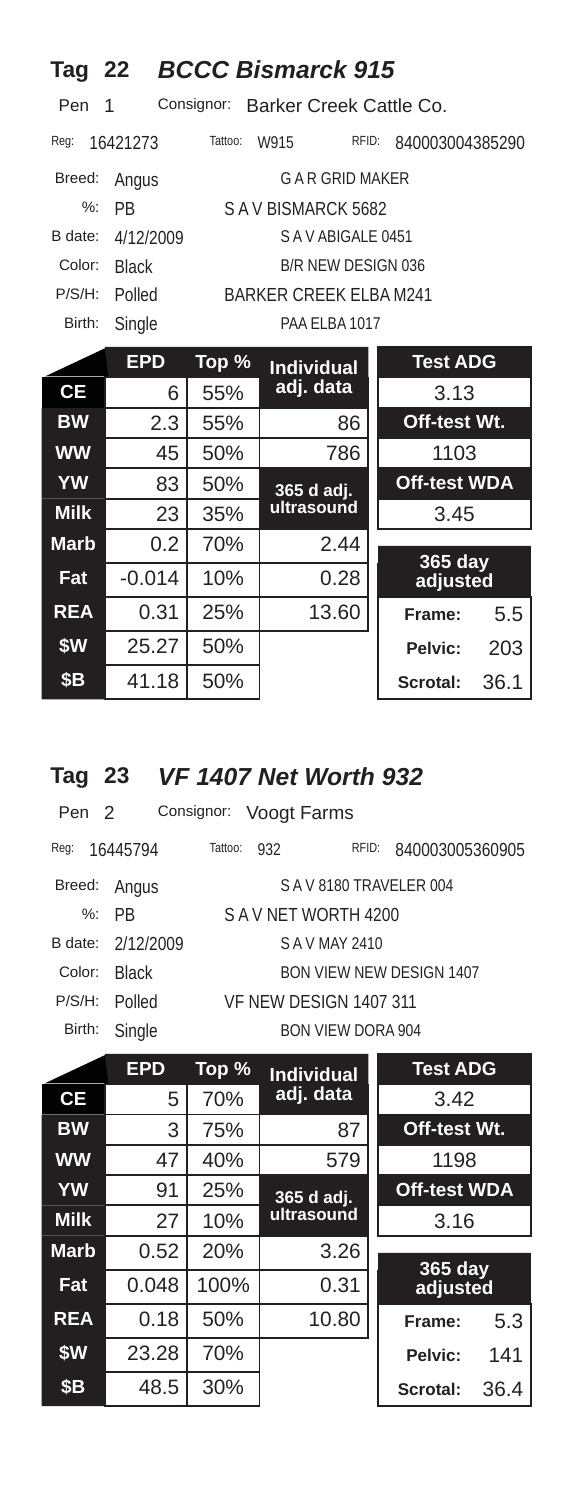| Tag 24        |              |            | VF M24 Net Worth 912   |                     |
|---------------|--------------|------------|------------------------|---------------------|
| Pen           | 4            | Consignor: | Voogt Farms            |                     |
| Reg:          | 16445813     | Tattoo:    | RFID:<br>912           | 840003005360930     |
| Breed:        | Angus        |            | SAV8180 TRAVELER 004   |                     |
| $\frac{9}{6}$ | PB           |            | SAV NET WORTH 4200     |                     |
| B date:       | 1/9/2009     |            | S A V MAY 2410         |                     |
| Color:        | <b>Black</b> |            | DOUBLE O ND 1407 M24   |                     |
| P/S/H:        | Polled       |            | VF MISS MERGER M24 580 |                     |
| Birth:        | Single       |            | VF MERGESS 016         |                     |
|               | <b>EPD</b>   | Top %      | <b>Individual</b>      | <b>Test ADG</b>     |
| <b>CE</b>     | 4            | 80%        | adj. data              | 3.39                |
| <b>BW</b>     | 4            | 90%        | 80                     | Off-test Wt.        |
| <b>WW</b>     | 54           | 15%        | 584                    | 1225                |
| <b>YW</b>     | 101          | 10%        | 365 d adj.             | <b>Off-test WDA</b> |
| <b>Milk</b>   | 24           | 30%        | ultrasound             | 2.97                |
| <b>Marb</b>   | 0.34         | 45%        | 2.84                   |                     |
| Fat           | 0.024        | 75%        | 0.24                   | 365 day<br>adjusted |
| <b>REA</b>    | 0.22         | 40%        | 10.10                  | 5.3<br>Frame:       |
| \$W           | 22.4         | 75%        |                        | 141<br>Pelvic:      |
| \$B           | 46.23        | 35%        |                        | Scrotal:<br>33.8    |

### **Tag 25** *VF Net Worth Focus 916*

| Pen 3   |              |                      | Consignor: Voogt Farms |                          |                 |  |
|---------|--------------|----------------------|------------------------|--------------------------|-----------------|--|
| Reg:    | 16445801     | Tattoo:              | 916                    | RFID:                    | 840003005360919 |  |
| Breed:  | Angus        | SAV8180 TRAVELER 004 |                        |                          |                 |  |
|         | $\%$ : PR    | SAV NFT WORTH 4200   |                        |                          |                 |  |
| B date: | 1/18/2009    | S A V MAY 2410       |                        |                          |                 |  |
| Color:  | <b>Black</b> | V F DAKOTA FOCUS 903 |                        |                          |                 |  |
| P/S/H:  | Polled       | VF MISS FOCUS 224    |                        |                          |                 |  |
| Birth:  | Single       |                      |                        | <b>BON VIEW RUTH 595</b> |                 |  |
|         |              |                      |                        |                          |                 |  |

|             | <b>EPD</b> | Top % | <b>Individual</b> | <b>Test ADG</b>     |      |
|-------------|------------|-------|-------------------|---------------------|------|
| <b>CE</b>   | 3          | 90%   | adj. data         | 3.35                |      |
| <b>BW</b>   | 3.1        | 75%   | 85                | Off-test Wt.        |      |
| <b>WW</b>   | 50         | 25%   | 626               | 1208                |      |
| <b>YW</b>   | 89         | 30%   | 365 d adj.        | <b>Off-test WDA</b> |      |
| <b>Milk</b> | 23         | 35%   | ultrasound        | 2.99                |      |
| <b>Marb</b> | 0.33       | 50%   | 2.84              |                     |      |
| Fat         | 0.018      | 65%   | 0.27              | 365 day<br>adjusted |      |
| <b>REA</b>  | 0.17       | 50%   | 10.80             | Frame:              | 5.1  |
| \$W\$       | 25.01      | 55%   |                   | Pelvic:             | 179  |
| <b>\$B</b>  | 43.91      | 45%   |                   | Scrotal:            | 36.2 |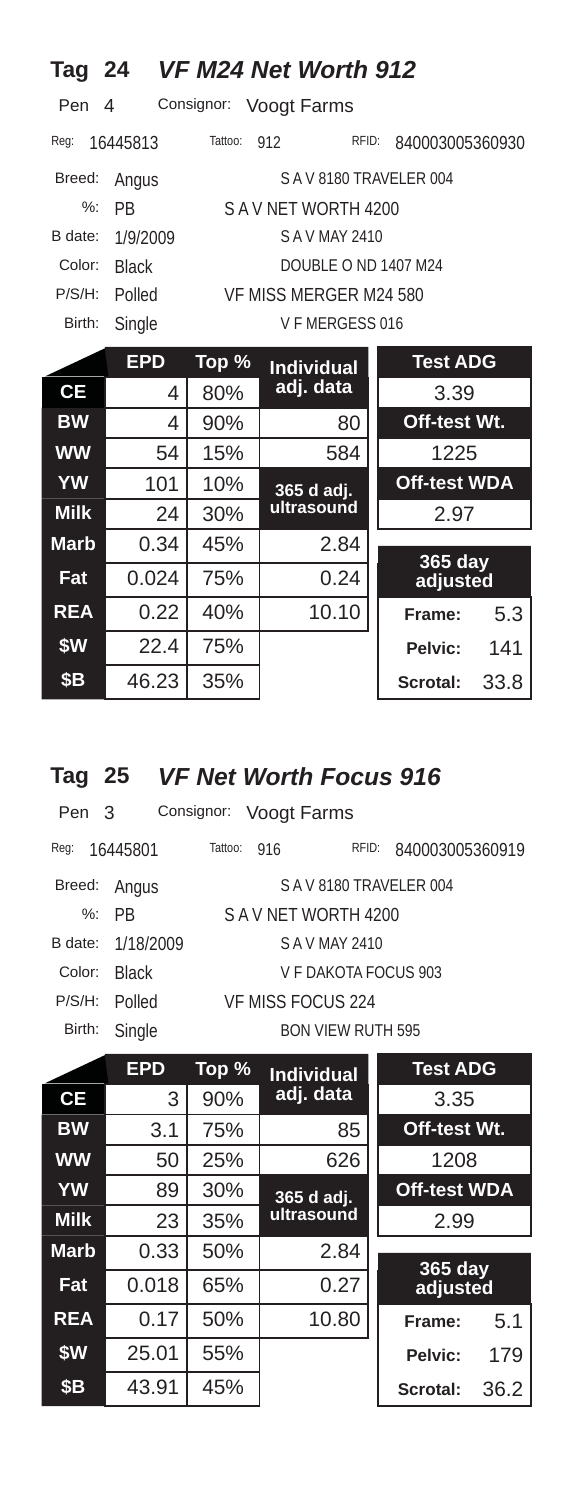| Tag 26      |              |            | <b>VF Bismark Focus 929</b> |                             |  |
|-------------|--------------|------------|-----------------------------|-----------------------------|--|
| Pen         | 3            | Consignor: | <b>Voogt Farms</b>          |                             |  |
| Reg:        | 16445809     | Tattoo:    | 929<br>RFID:                | 840003005360900             |  |
| Breed:      | Angus        |            | G A R GRID MAKER            |                             |  |
| $\%$ :      | <b>PR</b>    |            | SAV BISMARCK 5682           |                             |  |
| B date:     | 2/5/2009     |            | SAVABIGALE 0451             |                             |  |
| Color:      | <b>Black</b> |            | <b>MYTTY IN FOCUS</b>       |                             |  |
| P/S/H:      | Polled       |            | VF MISS IN FOCUS 616        |                             |  |
| Birth:      | Single       |            |                             | VF MISS NEW DESIGN 1407 305 |  |
|             | <b>EPD</b>   | Top %      | <b>Individual</b>           | <b>Test ADG</b>             |  |
| <b>CE</b>   | 9            | 15%        | adj. data                   | 3.75                        |  |
| <b>BW</b>   | 1.5          | 35%        | 87                          | Off-test Wt.                |  |
| <b>WW</b>   | 54           | 15%        | 614                         | 1250                        |  |
| YW          | 97           | 15%        | 365 d adj.                  | <b>Off-test WDA</b>         |  |
| <b>Milk</b> | 21           | 50%        | ultrasound                  | 3.24                        |  |
| <b>Marb</b> | 0.25         | 65%        | 2.73                        |                             |  |
| Fat         | 0.004        | 35%        | 0.21                        | <b>365 day</b><br>adjusted  |  |
| <b>REA</b>  | 0.27         | 30%        | 11.8                        | 5.1<br>Frame:               |  |
| \$W         | 28.56        | 20%        |                             | Pelvic:<br>165              |  |
| \$В         | 43.36        | 45%        |                             | 37.6<br><b>Scrotal:</b>     |  |

# **Tag 27** *VF Joe Two Eye 954*

| Pen 1   |              |                            |     | Consignor: Voogt Farms |       |                           |
|---------|--------------|----------------------------|-----|------------------------|-------|---------------------------|
| Reg:    | 16445805     | Tattoo:                    | 954 |                        | RFID: | 840003005360911           |
| Breed:  | Angus        |                            |     |                        |       | RITO 112 OF 2536 RITO 616 |
|         | %: PR        | VF 1407 ONE EYE TWO 530    |     |                        |       |                           |
| B date: | 3/11/2009    | VF NFW DESIGN 1407 310     |     |                        |       |                           |
| Color:  | <b>Black</b> | MORGANS DIRECTION 111 9901 |     |                        |       |                           |
| P/S/H:  | Polled       | VE NEW DIRECTION 637       |     |                        |       |                           |
| Birth:  | Single       |                            |     |                        |       | VF STOCKMAN FOCUS 467     |
|         |              |                            |     |                        |       |                           |

|             | <b>EPD</b> | Top % | <b>Individual</b> | <b>Test ADG</b>     |      |
|-------------|------------|-------|-------------------|---------------------|------|
| СE          | 9          | 15%   | adj. data         | 3.26                |      |
| <b>BW</b>   | 0.2        | 15%   | 85                | Off-test Wt.        |      |
| <b>WW</b>   | 46         | 45%   | 637               | 1005                |      |
| <b>YW</b>   | 81         | 55%   | 365 d adj.        | <b>Off-test WDA</b> |      |
| <b>Milk</b> | 25         | 20%   | ultrasound        | 2.86                |      |
| <b>Marb</b> |            |       | 3.06              |                     |      |
| Fat         |            |       | 0.34              | 365 day<br>adjusted |      |
| <b>REA</b>  |            |       | 13.20             | Frame:              | 4.2  |
| \$W         | 30.01      | 15%   |                   | Pelvic:             | 159  |
| <b>\$B</b>  |            |       |                   | Scrotal:            | 30.9 |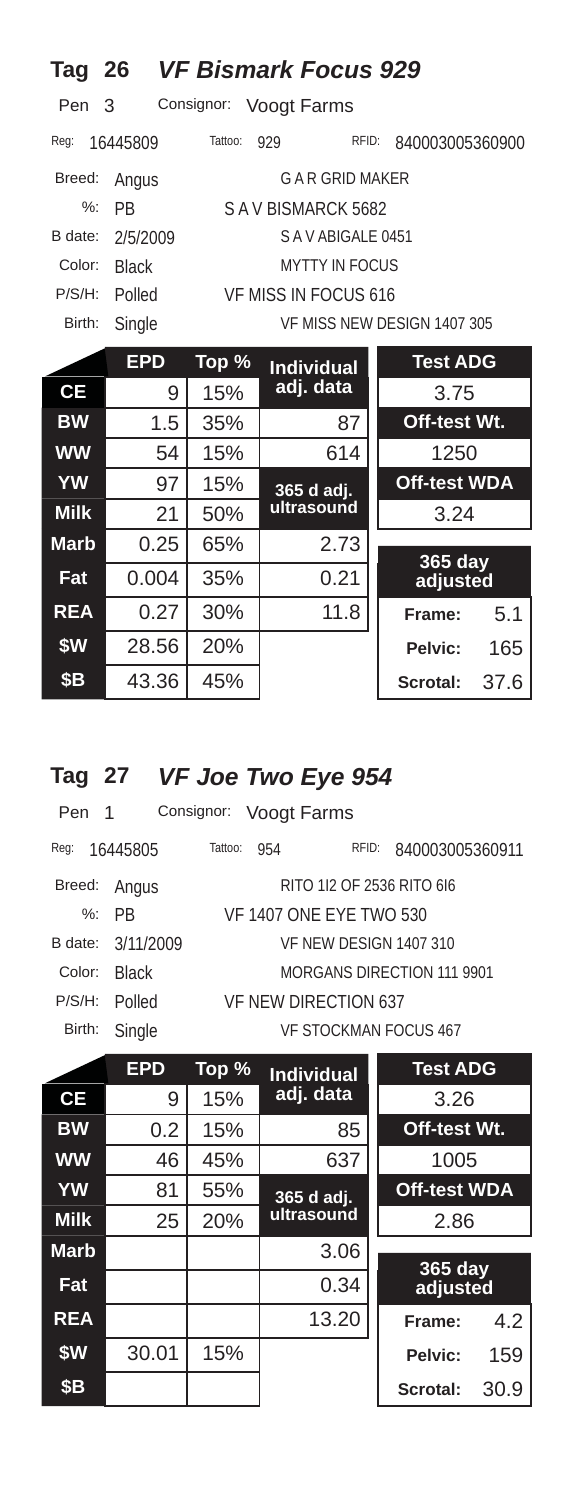| Tag 28        |              |            | <b>MSU Raven 909</b>      |                     |
|---------------|--------------|------------|---------------------------|---------------------|
| Pen           | 4            | Consignor: | Michigan State University |                     |
| Reg:          | 16369633     | Tattoo:    | RFID:<br>909              | 840003004260606     |
| Breed:        | Angus        |            | <b>B C MARATHON 7022</b>  |                     |
| $\frac{9}{6}$ | <b>PB</b>    |            | BC 7022 RAVEN 7965        |                     |
| B date:       | 1/7/2009     |            | O C C BLACKBIRD 796F      |                     |
| Color:        | <b>Black</b> |            | SAV8180 TRAVELER 004      |                     |
| P/S/H:        | Polled       |            | MSU ELBA 601              |                     |
| Birth:        | Single       |            | M S U ELBA 0329           |                     |
|               | <b>EPD</b>   | Top %      | <b>Individual</b>         | <b>Test ADG</b>     |
| <b>CE</b>     | 1            | 100%       | adj. data                 | 3.28                |
| <b>BW</b>     | 4.7          | 95%        | 98                        | Off-test Wt.        |
| <b>WW</b>     | 50           | 25%        | 733                       | 1338                |
| <b>YW</b>     | 85           | 45%        | 365 d adj.                | <b>Off-test WDA</b> |
| <b>Milk</b>   | 22           | 45%        | ultrasound                | 3.22                |
| <b>Marb</b>   | 0.33         | 50%        | 4.06                      |                     |
| Fat           | 0.013        | 55%        | 0.29                      | 365 day<br>adjusted |
| <b>REA</b>    | 0.45         | 10%        | 13.40                     | 5.8<br>Frame:       |
| \$W           | 22.86        | 75%        |                           | Pelvic:<br>168      |
| \$Β           | 48.25        | 30%        |                           | Scrotal:<br>37.3    |

# **Tag 29** *MSU Raven 911*

| Pen 4   |              |                      |       | Consignor: Michigan State University |  |                 |
|---------|--------------|----------------------|-------|--------------------------------------|--|-----------------|
| Reg:    | 16369635     | Tattoo:              | - 911 | RFID:                                |  | 840003004260595 |
| Breed:  | Angus        |                      |       | B C MARATHON 7022                    |  |                 |
|         | $%:$ PR      |                      |       | BC 7022 RAVEN 7965                   |  |                 |
| B date: | 1/11/2009    |                      |       | O C C BLACKBIRD 796F                 |  |                 |
| Color:  | <b>Black</b> | BOYD BEEF MAKER 3069 |       |                                      |  |                 |
| P/S/H:  | Polled       |                      |       | MSU FRISKAY 617                      |  |                 |
| Birth:  | Single       |                      |       | M S U ERISKAY 0119                   |  |                 |

|             | <b>EPD</b> | Top % | <b>Individual</b> | <b>Test ADG</b>       |      |
|-------------|------------|-------|-------------------|-----------------------|------|
| <b>CE</b>   | 1          | 100%  | adj. data         | 3.59                  |      |
| <b>BW</b>   | 4.7        | 95%   | 98                | Off-test Wt.          |      |
| <b>WW</b>   | 43         | 60%   | 661               | 1245                  |      |
| <b>YW</b>   | 78         | 65%   | 365 d adj.        | <b>Off-test WDA</b>   |      |
| <b>Milk</b> | 21         | 50%   | ultrasound        | 3.03                  |      |
| <b>Marb</b> | 0.34       | 45%   | 3.24              |                       |      |
| Fat         | 0.007      | 40%   | 0.28              | $365$ day<br>adjusted |      |
| <b>REA</b>  | 0.36       | 20%   | 12.50             | Frame:                | 5.1  |
| \$W         | 19.78      | 90%   |                   | Pelvic:               | 177  |
| \$B         | 44.36      | 40%   |                   | Scrotal:              | 35.4 |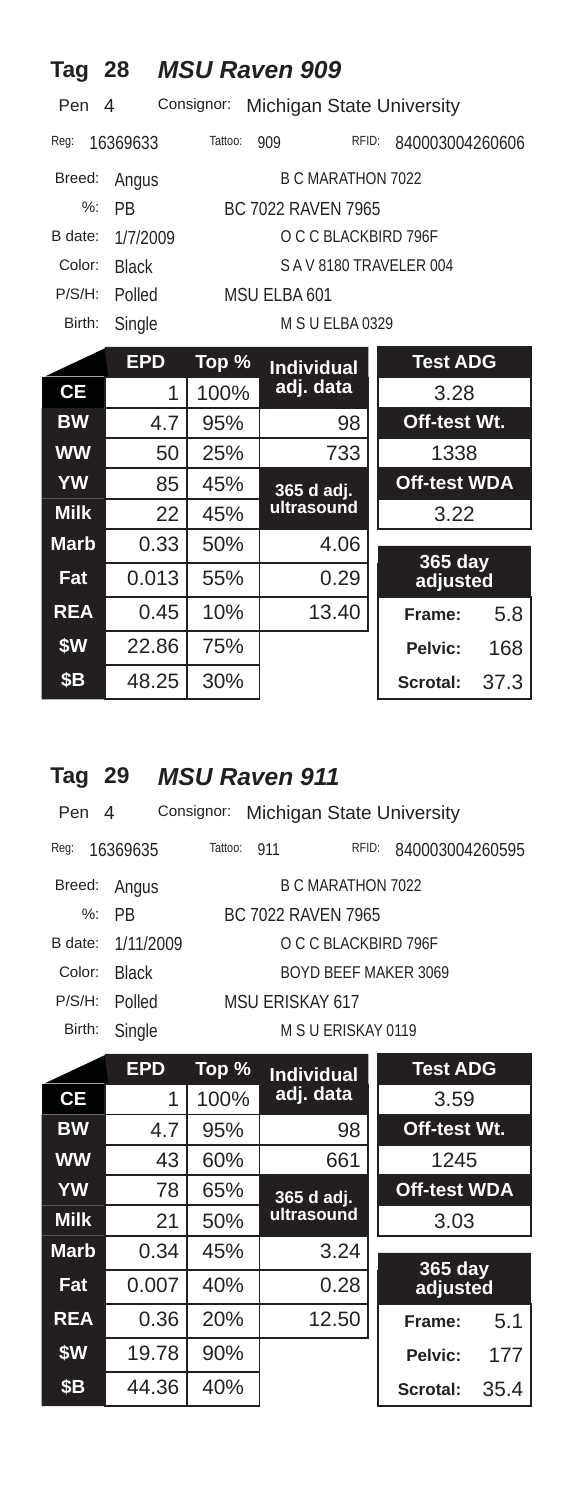| Tag 30          |              |            | <b>MSU Bismarck 912</b>   |                            |
|-----------------|--------------|------------|---------------------------|----------------------------|
| Pen             | 4            | Consignor: | Michigan State University |                            |
| Req:            | 16369636     | Tattoo:    | RFID:<br>912              | 840003004260594            |
| Breed:          | Angus        |            | <b>GAR GRID MAKER</b>     |                            |
| $\frac{9}{6}$ : | <b>PB</b>    |            | SAV BISMARCK 5682         |                            |
| B date:         | 1/12/2009    |            | SAVABIGALE 0451           |                            |
| Color:          | <b>Black</b> |            |                           | TWIN VALLEY PRECISION E161 |
| P/S/H:          | Polled       |            | M S U ERISKAY 0303        |                            |
| Birth:          | Single       |            | M S U ERISKAY 9402        |                            |
|                 | <b>EPD</b>   | Top %      | <b>Individual</b>         | <b>Test ADG</b>            |
| <b>CE</b>       | 11           | 2%         | adj. data                 | 3.73                       |
| <b>BW</b>       | $-0.3$       | 10%        | 82                        | Off-test Wt.               |
| <b>WW</b>       | 47           | 40%        | 705                       | 1295                       |
| <b>YW</b>       | 89           | 30%        | 365 d adj.                | <b>Off-test WDA</b>        |
| <b>Milk</b>     | 26           | 15%        | ultrasound                | 3.16                       |
| <b>Marb</b>     | 0.41         | 35%        | 5.90                      |                            |
| Fat             | 0.03         | 85%        | 0.45                      | 365 day<br>adjusted        |
| <b>REA</b>      | 0.48         | 10%        | 14.30                     | 5.0<br>Frame:              |
| \$W             | 28.63        | 20%        |                           | 146<br>Pelvic:             |
| \$В             | 47.72        | 30%        |                           | Scrotal:<br>34.9           |

### **Tag 31** *MSU Crossover 919*

| Pen 3   |              |                        |     | Consignor: Michigan State University |                             |  |
|---------|--------------|------------------------|-----|--------------------------------------|-----------------------------|--|
| Req:    | 16370159     | Tattoo:                | 919 | RFID:                                | 840003004260603             |  |
| Breed:  | Angus        |                        |     |                                      | C A FUTURE DIRECTION 5321   |  |
| $\%$ :  | <b>PR</b>    | BT CROSSOVER 758N      |     |                                      |                             |  |
| B date: | 1/26/2009    |                        |     | BT ROYAL PRIDE 237G                  |                             |  |
| Color:  | <b>Black</b> | B C C BUSHWACKER 41-93 |     |                                      |                             |  |
| P/S/H:  | Polled       |                        |     | MSU OUFFN KIMBERI Y 534              |                             |  |
| Birth:  | Single       |                        |     |                                      | KIMBERLY N176 OF WHITESTONE |  |

|             | <b>EPD</b> | Top % | <b>Individual</b> | <b>Test ADG</b>            |      |
|-------------|------------|-------|-------------------|----------------------------|------|
| <b>CE</b>   | 10         | 10%   | adj. data         | 3.21                       |      |
| <b>BW</b>   | 0.1        | 15%   | 79                | Off-test Wt.               |      |
| <b>WW</b>   | 50         | 25%   | 715               | 1278                       |      |
| YW          | 86         | 40%   | 365 d adj.        | <b>Off-test WDA</b>        |      |
| <b>Milk</b> | 27         | 10%   | ultrasound        | 3.23                       |      |
| <b>Marb</b> | 0.42       | 35%   | 4.51              |                            |      |
| Fat         | 0.011      | 50%   | 0.36              | <b>365 day</b><br>adjusted |      |
| <b>REA</b>  | 0.38       | 15%   | 12.00             | Frame:                     | 4.7  |
| \$W         | 31.9       | 4%    |                   | Pelvic:                    | 165  |
| <b>\$B</b>  | 50.58      | 25%   |                   | Scrotal:                   | 34.0 |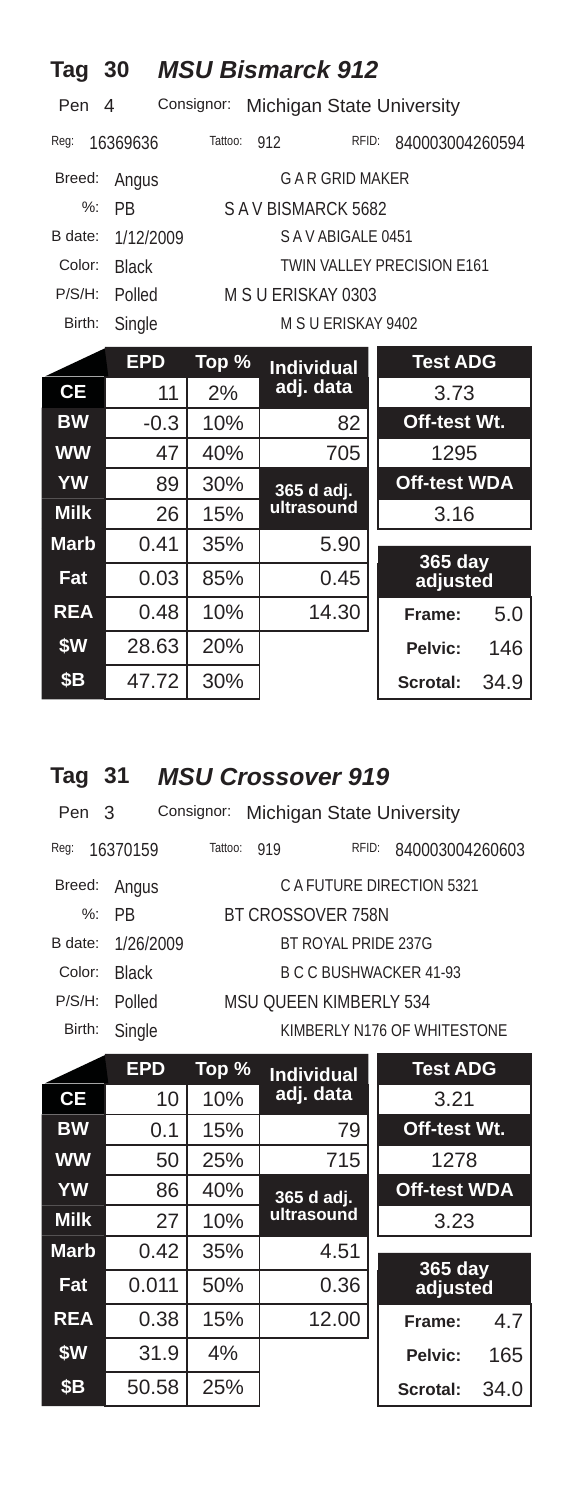| Tag 32      |              |            | <b>MSU Bismarck 921</b>   |                            |
|-------------|--------------|------------|---------------------------|----------------------------|
| Pen         | 3            | Consignor: | Michigan State University |                            |
| Reg:        | 16369639     | Tattoo:    | 921<br>RFID:              | 840003004260605            |
| Breed:      | Angus        |            | <b>GAR GRID MAKER</b>     |                            |
| $%$ :       | <b>PB</b>    |            | SAV BISMARCK 5682         |                            |
| B date:     | 1/29/2009    |            | SAVABIGALE 0451           |                            |
| Color:      | <b>Black</b> |            |                           | TWIN VALLEY PRECISION E161 |
| P/S/H:      | Polled       |            | <b>M S U ELBA 0301</b>    |                            |
| Birth:      | Single       |            | M S U ELBA 0114           |                            |
|             | <b>EPD</b>   | Top %      | <b>Individual</b>         | <b>Test ADG</b>            |
| <b>CE</b>   | 5            | 70%        | adj. data                 | 4.29                       |
| <b>BW</b>   | 2.9          | 70%        | 98                        | Off-test Wt.               |
| <b>WW</b>   | 48           | 35%        | 713                       | 1370                       |
| <b>YW</b>   | 88           | 35%        | 365 d adj.                | <b>Off-test WDA</b>        |
| <b>Milk</b> | 23           | 35%        | ultrasound                | 3.49                       |
| <b>Marb</b> | 0.17         | 80%        | 3.82                      |                            |
| Fat         | 0.002        | 30%        | 0.41                      | $365$ day<br>adjusted      |
| <b>REA</b>  | 0.06         | 75%        | 11.30                     | 6.7<br>Frame:              |
| \$W         | 24.34        | 60%        |                           | 166<br>Pelvic:             |
| \$В         | 39.02        | 60%        |                           | Scrotal:<br>38.6           |

# **Tag 33** *MSU Raven 934*

| Pen 1   |              | Consignor: Michigan State University |                      |                 |  |  |  |
|---------|--------------|--------------------------------------|----------------------|-----------------|--|--|--|
| Reg:    | 16369647     | Tattoo:<br>934                       | RFID:                | 840003004260604 |  |  |  |
| Breed:  | Angus        |                                      | B C MARATHON 7022    |                 |  |  |  |
|         | $\%$ : PR    |                                      | BC 7022 RAVEN 7965   |                 |  |  |  |
| B date: | 3/7/2009     |                                      | O C C BLACKBIRD 796F |                 |  |  |  |
| Color:  | <b>Black</b> |                                      | N BAR FMULATION FXT  |                 |  |  |  |
| P/S/H:  | Polled       |                                      | MSU BLACKBIRD 548    |                 |  |  |  |
| Birth:  | Single       |                                      | M S U BLACKBIRD 0326 |                 |  |  |  |

|             | <b>EPD</b> | Top % | <b>Individual</b> | <b>Test ADG</b>     |      |
|-------------|------------|-------|-------------------|---------------------|------|
| <b>CE</b>   | 1          | 100%  | adj. data         | 4.35                |      |
| <b>BW</b>   | 4.1        | 90%   | 100               | Off-test Wt.        |      |
| <b>WW</b>   | 47         | 40%   | 733               | 1190                |      |
| <b>YW</b>   | 82         | 55%   | 365 d adj.        | <b>Off-test WDA</b> |      |
| <b>Milk</b> | 20         | 60%   | ultrasound        | 3.34                |      |
| <b>Marb</b> | 0.06       | 95%   | 1.79              |                     |      |
| Fat         | $-0.004$   | 25%   | 0.24              | 365 day<br>adjusted |      |
| <b>REA</b>  | 0.35       | 20%   | 13.70             | Frame:              | 5.9  |
| \$W         | 22.71      | 75%   |                   | Pelvic:             | 195  |
| <b>\$B</b>  | 37.98      | 65%   |                   | Scrotal:            | 34.7 |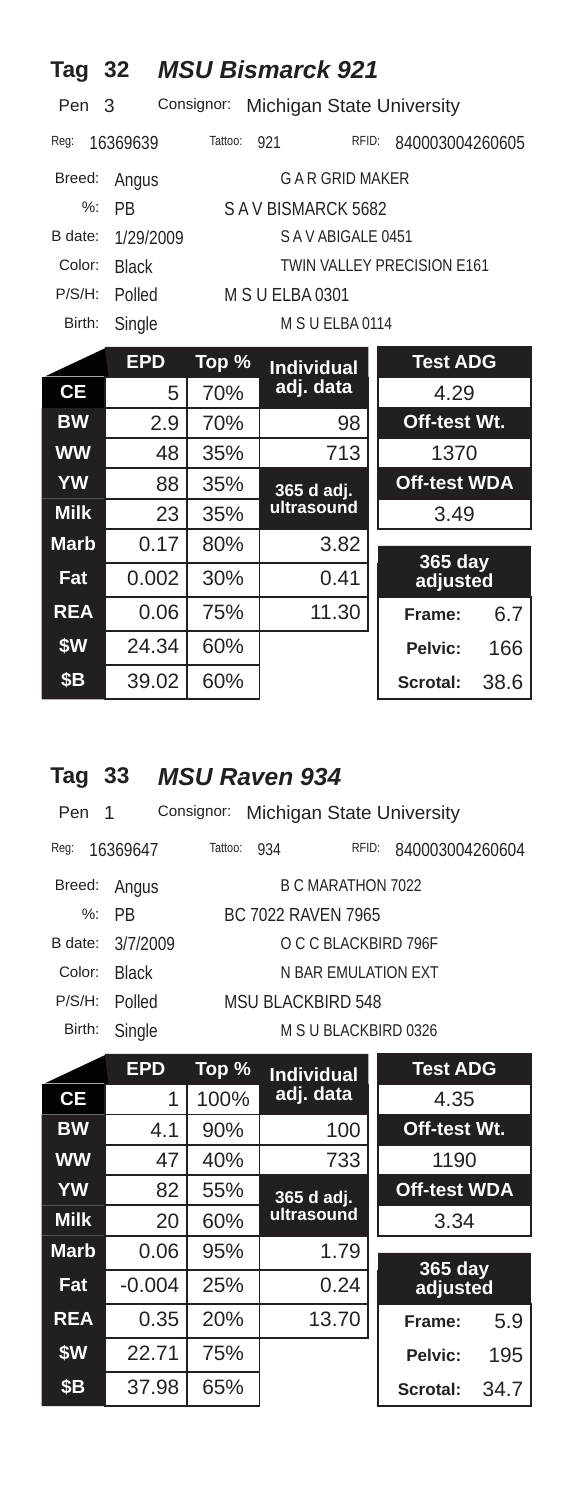| Tag 34           |              |            | <b>MSU Lazer 929</b>          |                     |
|------------------|--------------|------------|-------------------------------|---------------------|
| Pen <sub>2</sub> |              | Consignor: | Michigan State University     |                     |
| Req:             | 16369642     | Tattoo:    | 929<br>RFID:                  | 840003004260597     |
| Breed:           | Angus        |            | <b>EXAR LUTTON 1831</b>       |                     |
| $\%$ :           | <b>PB</b>    |            | SANKEYS LAZER 609 OF 6N       |                     |
| B date:          | 2/19/2009    |            | ROTH ELDORENE 1195            |                     |
| Color:           | <b>Black</b> |            | <b>I F NEW TREND 4100</b>     |                     |
| P/S/H:           | Polled       |            | <b>MSU BLACKCAP EFFIE 549</b> |                     |
| Birth:           | Single       |            | M S U MLA EFFIE 0249          |                     |
|                  | <b>EPD</b>   | Top %      | <b>Individual</b>             | <b>Test ADG</b>     |
| <b>CE</b>        | 5            | 70%        | adj. data                     | 3.93                |
| <b>BW</b>        | 2.6          | 65%        | 91                            | Off-test Wt.        |
| <b>WW</b>        | 53           | 15%        | 740                           | 1220                |
| <b>YW</b>        | 92           | 25%        | 365 d adj.                    | <b>Off-test WDA</b> |
| <b>Milk</b>      | 25           | 20%        | ultrasound                    | 3.28                |
| <b>Marb</b>      | 0.11         | 85%        | 3.32                          |                     |
| Fat              | $-0.019$     | 10%        | 0.35                          | 365 day<br>adjusted |
| <b>REA</b>       | 0.01         | 80%        | 12.00                         | 4.4<br>Frame:       |
| \$W              | 27.9         | 25%        |                               | 152<br>Pelvic:      |
| \$В              | 38.45        | 60%        |                               | 32.7<br>Scrotal:    |

# **Tag 37** *Rietberg Retail Product 9352*

| Pen 1   |              |                            | Consignor: Reitberg Farms, LLC |                           |                 |  |
|---------|--------------|----------------------------|--------------------------------|---------------------------|-----------------|--|
| Reg:    | 16382285     | Tattoo:                    | 9352                           | RFID:                     | 840003004560344 |  |
| Breed:  | Angus        |                            |                                | <b>GAR RETAIL PRODUCT</b> |                 |  |
|         | $%:$ PR      | G A R RETAIL PRODUCT R644  |                                |                           |                 |  |
| B date: | 3/27/2009    |                            |                                | G A R NEW DESIGN 190      |                 |  |
| Color:  | <b>Black</b> | TWIN VALLEY PRECISION E161 |                                |                           |                 |  |
| P/S/H:  | Polled       | ER FOREVER LADY R661       |                                |                           |                 |  |
| Birth:  | Single       |                            |                                | ER FOREVER LADY K978      |                 |  |
|         |              |                            |                                |                           |                 |  |

|             | <b>EPD</b> | Top % | <b>Individual</b> | <b>Test ADG</b>     |      |
|-------------|------------|-------|-------------------|---------------------|------|
| <b>CE</b>   | 8          | 25%   | adj. data         | 3.46                |      |
| <b>BW</b>   | 1.3        | 30%   | 88                | Off-test Wt.        |      |
| <b>WW</b>   | 48         | 35%   | 733               | 1108                |      |
| <b>YW</b>   | 93         | 20%   | 365 d adj.        | <b>Off-test WDA</b> |      |
| <b>Milk</b> | 22         | 45%   | ultrasound        | 3.30                |      |
| <b>Marb</b> | 0.42       | 35%   | 4.04              |                     |      |
| Fat         | 0.02       | 65%   | 0.40              | 365 day<br>adjusted |      |
| <b>REA</b>  | 0.23       | 40%   | 12.10             | Frame:              | 5.9  |
| \$W         | 25.98      | 45%   |                   | Pelvic:             | 154  |
| <b>\$B</b>  | 51.75      | 20%   |                   | Scrotal:            | 33.5 |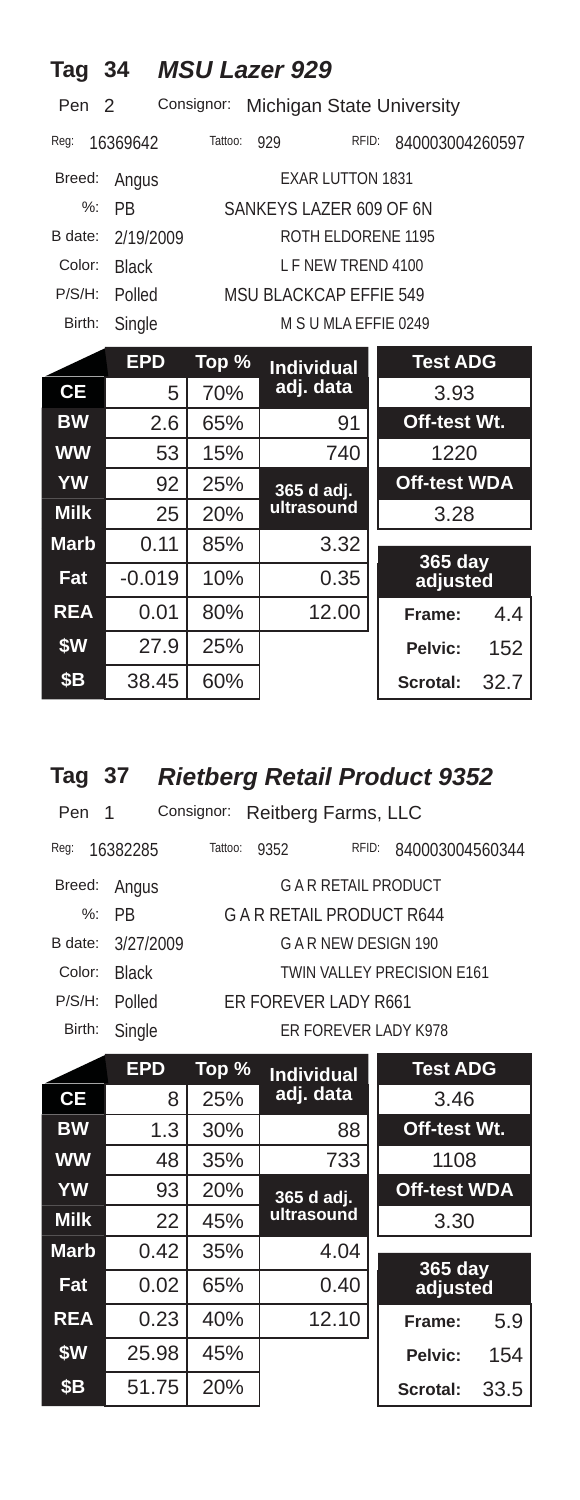| Tag 39           |              | S/F Tower 908 |                                |                             |
|------------------|--------------|---------------|--------------------------------|-----------------------------|
| Pen <sub>2</sub> |              | Consignor:    | Sumerix Angus Farm             |                             |
| Reg:             | 16401736     | Tattoo:       | 908<br>RFID:                   | 840003005573139             |
| Breed:           | Angus        |               | B/R NEW DESIGN 036             |                             |
| $\frac{9}{6}$ :  | <b>PB</b>    |               | <b>BON VIEW NEW DESIGN 878</b> |                             |
| B date:          | 2/27/2009    |               | <b>BON VIEW GAMMER 85</b>      |                             |
| Color:           | <b>Black</b> |               |                                | G A R 1407 NEW DESIGN 5572  |
| P/S/H:           | Polled       |               | GAR 1407 NFW D 5572 JN 511     |                             |
| Birth:           | Single       |               |                                | J N NAN 07 OF NEONA ANNE 14 |
|                  | <b>EPD</b>   | Top %         | <b>Individual</b>              | <b>Test ADG</b>             |
| <b>CE</b>        | 10           | 10%           | adj. data                      | 4.38                        |
| <b>BW</b>        | 2.7          | 65%           | 98                             | Off-test Wt.                |
| <b>WW</b>        | 36           | 85%           | 738                            | 1255                        |
| <b>YW</b>        | 71           | 80%           | 365 d adj.                     | <b>Off-test WDA</b>         |
| <b>Milk</b>      | 26           | 15%           | ultrasound                     | 3.45                        |
| <b>Marb</b>      | 0.37         | 40%           | 4.01                           |                             |
| Fat              | 0.019        | 65%           | 0.32                           | $365$ day<br>adjusted       |
| <b>REA</b>       | 0.06         | 75%           | 11.90                          | 6.8<br>Frame:               |
| \$W              | 22.08        | 80%           |                                | Pelvic:<br>165              |
| <b>\$B</b>       | 39.23        | 60%           |                                | 38.0<br>Scrotal:            |

# **Tag 40** *S/F All In 912*

| Pen 1  |                   |         |     | Consignor: Sumerix Angus Farm |       |                        |
|--------|-------------------|---------|-----|-------------------------------|-------|------------------------|
| Req:   | 16411945          | Tattoo: | 912 |                               | RFID: | 840003005573143        |
| Breed: | Angus             |         |     |                               |       | S S TRAVELER 6807 T510 |
|        | $%:$ PR           |         |     | S S OBJECTIVE T510 0T26       |       |                        |
|        | B date: 3/12/2009 |         |     | S S MISS RITA R011 7R8        |       |                        |
| Color: | <b>Black</b>      |         |     |                               |       | BOYD BEEF MAKER 3069   |
| P/S/H: | Polled            |         |     | SH PRIDE 235 6007             |       |                        |
| Birth: | Single            |         |     | <b>HYLINE PRIDE 235</b>       |       |                        |
|        |                   |         |     |                               |       |                        |

|             | <b>EPD</b> | Top % | <b>Individual</b> | <b>Test ADG</b>     |      |
|-------------|------------|-------|-------------------|---------------------|------|
| <b>CE</b>   | 6          | 55%   | adj. data         | 3.24                |      |
| <b>BW</b>   | 3.9        | 90%   | 101               | Off-test Wt.        |      |
| <b>WW</b>   | 70         | 1%    | 948               | 1225                |      |
| <b>YW</b>   | 106        | 4%    | 365 d adj.        | <b>Off-test WDA</b> |      |
| <b>Milk</b> | 27         | 10%   | ultrasound        | 3.49                |      |
| <b>Marb</b> | 0.44       | 30%   | 4.21              |                     |      |
| Fat         | $-0.003$   | 25%   | 0.22              | 365 day<br>adjusted |      |
| <b>REA</b>  | 0.28       | 30%   | 11.30             | Frame:              | 6.7  |
| \$W         | 32.54      | 3%    |                   | Pelvic:             | 157  |
| \$B         | 50.46      | 25%   |                   | Scrotal:            | 35.9 |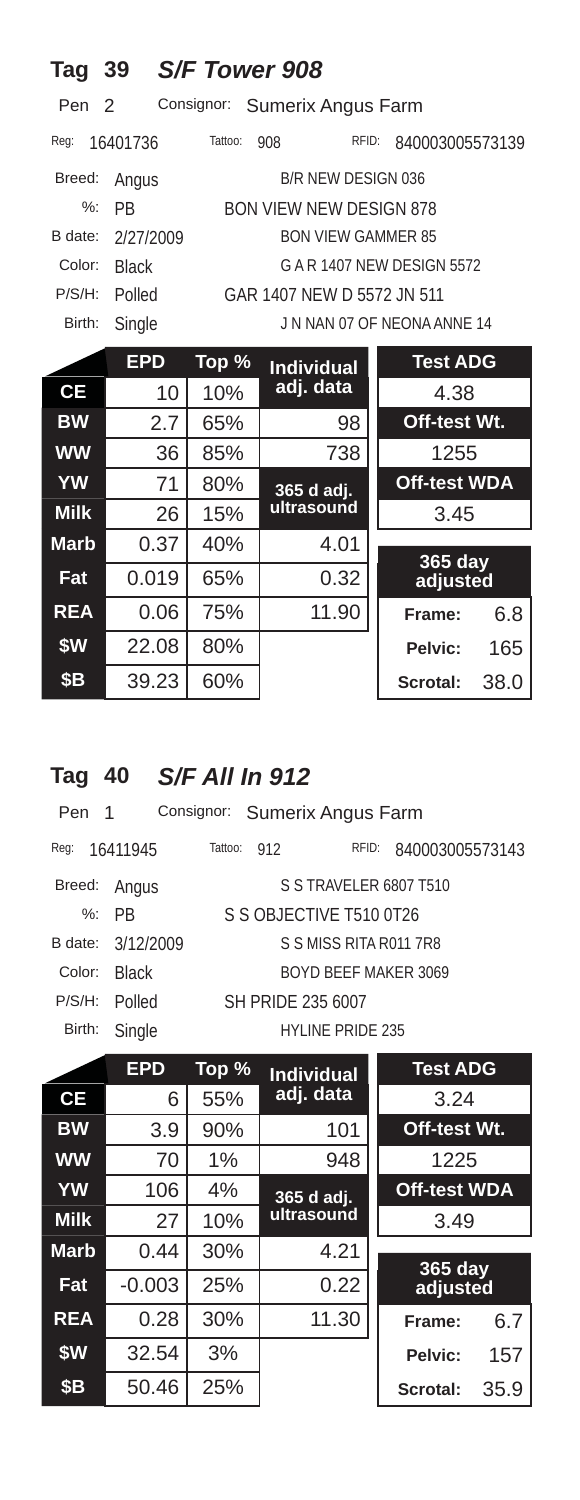| Tag 41  |              |                | <b>S/F North Country 837</b>  |       |                              |
|---------|--------------|----------------|-------------------------------|-------|------------------------------|
| Pen 4   |              |                | Consignor: Sumerix Angus Farm |       |                              |
| Req:    | 16388845     | Tattoo:<br>837 |                               | RFID: | 840003001974714              |
| Breed:  | Angus        |                | S S TRAVELER 6807 T510        |       |                              |
| %:      | <b>PR</b>    |                | S S OBJECTIVE T510 0T26       |       |                              |
| B date: | 9/16/2008    |                | S S MISS RITA R011 7R8        |       |                              |
| Color:  | <b>Black</b> |                | RITO 4D3 OF 2536 338          |       |                              |
| P/S/H:  | Polled       |                | JN 604 OF 4D3 2536 338        |       |                              |
| Birth:  | Single       |                |                               |       | J N NAN 321 OF TRAVELER 4101 |
|         |              |                |                               |       |                              |

|             | <b>EPD</b> | Top % | <b>Individual</b> | <b>Test ADG</b>     |      |
|-------------|------------|-------|-------------------|---------------------|------|
| <b>CE</b>   | 8          | 25%   | adj. data         | 3.55                |      |
| <b>BW</b>   | 2.4        | 60%   | 88                | Off-test Wt.        |      |
| <b>WW</b>   | 63         | 2%    | 852               | 1725                |      |
| <b>YW</b>   | 109        | 2%    | 365 d adj.        | <b>Off-test WDA</b> |      |
| <b>Milk</b> | 25         | 20%   | ultrasound        | 3.27                |      |
| <b>Marb</b> |            |       | 2.00              |                     |      |
| Fat         |            |       | 0.15              | 365 day<br>adjusted |      |
| <b>REA</b>  |            |       | 11.50             | Frame:              | 6.0  |
| \$W         | 29.83      | 20%   |                   | Pelvic:             | 199  |
| \$Β         |            |       |                   | Scrotal:            | 37.4 |

# **Tag 43 Mighty fine design**

| Pen <sub>2</sub> |                   |         |                          |                |       | Consignor: Kuntz's 4-M Cattle Farm |
|------------------|-------------------|---------|--------------------------|----------------|-------|------------------------------------|
| Req:             | 16377051          | Tattoo: | 907                      |                | RFID: | 840003006141735                    |
| Breed:           | Angus             |         |                          | SAFFOCUS OF ER |       |                                    |
|                  | %: PR             |         | <b>MYTTY IN FOCUS</b>    |                |       |                                    |
|                  | B date: 2/24/2009 |         |                          |                |       | MYTTY COUNTESS 906                 |
| Color:           | <b>Black</b>      |         |                          |                |       | BON VIEW NEW DESIGN 878            |
| P/S/H:           | Polled            |         | 4-M NEW STYLE MAIDEN 703 |                |       |                                    |
| Birth:           | Single            |         |                          |                |       | KUNTZ'S 4-M EXACT MAIDEN           |
|                  |                   |         |                          |                |       |                                    |

|             | <b>EPD</b> | Top % | <b>Individual</b> | <b>Test ADG</b>            |      |
|-------------|------------|-------|-------------------|----------------------------|------|
| <b>CE</b>   | 9          | 15%   | adj. data         | 3.26                       |      |
| <b>BW</b>   | 0.8        | 25%   | 74                | Off-test Wt.               |      |
| <b>WW</b>   | 45         | 50%   | 669               | 1103                       |      |
| <b>YW</b>   | 86         | 40%   | 365 d adj.        | <b>Off-test WDA</b>        |      |
| <b>Milk</b> | 25         | 20%   | ultrasound        | 3.00                       |      |
| <b>Marb</b> | 0.44       | 30%   | 2.55              |                            |      |
| Fat         | 0.01       | 50%   | 0.30              | <b>365 day</b><br>adjusted |      |
| <b>REA</b>  | 0.13       | 60%   | 12.40             | Frame:                     | 5.1  |
| \$W         | 27.1       | 35%   |                   | Pelvic:                    | 146  |
| <b>\$B</b>  | 43.38      | 45%   |                   | Scrotal:                   | 35.4 |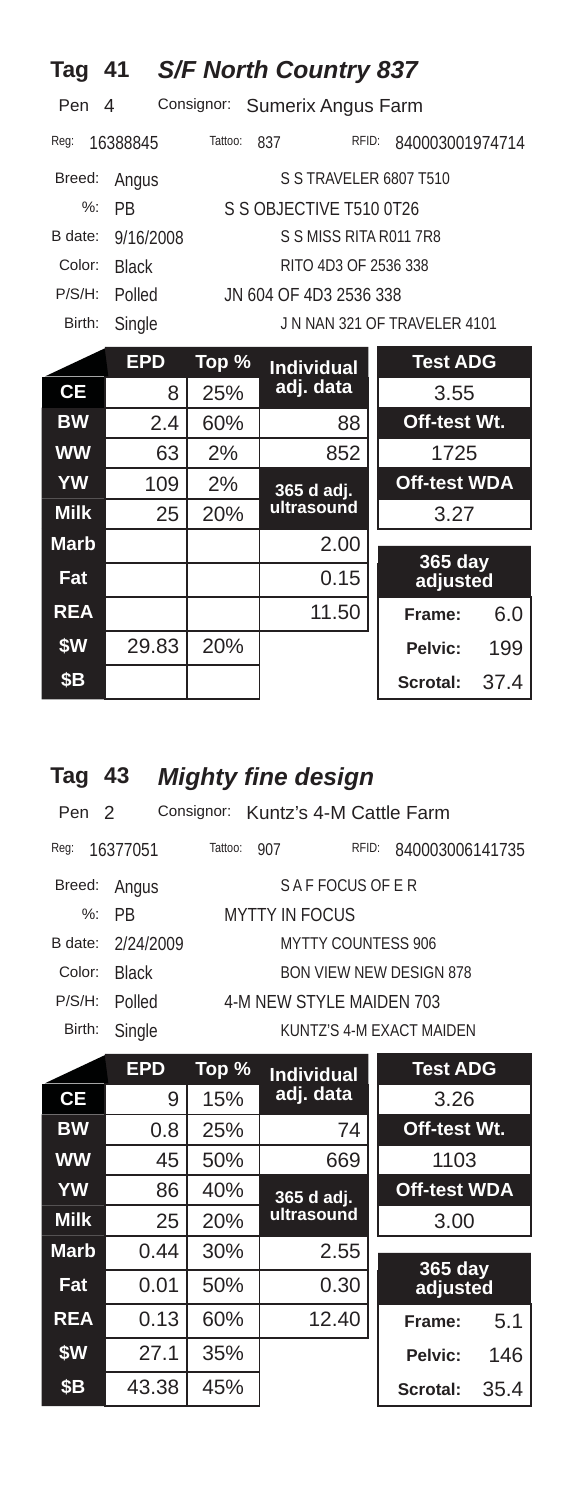| Tag         | 45           | <b>Begator</b> |                                    |                              |      |
|-------------|--------------|----------------|------------------------------------|------------------------------|------|
| Pen         | 1            |                | Consignor: Kuntz's 4-M Cattle Farm |                              |      |
| Reg:        | 16377054     | Tattoo:        | RFID:<br>911                       | 840003006141720              |      |
| Breed:      | Angus        |                | SAV8180 TRAVELER 004               |                              |      |
| $\%$ :      | <b>PR</b>    |                | SAV004 TRAVELER 4836               |                              |      |
| B date:     | 3/9/2009     |                | CHAMPION HILL LADY 2245            |                              |      |
| Color:      | <b>Black</b> |                |                                    | NORTHERN IMPROVEMENT 4480 GF |      |
| P/S/H:      | Polled       |                | <b>4-M BINGO'S IMPROVEMENT</b>     |                              |      |
| Birth:      | Single       |                | 4-M BINGO'S ANGEL                  |                              |      |
|             | <b>EPD</b>   | Top %          | <b>Individual</b>                  | <b>Test ADG</b>              |      |
| СE          | 7            | 40%            | adj. data                          | 3.44                         |      |
| <b>BW</b>   | 1.2          | 30%            | 70                                 | Off-test Wt.                 |      |
| <b>WW</b>   | 42           | 65%            | 641                                | 1150                         |      |
| <b>YW</b>   | 72           | 80%            | 365 d adj.                         | <b>Off-test WDA</b>          |      |
| <b>Milk</b> | 20           | 60%            | ultrasound                         | 3.25                         |      |
| Marb        | 0.06         | 95%            | 1.96                               |                              |      |
| Fat         | 0.034        | 90%            | 0.27                               | 365 day<br>adjusted          |      |
| <b>REA</b>  | 0.2          | 45%            | 12.0                               | Frame:                       | 5.4  |
| \$W         | 27.72        | 30%            |                                    | Pelvic:                      | 128  |
| \$Β         | 29.81        | 85%            |                                    | Scrotal:                     | 33.8 |

# **Tag 46** *Hutchings Payweight 813*

| Pen 4   |              |         | Consignor: Hutchings Angus    |                            |                           |
|---------|--------------|---------|-------------------------------|----------------------------|---------------------------|
| Reg:    | 16330198     | Tattoo: | 813                           | RFID:                      | 840003004319838           |
| Breed:  | Angus        |         |                               |                            | VERMILION DATELINE 7078   |
|         | $\%$ : PR    |         | VERMILION PAYWEIGHT 1847      |                            |                           |
| B date: | 9/2/2008     |         |                               | <b>VERMILION LASS 7969</b> |                           |
| Color:  | <b>Black</b> |         |                               | WK DATELINE 7270           |                           |
| P/S/H:  | Polled       |         | <b>HUTCHINGS DATELINE 413</b> |                            |                           |
| Birth:  | Single       |         |                               |                            | HUTCHINGS MS BLACKCAP 211 |

|             | <b>EPD</b> | Top % | <b>Individual</b> | <b>Test ADG</b>     |      |
|-------------|------------|-------|-------------------|---------------------|------|
| <b>CE</b>   | $-2$       | 100%  | adj. data         | 2.81                |      |
| <b>BW</b>   | 4.6        | 95%   | 87                | Off-test Wt.        |      |
| <b>WW</b>   | 55         | 10%   | 603               | 1443                |      |
| <b>YW</b>   | 98         | 15%   | 365 d adj.        | <b>Off-test WDA</b> |      |
| <b>Milk</b> | 22         | 45%   | ultrasound        | 2.66                |      |
| <b>Marb</b> | $-0.06$    | 100%  | 1.46              |                     |      |
| Fat         | $-0.005$   | 20%   | 0.04              | 365 day<br>adjusted |      |
| <b>REA</b>  | 0.25       | 35%   | 8.70              | Frame:              | 4.6  |
| \$W         | 22.46      | 75%   |                   | Pelvic:             | 184  |
| <b>\$B</b>  | 35.04      | 75%   |                   | Scrotal:            | 38.9 |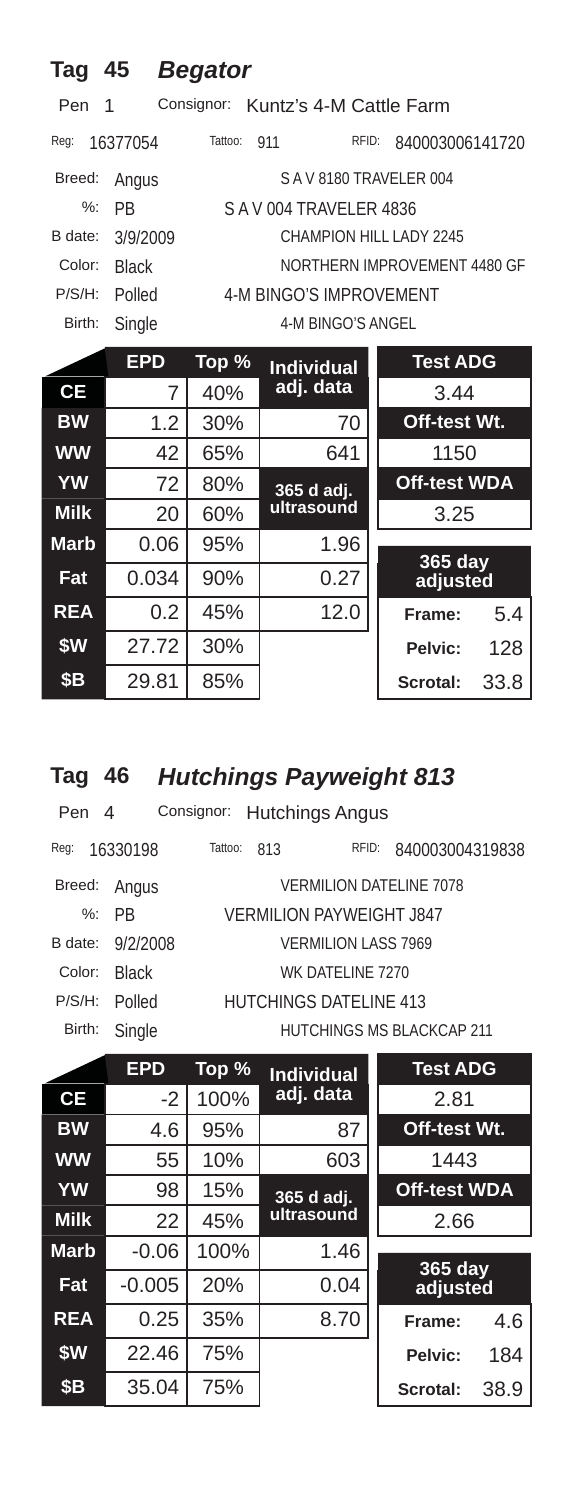| <b>Hutchings Path Beauty 807</b><br>Tag<br>47 |              |            |                         |                            |  |  |  |
|-----------------------------------------------|--------------|------------|-------------------------|----------------------------|--|--|--|
| Pen                                           | 4            | Consignor: | <b>Hutchings Angus</b>  |                            |  |  |  |
| Reg:                                          | 16332392     | Tattoo:    | 807<br>RFID:            | 840003004319829            |  |  |  |
| Breed:                                        | Angus        |            | S A F 598 BANDO 5175    |                            |  |  |  |
| $\%$ :                                        | <b>PR</b>    |            | SAV PATHFINDER 3134     |                            |  |  |  |
| B date:                                       | 9/9/2008     |            | SAVEMBLYNETTE 8214      |                            |  |  |  |
| Color:                                        | <b>Black</b> |            |                         | HUTCHINGS WIDESPREAD 357   |  |  |  |
| P/S/H:                                        | Polled       |            | HUTCHINGS WS BEAUTY 507 |                            |  |  |  |
| Birth:                                        | Single       |            |                         | HUTCHINGS MS ADVANTAGE 122 |  |  |  |
|                                               | <b>EPD</b>   | Top %      | <b>Individual</b>       | <b>Test ADG</b>            |  |  |  |
| <b>CE</b>                                     | 6            | 55%        | adj. data               | 3.73                       |  |  |  |
| <b>BW</b>                                     | 1.6          | 40%        | 77                      | Off-test Wt.               |  |  |  |
| <b>WW</b>                                     | 47           | 40%        | 564                     | 1580                       |  |  |  |
| <b>YW</b>                                     | 80           | 60%        | 365 d adj.              | <b>Off-test WDA</b>        |  |  |  |
| <b>Milk</b>                                   | 14           | 95%        | ultrasound              | 2.95                       |  |  |  |
| <b>Marb</b>                                   | 0.25         | 65%        | 2.25                    |                            |  |  |  |
| Fat                                           | 0.003        | 35%        | 0.09                    | 365 day<br>adjusted        |  |  |  |
| <b>REA</b>                                    | 0.05         | 75%        | 9.80                    | 4.9<br>Frame:              |  |  |  |
| \$W                                           | 26.52        | 40%        |                         | 188<br>Pelvic:             |  |  |  |

# **Tag 51** *Trueblood Protege 0903*

| Pen <sub>2</sub> |                   |         |     | Consignor: Trueblood Angus |                 |
|------------------|-------------------|---------|-----|----------------------------|-----------------|
| Reg:             | 16390349          | Tattoo: | 903 | RFID:                      | 840003000328289 |
| Breed:           | Angus             |         |     | RITO 112 OF 2536 RITO 616  |                 |
|                  | $%:$ PR           |         |     | <b>GAR-EGL PROTEGE</b>     |                 |
|                  | B date: 2/14/2009 |         |     | L B 6807 ISABEL 339        |                 |
| Color:           | <b>Black</b>      |         |     | B C C BUSHWACKER 41-93     |                 |
| P/S/H:           | Polled            |         |     | TRUFTHISTLE BLACKCAP 0701  |                 |
| Birth:           | Single            |         |     | <b>EXAR BLACKCAP 3181</b>  |                 |
|                  |                   |         |     |                            |                 |

**\$B** 37.72 65% **Scrotal:** 36.6

|             | <b>EPD</b> | Top % | <b>Individual</b> | <b>Test ADG</b>     |      |
|-------------|------------|-------|-------------------|---------------------|------|
| <b>CE</b>   | 7          | 40%   | adj. data         | 3.66                |      |
| <b>BW</b>   | 1.2        | 30%   | 86                | Off-test Wt.        |      |
| <b>WW</b>   | 60         | 3%    | 740               | 1233                |      |
| <b>YW</b>   | 98         | 15%   | 365 d adj.        | <b>Off-test WDA</b> |      |
| <b>Milk</b> | 20         | 60%   | ultrasound        | 3.27                |      |
| <b>Marb</b> | 0.49       | 25%   | 5.24              |                     |      |
| Fat         | 0.016      | 60%   | 0.40              | 365 day<br>adjusted |      |
| <b>REA</b>  | 0.23       | 40%   | 12.30             | Frame:              | 5.3  |
| \$W         | 32.38      | 3%    |                   | Pelvic:             | 156  |
| <b>\$B</b>  | 51.47      | 20%   |                   | Scrotal:            | 33.5 |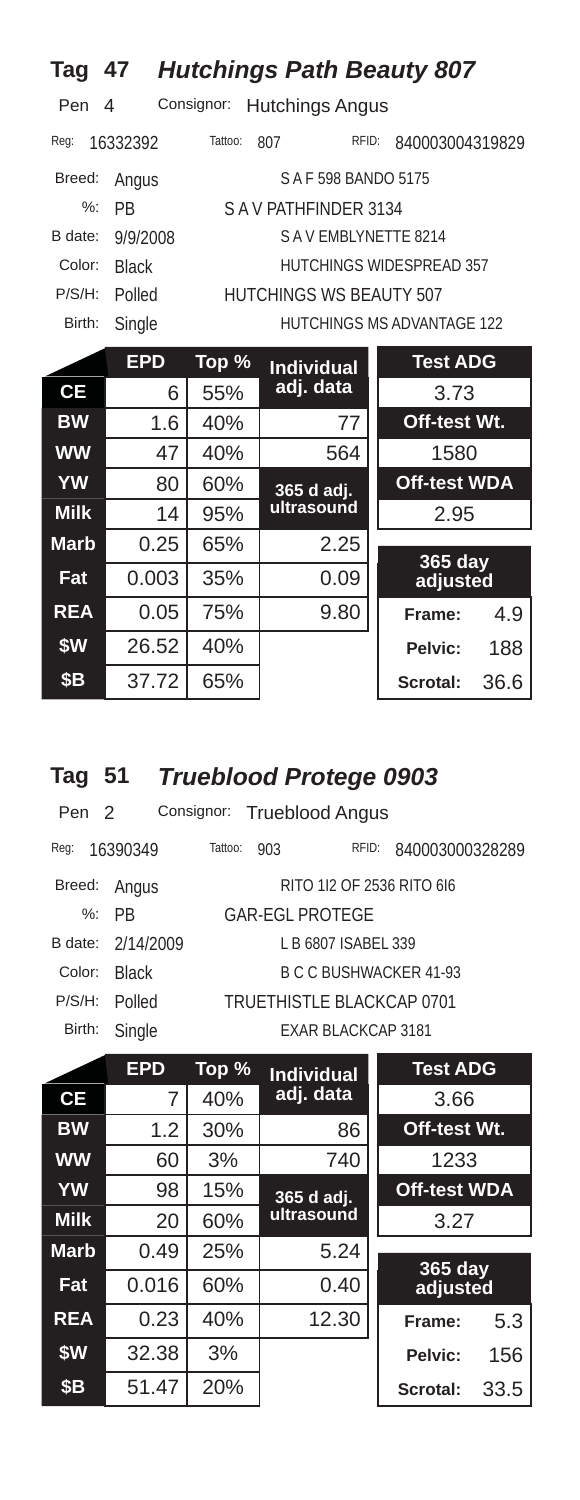| Tag                               |              |         | 52 <b>Z B Bando 5175</b> |                            |  |  |  |  |
|-----------------------------------|--------------|---------|--------------------------|----------------------------|--|--|--|--|
| Consignor: Zelinko Bros.<br>Pen 3 |              |         |                          |                            |  |  |  |  |
| Req:                              | 16419535     | Tattoo: | RFID:<br>303             | 840003004398712            |  |  |  |  |
| Breed:                            | Angus        |         |                          | SYDGEN ROCKY ROAD 2060     |  |  |  |  |
| $\frac{9}{6}$                     | <b>PB</b>    |         | SYDGEN JOURNEY 4355      |                            |  |  |  |  |
| B date:                           | 1/20/2009    |         |                          | SYDGEN BLACKBIRD LADY 1059 |  |  |  |  |
| Color:                            | <b>Black</b> |         | SAF 598 BANDO 5175       |                            |  |  |  |  |
| P/S/H:                            | Polled       |         | SYDGEN NUTRASWEET 2009   |                            |  |  |  |  |
| Birth:                            | Single       |         | SAF NUTRASWEET 9092      |                            |  |  |  |  |
|                                   | <b>EPD</b>   | Top %   | <b>Individual</b>        | <b>Test ADG</b>            |  |  |  |  |
| СE                                | 7            | 40%     | adj. data                | 3.46                       |  |  |  |  |
| <b>BW</b>                         | $-0.2$       | 10%     | 70                       | Off-test Wt.               |  |  |  |  |
| <b>WW</b>                         | 45           | 50%     | 725                      | 1265                       |  |  |  |  |
| <b>YW</b>                         | 95           | 20%     | 365 d adj.               | <b>Off-test WDA</b>        |  |  |  |  |
| <b>Milk</b>                       | 29           | 4%      | ultrasound               | 3.15                       |  |  |  |  |
| <b>Marb</b>                       | 0.47         | 25%     | 3.54                     |                            |  |  |  |  |
| Fat                               | 0.011        | 50%     | 0.37                     | $365$ day<br>adjusted      |  |  |  |  |
| <b>REA</b>                        | 0.05         | 75%     | 11.10                    | 6.0<br>Frame:              |  |  |  |  |
| \$W                               | 25.84        | 45%     |                          | 172<br>Pelvic:             |  |  |  |  |
| <b>\$B</b>                        | 50.25        | 25%     |                          | Scrotal:<br>34.7           |  |  |  |  |

#### **Tag 53** *Z B Charge On*

| Pen 3  |                  |             | Consignor: Zelinko Bros. |                            |                          |
|--------|------------------|-------------|--------------------------|----------------------------|--------------------------|
| Reg:   | 16419526         | Tattoo: 787 |                          | RFID:                      | 840003004398713          |
| Breed: | Angus            |             |                          | RITO 3X25 OF 5H11 EXT      |                          |
|        | %: PR            |             |                          | RITO 2K2 OF 2536 RITO 3X25 |                          |
|        | B date: 2/6/2009 |             |                          | G A R PRECISION 2536       |                          |
| Color: | <b>Black</b>     |             |                          |                            | WOODLAWN CHARGE ON 14    |
| P/S/H: | Polled           |             |                          | SYDGEN FOREVER LADY 7388   |                          |
| Birth: | Single           |             |                          |                            | SYDGEN FOREVER LADY 3025 |
|        |                  |             |                          |                            |                          |

|             | <b>EPD</b> | Top % | <b>Individual</b> | <b>Test ADG</b>     |      |
|-------------|------------|-------|-------------------|---------------------|------|
| СE          |            |       | adj. data         | 2.83                |      |
| <b>BW</b>   | 4.7        | 95%   | 85                | Off-test Wt.        |      |
| <b>WW</b>   | 57         | 10%   | 859               | 1218                |      |
| <b>YW</b>   | 93         | 20%   | 365 d adj.        | <b>Off-test WDA</b> |      |
| <b>Milk</b> | 26         | 15%   | ultrasound        | 3.16                |      |
| <b>Marb</b> | 0.23       | 65%   | 2.87              |                     |      |
| Fat         | 0.013      | 55%   | 0.35              | 365 day<br>adjusted |      |
| <b>REA</b>  | 0.47       | 10%   | 13.70             | Frame:              | 5.9  |
| \$W         | 25.75      | 45%   |                   | Pelvic:             | 167  |
| <b>\$B</b>  | 50.34      | 25%   |                   | Scrotal:            | 37.2 |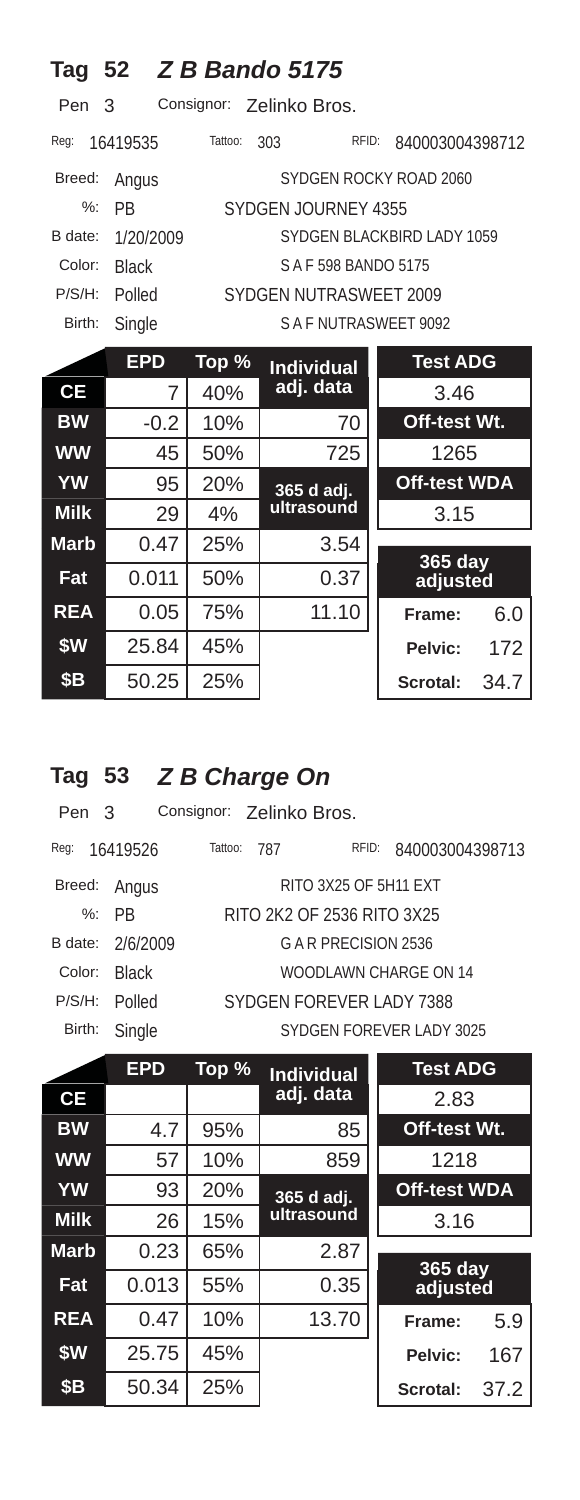| Tag           |              |         | 54 Z B Rocky Road II      |                            |      |
|---------------|--------------|---------|---------------------------|----------------------------|------|
| Pen           | 3            |         | Consignor: Zelinko Bros.  |                            |      |
| Req:          | 16419531     | Tattoo: | RFID:<br>8882             | 840003004398719            |      |
| Breed:        | Angus        |         |                           | SYDGEN ROCKY ROAD 2060     |      |
| $\frac{9}{6}$ | <b>PB</b>    |         | SYDGEN JOURNEY 4355       |                            |      |
| B date:       | 1/17/2009    |         |                           | SYDGEN BLACKBIRD LADY 1059 |      |
| Color:        | <b>Black</b> |         | <b>IRONWOOD NEW LEVEL</b> |                            |      |
| P/S/H:        | Polled       |         | SYDGEN WOODHILL LASS 6471 |                            |      |
| Birth:        | Twin         |         | WOODHILL LASS 344-1178    |                            |      |
|               | <b>EPD</b>   | Top %   | <b>Individual</b>         | <b>Test ADG</b>            |      |
| <b>CE</b>     |              |         | adj. data                 | 3.48                       |      |
| <b>BW</b>     |              |         | 55                        | Off-test Wt.               |      |
| <b>WW</b>     |              |         | 719                       | 1198                       |      |
| <b>YW</b>     |              |         | 365 d adj.                | <b>Off-test WDA</b>        |      |
| <b>Milk</b>   |              |         | ultrasound                | 2.96                       |      |
| <b>Marb</b>   | 0.38         | 40%     | 3.48                      |                            |      |
| Fat           | 0.008        | 45%     | 0.39                      | 365 day<br>adjusted        |      |
| <b>REA</b>    | 0.02         | 80%     | 10.90                     | Frame:                     | 5.8  |
| \$W           |              |         |                           | Pelvic:                    | 168  |
| \$Β           |              |         |                           | Scrotal:                   | 34.6 |

# **Tag 56** *Z B Next Step*

Pen 3 Consignor: Zelinko Bros. Reg: 16431141 Tattoo: 1 RFID: 840003004398720 Breed: Angus SYDGEN ROCKY ROAD 2060 %: PB SYDGEN JOURNEY 4355 B date: 2/1/2009 SYDGEN BLACKBIRD LADY 1059 Color: Black THREE TREES NEXT STEP P/S/H: Polled SYDGEN EISA ERICA 6066 Birth: Single SYDGEN EISA ERICA 1299

|             | <b>EPD</b> | Top % | <b>Individual</b> | <b>Test ADG</b>     |      |
|-------------|------------|-------|-------------------|---------------------|------|
| CE          | 11         | 2%    | adj. data         | 3.62                |      |
| <b>BW</b>   | 0.1        | 15%   | 78                | Off-test Wt.        |      |
| <b>WW</b>   | 53         | 15%   | 819               | 1335                |      |
| <b>YW</b>   | 90         | 30%   | 365 d adj.        | <b>Off-test WDA</b> |      |
| <b>Milk</b> | 20         | 60%   | ultrasound        | 3.42                |      |
| <b>Marb</b> | 0.47       | 25%   | 3.55              |                     |      |
| Fat         | $-0.009$   | 15%   | 0.33              | 365 day<br>adjusted |      |
| <b>REA</b>  | 0.1        | 65%   | 11.90             | Frame:              | 5.9  |
| \$W         | 30.84      | 10%   |                   | Pelvic:             | 164  |
| <b>\$B</b>  | 53.02      | 15%   |                   | Scrotal:            | 38.5 |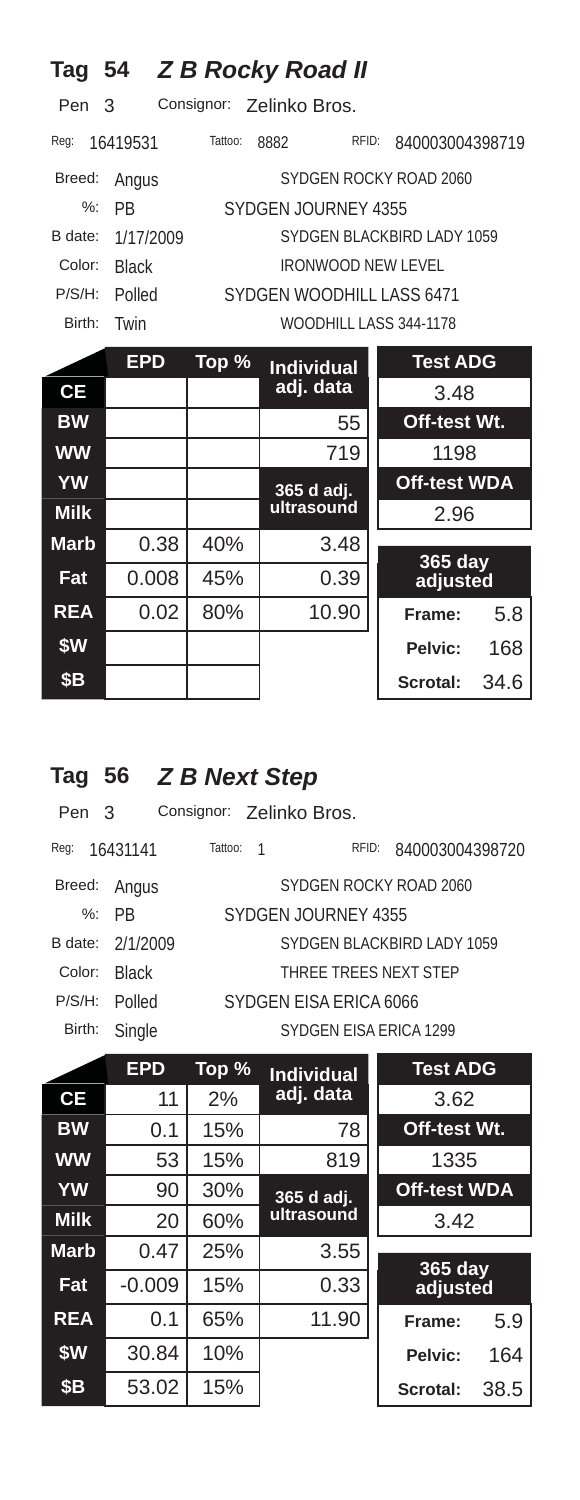| Tag 57                                            |              |         | <b>MSF Net Worth 109</b>  |                       |  |  |  |  |
|---------------------------------------------------|--------------|---------|---------------------------|-----------------------|--|--|--|--|
| Consignor:<br>Pen <sub>2</sub><br>Maple Side Farm |              |         |                           |                       |  |  |  |  |
| Reg:                                              | 16367713     | Tattoo: | RFID:<br>109              | 840003001248915       |  |  |  |  |
| Breed:                                            | Angus        |         | SAV8180 TRAVELER 004      |                       |  |  |  |  |
| $\frac{9}{6}$ :                                   | <b>PB</b>    |         | SAV NET WORTH 4200        |                       |  |  |  |  |
| B date:                                           | 2/22/2009    |         | S A V MAY 2410            |                       |  |  |  |  |
| Color:                                            | <b>Black</b> |         | HOFF HEARTLAND S C 456    |                       |  |  |  |  |
| P/S/H:                                            | Polled       |         | OAK ROW HEARTI AND MAIDEN |                       |  |  |  |  |
| Birth:                                            | Single       |         |                           | OAK ROW COUNTY MAIDEN |  |  |  |  |
|                                                   | <b>EPD</b>   | Top %   | <b>Individual</b>         | <b>Test ADG</b>       |  |  |  |  |
| <b>CE</b>                                         | 4            | 80%     | adj. data                 | 3.30                  |  |  |  |  |
| <b>BW</b>                                         | 2.9          | 70%     | 83                        | Off-test Wt.          |  |  |  |  |
| <b>WW</b>                                         | 48           | 35%     | 737                       | 1138                  |  |  |  |  |
| YW                                                | 89           | 30%     | 365 d adj.                | <b>Off-test WDA</b>   |  |  |  |  |
| <b>Milk</b>                                       | 21           | 50%     | ultrasound                | 3.08                  |  |  |  |  |
| <b>Marb</b>                                       | 0.25         | 65%     | 1.89                      |                       |  |  |  |  |
| Fat                                               | 0.022        | 70%     | 0.26                      | $365$ day<br>adjusted |  |  |  |  |
| <b>REA</b>                                        | 0.1          | 65%     | 10.80                     | 5.9<br>Frame:         |  |  |  |  |
| \$W                                               | 26.51        | 40%     |                           | 151<br>Pelvic:        |  |  |  |  |
| <b>\$B</b>                                        | 41.15        | 50%     |                           | 37.3<br>Scrotal:      |  |  |  |  |

### **Tag 61** *WSF MI SEQUOIA N213 11W*

| Pen 3  |                   |                  | Consignor: Walnut Springs   |                        |                                |  |  |  |
|--------|-------------------|------------------|-----------------------------|------------------------|--------------------------------|--|--|--|
| Reg:   | 1309759           | Tattoo:          | WSF11W                      | RFID:                  | 840003005786337                |  |  |  |
| Breed: | Red Angus         |                  |                             | B.JR HIGH CAPACITY 008 |                                |  |  |  |
|        | $%:$ PR           | UBAR SEOUOIA 202 |                             |                        |                                |  |  |  |
|        | B date: 1/17/2009 |                  |                             |                        | <b>FORSTER COPPROUEEN 7168</b> |  |  |  |
| Color: | Red               |                  |                             | PIF DEEP CREEK 120     |                                |  |  |  |
| P/S/H: | Polled            |                  | WSF MS CRICKET CREEK II 213 |                        |                                |  |  |  |
| Birth: | Single            |                  |                             | PIE CRICKET 213        |                                |  |  |  |
|        |                   |                  |                             |                        |                                |  |  |  |

|             | <b>EPD</b> | Top % | <b>Individual</b> | <b>Test ADG</b>     |      |
|-------------|------------|-------|-------------------|---------------------|------|
| <b>CE</b>   | 4          | 60%   | adj. data         | 3.21                |      |
| <b>BW</b>   | 0.8        | 70%   | 90                | Off-test Wt.        |      |
| <b>WW</b>   | 27         | 75%   | 665               | 1250                |      |
| <b>YW</b>   | 47         | 80%   | 365 d adj.        | <b>Off-test WDA</b> |      |
| <b>Milk</b> | 21         | 20%   | ultrasound        | 3.09                |      |
| <b>Marb</b> | 0.04       | 60%   | 3.13              |                     |      |
| Fat         | $-0.01$    | 3%    | 0.26              | 365 day<br>adjusted |      |
| <b>REA</b>  | 0.16       | 30%   | 11.4              | Frame:              | 5.6  |
| <b>HPG</b>  | 10         | 40%   |                   | Pelvic:             | 178  |
| <b>STAY</b> | 8          | 70%   |                   | Scrotal:            | 35.2 |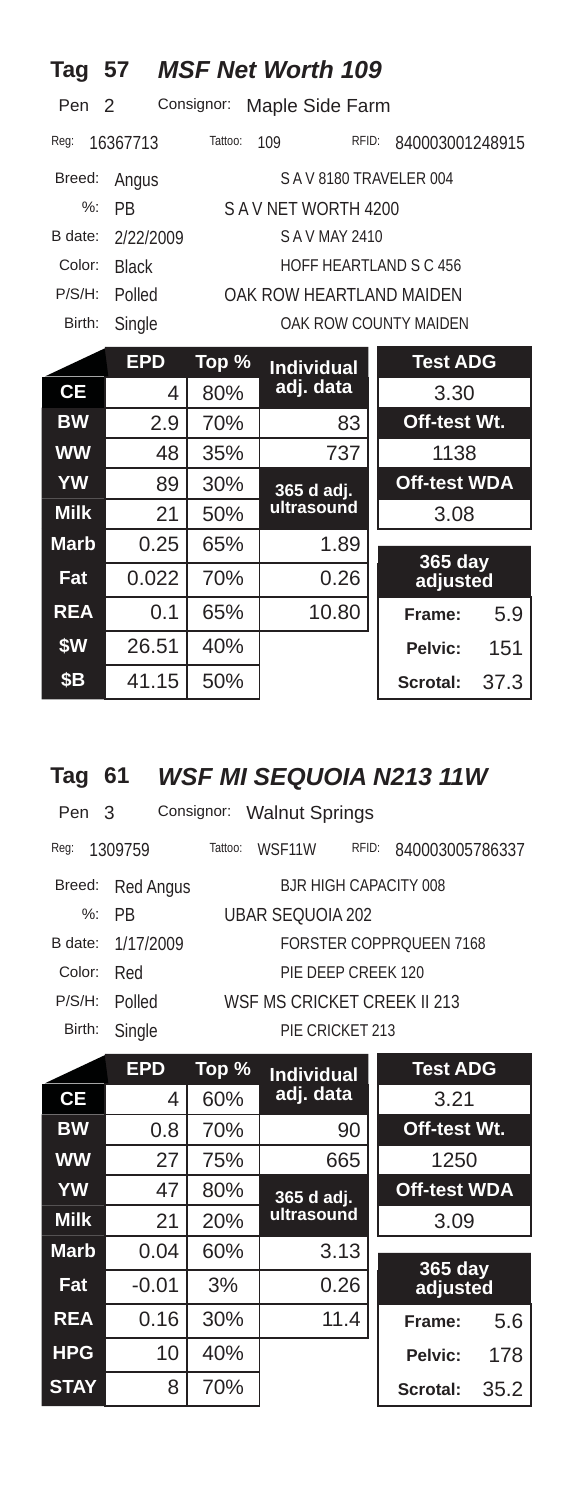| Tag                                            | 62         |         | <b>POLLED SEXTON V206 P</b> |       |                     |      |  |
|------------------------------------------------|------------|---------|-----------------------------|-------|---------------------|------|--|
| Consignor:<br>Pen<br>3<br>White Charolais Farm |            |         |                             |       |                     |      |  |
| Reg:                                           | M773967    | Tattoo: | <b>PCW V206</b>             | RFID: | 840003004542565     |      |  |
| Breed:                                         | Charolais  |         | WCR SIR DUKE 761            |       |                     |      |  |
| $\%$ :                                         | <b>PB</b>  |         | DVCR DUKE K09 P ET          |       |                     |      |  |
| B date:                                        | 2/6/2009   |         | WCR MISS MAC IV 534         |       |                     |      |  |
| Color:                                         | White      |         | <b>WWF JAG ET</b>           |       |                     |      |  |
| P/S/H:                                         | Polled     |         | SARAH MACKENZIE P 227       |       |                     |      |  |
| Birth:                                         | Single     |         | SALTMARK FAYE G52           |       |                     |      |  |
|                                                | <b>EPD</b> | Top %   | <b>Individual</b>           |       | <b>Test ADG</b>     |      |  |
| <b>CE</b>                                      | 1.8        | 60%     | adj. data                   |       | 2.95                |      |  |
| <b>BW</b>                                      | 0.2        | 40%     |                             | 80    | Off-test Wt.        |      |  |
| <b>WW</b>                                      | 31         | 25%     |                             | 807   | 1320                |      |  |
| <b>YW</b>                                      | 48         | 40%     | 365 d adj.                  |       | <b>Off-test WDA</b> |      |  |
| <b>Milk</b>                                    | 8          | 40%     | ultrasound                  |       | 3.43                |      |  |
| <b>Marb</b>                                    |            |         |                             | 2.79  |                     |      |  |
| Fat                                            |            |         |                             | 0.26  | 365 day<br>adjusted |      |  |
| <b>REA</b>                                     |            |         | 11.60                       |       | Frame:              | 7.6  |  |
|                                                |            |         |                             |       | Pelvic:             | 181  |  |
|                                                |            |         |                             |       | Scrotal:            | 34.9 |  |

# **Tag 63** *POLLED BISHOP V208 P*

| Pen 3   |                                       |                       | Consignor: Christ Community Church |       |                                |  |  |
|---------|---------------------------------------|-----------------------|------------------------------------|-------|--------------------------------|--|--|
| Reg:    | M773968                               | Tattoo:               | <b>PCW V208</b>                    | RFID: | 840003004542566                |  |  |
|         | POLLED VALUE 9089<br>Breed: Charolais |                       |                                    |       |                                |  |  |
|         | $\%$ : PR                             |                       | POLLED DIVINE S217 P               |       |                                |  |  |
| B date: | 2/8/2009                              |                       |                                    |       | SARAH MACKENZIE P A91          |  |  |
| Color:  | <b>White</b>                          |                       | IT POLLED VALUE 9089               |       |                                |  |  |
| P/S/H:  | Polled                                | POLLED MISS VALUE MAC |                                    |       |                                |  |  |
| Birth:  | Single                                |                       |                                    |       | <b>BALDRIDGE SNOWFLAKE 35E</b> |  |  |
|         |                                       |                       |                                    |       |                                |  |  |

|             | <b>EPD</b> | Top % | <b>Individual</b> | <b>Test ADG</b>     |      |
|-------------|------------|-------|-------------------|---------------------|------|
| <b>CE</b>   | $-7.2$     | 100%  | adj. data         | 4.15                |      |
| <b>BW</b>   | 1.3        | 65%   | 84                | Off-test Wt.        |      |
| <b>WW</b>   | 28         | 35%   | 810               | 1403                |      |
| <b>YW</b>   | 54         | 25%   | 365 d adj.        | <b>Off-test WDA</b> |      |
| <b>Milk</b> | 8          | 40%   | ultrasound        | 3.66                |      |
| <b>Marb</b> | 0.04       | 45%   | 1.85              |                     |      |
| Fat         | 0.021      | 90%   | 0.17              | 365 day<br>adjusted |      |
| <b>REA</b>  | 0.11       | 65%   | 14.03             | Frame:              | 7.5  |
|             |            |       |                   | Pelvic:             | 226  |
|             |            |       |                   | Scrotal:            | 34.0 |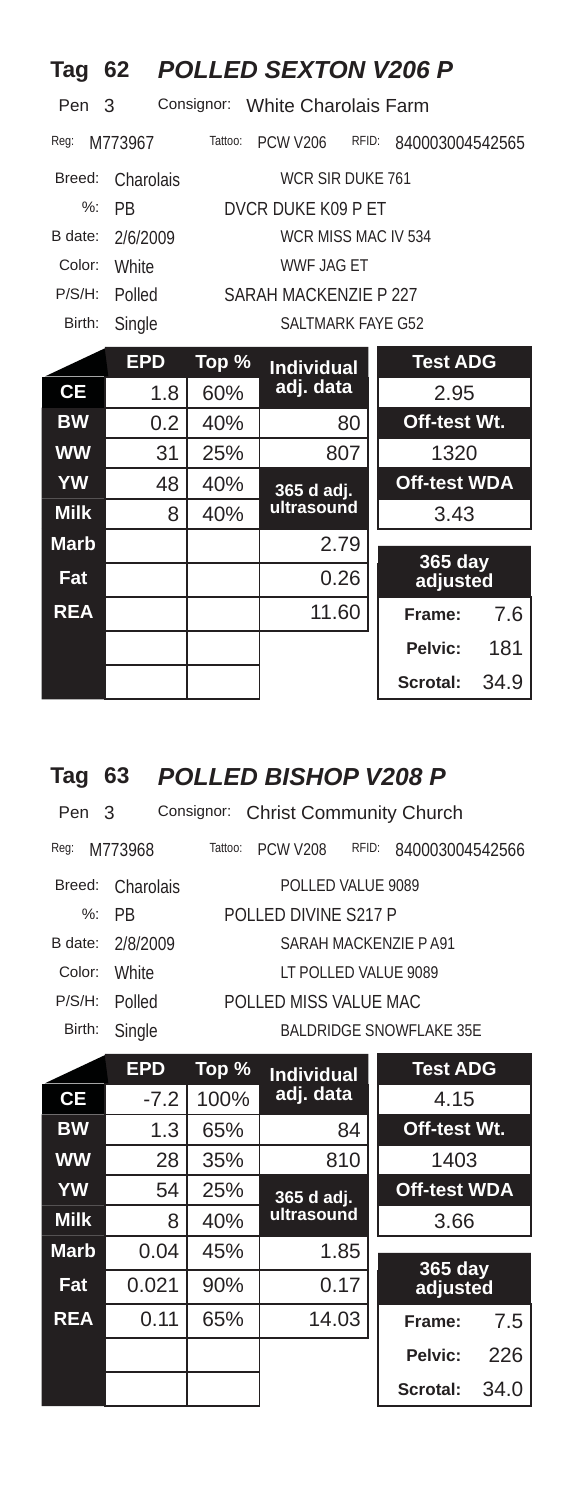| Tag             | 64                                  |         |                                 |                   | <b>NPH FPC 533P NEW FUTURE 908</b> |      |
|-----------------|-------------------------------------|---------|---------------------------------|-------------------|------------------------------------|------|
| Pen             | 4                                   |         | Consignor: Neal's Hereford Farm |                   |                                    |      |
| Req:            | P43033920                           | Tattoo: | 908                             | RFID:             | 840003004542730                    |      |
| Breed:          | P. Hereford<br>REMITALL ONLINE 122L |         |                                 |                   |                                    |      |
| $\frac{9}{6}$ : | <b>PB</b>                           |         |                                 |                   | STAR BRIGHT FUTURE 533P ET         |      |
| B date:         | 1/12/2009                           |         |                                 | RB L1 DOMINO 4067 |                                    |      |
| Color:          | Red                                 |         |                                 |                   | MM RSM STOCKMASTER 512             |      |
| P/S/H:          | Polled                              |         | DELCO MISS DANA ET              |                   |                                    |      |
| Birth:          | Single                              |         |                                 |                   | WBF LADY DOM F243 6T               |      |
|                 | <b>EPD</b>                          | Top %   | <b>Individual</b>               |                   | <b>Test ADG</b>                    |      |
| <b>CE</b>       | $-2.4$                              | 90%     | adj. data                       |                   | 3.88                               |      |
| <b>BW</b>       | 2.8                                 | 35%     |                                 | 82                | Off-test Wt.                       |      |
| <b>WW</b>       | 51                                  | 20%     |                                 | na                | 1333                               |      |
| <b>YW</b>       | 81                                  | 25%     | 365 d adj.                      |                   | <b>Off-test WDA</b>                |      |
| <b>Milk</b>     | 21                                  | 25%     | ultrasound                      |                   | 3.25                               |      |
| <b>Marb</b>     | 0.08                                | 30%     |                                 | 2.48              |                                    |      |
| Fat             | 0.02                                | 85%     |                                 | 0.35              | $365$ day<br>adjusted              |      |
| <b>REA</b>      | 0.11                                | 75%     |                                 | 10.41             | Frame:                             | 5.8  |
| <b>CHB</b>      | 21                                  | 30%     |                                 |                   | Pelvic:                            | 176  |
| <b>BMI</b>      | 15                                  | 55%     |                                 |                   | Scrotal:                           | 34.0 |

#### **Tag 65** *DF WRANGLER JOE D5W*

| Pen 1   |                    | Consignor: Drews Farms      |                     |                        |
|---------|--------------------|-----------------------------|---------------------|------------------------|
| Reg:    | P43017808          | Tattoo:<br>D <sub>5</sub> W | RFID:               | 840003004863719        |
|         | Breed: P. Hereford |                             |                     | CIRCLE-D WRANGLER 832W |
| $\%$ :  | - PR               | NJW 1Y WRANGI FR 19D        |                     |                        |
| B date: | 3/14/2009          |                             | NJW FROSTY 1Y       |                        |
| Color:  | Red                |                             | LAKE RLC ONSTAR 29N |                        |
| P/S/H:  | Polled             | GG MISS CHRISTIF S602       |                     |                        |
| Birth:  | Single             |                             | TIT GLORIA 134H     |                        |
|         |                    |                             |                     |                        |

|             | <b>EPD</b> | Top % | <b>Individual</b> | <b>Test ADG</b>     |      |
|-------------|------------|-------|-------------------|---------------------|------|
| <b>CE</b>   | 4.9        | 3%    | adj. data         | 2.97                |      |
| <b>BW</b>   | 2.2        | 25%   | 82                | Off-test Wt.        |      |
| <b>WW</b>   | 42         | 55%   | 741               | 1043                |      |
| <b>YW</b>   | 72         | 50%   | 365 d adj.        | <b>Off-test WDA</b> |      |
| <b>Milk</b> | 19         | 35%   | ultrasound        | 2.99                |      |
| <b>Marb</b> | 0.13       | 15%   |                   |                     |      |
| Fat         | $-0.005$   | 35%   |                   | 365 day<br>adjusted |      |
| <b>REA</b>  | 0.44       | 10%   |                   | Frame:              | 5.6  |
| <b>CHB</b>  | 24         | 15%   |                   | Pelvic:             | 158  |
| <b>BMI</b>  | 19         | 15%   |                   | Scrotal:            | 32.9 |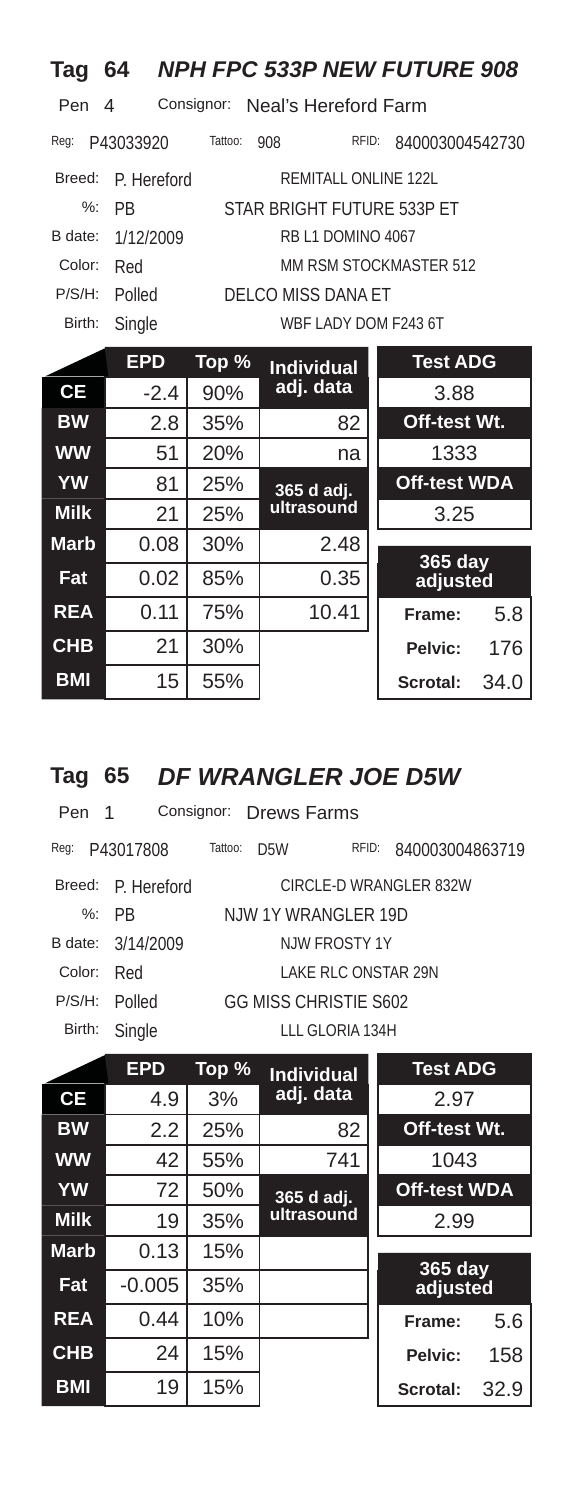| Tag                                                         | 66          |         | <b>MSU WALL STREET 28W</b> |                     |      |  |  |  |
|-------------------------------------------------------------|-------------|---------|----------------------------|---------------------|------|--|--|--|
| Consignor:<br>Pen <sub>2</sub><br>Michigan State University |             |         |                            |                     |      |  |  |  |
| Reg:                                                        | P43009313   | Tattoo: | RFID:<br>28W               | 840003004260596     |      |  |  |  |
| Breed:                                                      | P. Hereford |         | FHF 8403 STARBUCK 19H      |                     |      |  |  |  |
| $\frac{9}{6}$                                               | <b>PB</b>   |         | NJW FHF 9710 TANK 45P      |                     |      |  |  |  |
| B date:                                                     | 2/26/2009   |         | GV 579 VICTORIA 9710       |                     |      |  |  |  |
| Color:                                                      | Red         |         | REMITALL ONLINE 122L       |                     |      |  |  |  |
| P/S/H:                                                      | Polled      |         | MSU PEARL 2N               |                     |      |  |  |  |
| Birth:                                                      | Single      |         | <b>MSU BONNIE 11J</b>      |                     |      |  |  |  |
|                                                             | <b>EPD</b>  | Top %   | <b>Individual</b>          | <b>Test ADG</b>     |      |  |  |  |
| <b>CE</b>                                                   | 1.3         | 35%     | adj. data                  | 3.73                |      |  |  |  |
| <b>BW</b>                                                   | 3.2         | 40%     | 86                         | Off-test Wt.        |      |  |  |  |
| <b>WW</b>                                                   | 49          | 25%     | 652                        | 1153                |      |  |  |  |
| <b>YW</b>                                                   | 82          | 20%     | 365 d adj.                 | <b>Off-test WDA</b> |      |  |  |  |
| <b>Milk</b>                                                 | 21          | 25%     | ultrasound                 | 3.16                |      |  |  |  |
| <b>Marb</b>                                                 | $-0.02$     | 75%     | 2.08                       |                     |      |  |  |  |
| Fat                                                         | $-0.055$    | 1%      | 0.33                       | 365 day<br>adjusted |      |  |  |  |
| <b>REA</b>                                                  | 0.58        | 2%      | 12.40                      | Frame:              | 5.0  |  |  |  |
| <b>CHB</b>                                                  | 26          | 5%      |                            | Pelvic:             | 178  |  |  |  |
| <b>BMI</b>                                                  | 20          | 10%     |                            | Scrotal:            | 35.9 |  |  |  |

### **Tag 67** *MSU WANTED 11W*

| Pen 3   |                    |         |      | Consignor: Michigan State University |                 |
|---------|--------------------|---------|------|--------------------------------------|-----------------|
| Req:    | P43009285          | Tattoo: | 11 W | RFID:                                | 840003004260607 |
|         | Breed: P. Hereford |         |      | FFITONS LEGEND 242                   |                 |
|         | $\%$ : PR          |         |      | MSU TCF REVOLUTION 4R                |                 |
| B date: | 2/3/2009           |         |      | MSU TCF RACHAFI FT 54N               |                 |
| Color:  | Red                |         |      | REMITALL KEYNOTE 20X                 |                 |
| P/S/H:  | Polled             |         |      | MSU SYLVIA 75M FT                    |                 |
| Birth:  | Single             |         |      | LB 832W SYLVIA 77G                   |                 |

|             | <b>EPD</b> | Top % | <b>Individual</b> | <b>Test ADG</b>     |      |
|-------------|------------|-------|-------------------|---------------------|------|
| <b>CE</b>   | 2.4        | 20%   | adj. data         | 3.15                |      |
| <b>BW</b>   | 3.9        | 60%   | 88                | Off-test Wt.        |      |
| <b>WW</b>   | 61         | 2%    | 710               | 1223                |      |
| <b>YW</b>   | 99         | 2%    | 365 d adj.        | <b>Off-test WDA</b> |      |
| <b>Milk</b> | 21         | 25%   | ultrasound        | 3.15                |      |
| <b>Marb</b> | 0.15       | 15%   | 2.08              |                     |      |
| Fat         | 0.003      | 55%   | 0.35              | 365 day<br>adjusted |      |
| <b>REA</b>  | 0.65       | 1%    | 10.35             | Frame:              | 5.6  |
| <b>CHB</b>  | 32         | 1%    |                   | Pelvic:             | 159  |
| <b>BMI</b>  | 22         | 5%    |                   | Scrotal:            | 33.2 |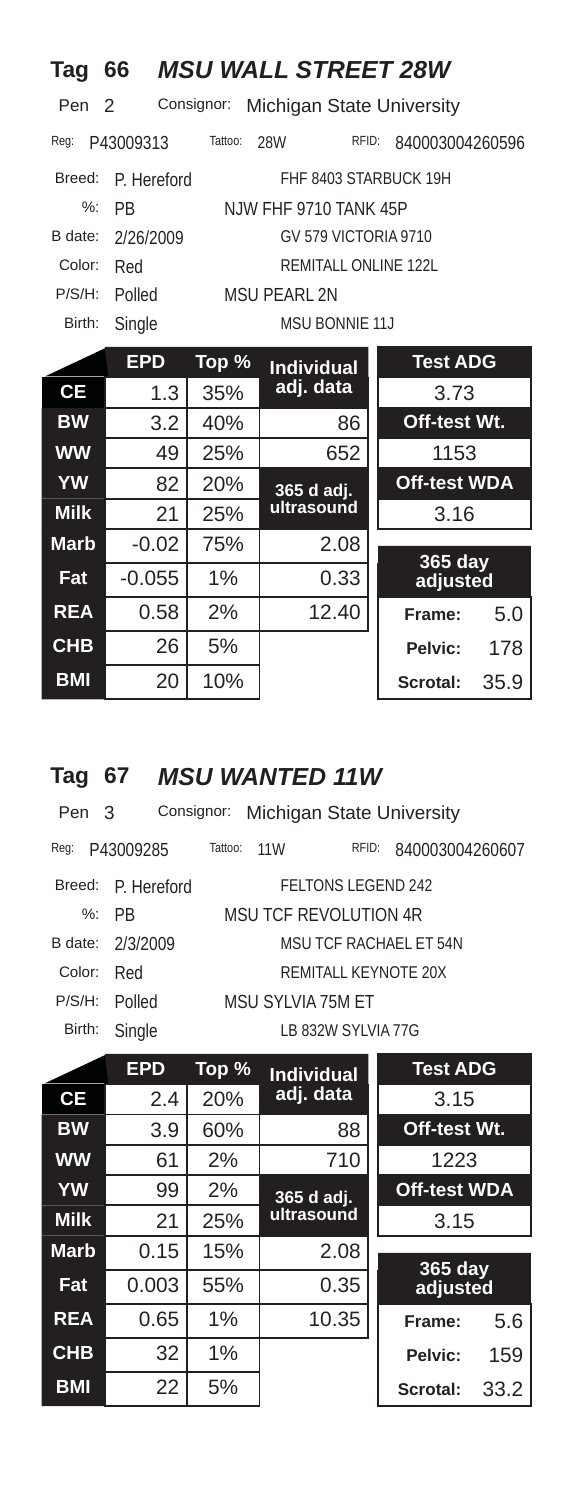| Tag                                         | 68          |         | <b>PCR ECLIPSE DOM 911W</b> |                        |  |  |  |  |
|---------------------------------------------|-------------|---------|-----------------------------|------------------------|--|--|--|--|
| Consignor: Phil & Chris Rottman<br>Pen<br>2 |             |         |                             |                        |  |  |  |  |
| Req:                                        | P43025528   | Tattoo: | RFID:<br>911W               | 840003004205785        |  |  |  |  |
| Breed:                                      | P. Hereford |         | <b>MOHICAN EUREKA 67J</b>   |                        |  |  |  |  |
| $\frac{9}{6}$ :                             | <b>PB</b>   |         | STAR 67J ECLIPSE 135S       |                        |  |  |  |  |
| B date:                                     | 2/26/2009   |         | GHC MISS CARLA 35.J         |                        |  |  |  |  |
| Color:                                      | Red         |         | <b>FELTONS LEGEND 242</b>   |                        |  |  |  |  |
| P/S/H:                                      | Polled      |         | <b>PCR PAIGE LILLY 311N</b> |                        |  |  |  |  |
| Birth:                                      | Single      |         |                             | PCR FRANCES VICKY 186L |  |  |  |  |
|                                             | <b>EPD</b>  | Top %   | <b>Individual</b>           | <b>Test ADG</b>        |  |  |  |  |
| <b>CE</b>                                   | $-0.6$      | 65%     | adj. data                   | 3.59                   |  |  |  |  |
| <b>BW</b>                                   | 6.6         | 95%     | 97                          | Off-test Wt.           |  |  |  |  |
| <b>WW</b>                                   | 57          | 4%      | 674                         | 1250                   |  |  |  |  |
| <b>YW</b>                                   | 96          | 3%      | 365 d adj.                  | <b>Off-test WDA</b>    |  |  |  |  |
| <b>Milk</b>                                 | 19          | 35%     | ultrasound                  | 3.42                   |  |  |  |  |
| <b>Marb</b>                                 | $-0.07$     | 90%     | 1.45                        |                        |  |  |  |  |
| Fat                                         | 0.004       | 60%     | 0.35                        | 365 day<br>adjusted    |  |  |  |  |
| <b>REA</b>                                  | 0.49        | 5%      | 12.40                       | 6.0<br>Frame:          |  |  |  |  |
| <b>CHB</b>                                  | 25          | 10%     |                             | 174<br>Pelvic:         |  |  |  |  |
| <b>BMI</b>                                  | 13          | 80%     |                             | Scrotal:<br>37.9       |  |  |  |  |

#### **Tag 70** *PCR ADVISOR DOM 907W*

|        | Pen 2 Consignor: Phil & Chris Rottman |         |      |                         |                         |
|--------|---------------------------------------|---------|------|-------------------------|-------------------------|
| Reg:   | P42973172                             | Tattoo: | 907W | RFID:                   | 840003004205783         |
|        | Breed: P. Hereford                    |         |      | HUTH FULL HOUSE N003    |                         |
|        | $\%$ : PR                             |         |      | PCR 286 MR ADVISOR 502R |                         |
|        | B date: 2/20/2009                     |         |      |                         | PCR JACKLYN NIKOLE 344N |
| Color: | Red                                   |         |      | FELTONS LEGEND 242      |                         |
| P/S/H: | Polled                                |         |      | PCR PAIGE LIL 651S      |                         |
| Birth: | Single                                |         |      | PCR LIBERTY LIL 471P    |                         |

|             | <b>EPD</b> | Top % | <b>Individual</b> | <b>Test ADG</b>     |      |
|-------------|------------|-------|-------------------|---------------------|------|
| <b>CE</b>   | 2.7        | 15%   | adj. data         | 3.46                |      |
| <b>BW</b>   | 3.2        | 40%   | 90                | Off-test Wt.        |      |
| <b>WW</b>   | 60         | 2%    | 630               | 1195                |      |
| <b>YW</b>   | 101        | 2%    | 365 d adj.        | <b>Off-test WDA</b> |      |
| <b>Milk</b> | 20         | 30%   | ultrasound        | 3.22                |      |
| <b>Marb</b> | 0.23       | 4%    | 2.64              |                     |      |
| Fat         | 0.006      | 65%   | 0.30              | 365 day<br>adjusted |      |
| <b>REA</b>  | 0.64       | 1%    | 12.71             | Frame:              | 6.0  |
| <b>CHB</b>  | 34         | 1%    |                   | Pelvic:             | 198  |
| <b>BMI</b>  | 24         | 1%    |                   | Scrotal:            | 32.8 |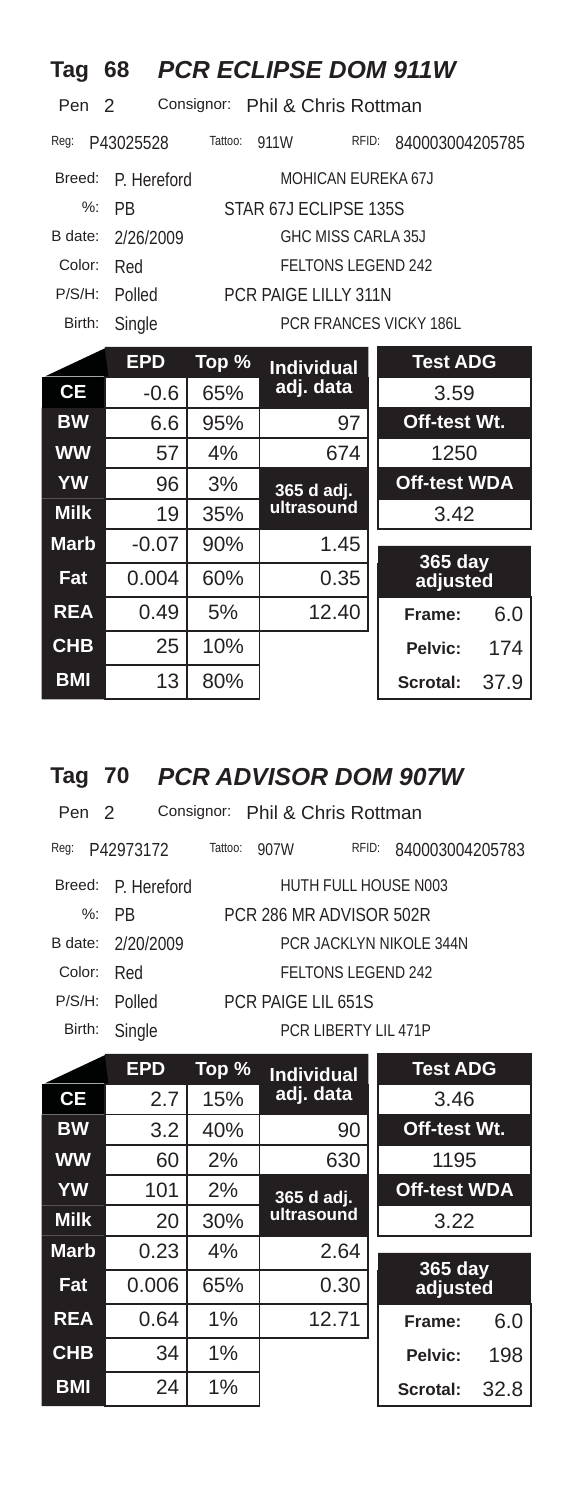| <b>Tag 71</b>                          |              |         | DF Net Worth 9094           |       |                                 |      |  |  |
|----------------------------------------|--------------|---------|-----------------------------|-------|---------------------------------|------|--|--|
| Consignor:<br>Pen<br>Dawson Farms<br>4 |              |         |                             |       |                                 |      |  |  |
| Reg:                                   | 16407139     | Tattoo: | 9094                        | RFID: | 840003000467506                 |      |  |  |
| Breed:                                 | Angus        |         | SAV8180 TRAVELER 004        |       |                                 |      |  |  |
| $\%$ :                                 | <b>PB</b>    |         | SAV NET WORTH 4200          |       |                                 |      |  |  |
| B date:                                | 1/17/2009    |         | S A V MAY 2410              |       |                                 |      |  |  |
| Color:                                 | <b>Black</b> |         |                             |       | <b>BON VIEW NEW DESIGN 1407</b> |      |  |  |
| P/S/H:                                 | Polled       |         | <b>DF BURGESS 1407 6094</b> |       |                                 |      |  |  |
| Birth:                                 | Single       |         | DF BURGESS 0H29 0211        |       |                                 |      |  |  |
|                                        | <b>EPD</b>   | Top %   | <b>Individual</b>           |       | <b>Test ADG</b>                 |      |  |  |
| <b>CE</b>                              | 5            | 70%     | <u>adj.</u> data            |       | 3.44                            |      |  |  |
| <b>BW</b>                              | 2.7          | 65%     | 96                          |       | Off-test Wt.                    |      |  |  |
| <b>WW</b>                              | 49           | 30%     | 744                         |       | 1280                            |      |  |  |
| <b>YW</b>                              | 95           | 20%     | 365 d adj.                  |       | <b>Off-test WDA</b>             |      |  |  |
| <b>Milk</b>                            | 30           | 2%      | ultrasound                  |       | 3.16                            |      |  |  |
| <b>Marb</b>                            | 0.53         | 20%     | 3.81                        |       |                                 |      |  |  |
| Fat                                    | 0.04         | 95%     | 0.46                        |       | 365 day<br>adjusted             |      |  |  |
| <b>REA</b>                             | 0.27         | 30%     | 11.00                       |       | Frame:                          | 6.1  |  |  |
| \$W                                    | 24.62        | 55%     |                             |       | Pelvic:                         | 170  |  |  |
| \$Β                                    | 52.05        | 20%     |                             |       | Scrotal:                        | 35.1 |  |  |

# **Tag 73** *DF Net Worth 9087*

| Pen 3   |              |         |                   | Consignor: Dawson Farms |                 |
|---------|--------------|---------|-------------------|-------------------------|-----------------|
| Reg:    | 16407140     | Tattoo: | 9087              | RFID:                   | 840003000467509 |
| Breed:  | Angus        |         |                   | SAV8180 TRAVELER 004    |                 |
|         | %: PR        |         |                   | SAV NFT WORTH 4200      |                 |
| B date: | 1/25/2009    |         |                   | S A V MAY 2410          |                 |
| Color:  | <b>Black</b> |         |                   | TC FREEDOM 104          |                 |
| P/S/H:  | Polled       |         | DF ELINE 104 6087 |                         |                 |
| Birth:  | Single       |         |                   | DF ELINE 4193 0316      |                 |
|         |              |         |                   |                         |                 |

|             | <b>EPD</b> | Top % | <b>Individual</b> | <b>Test ADG</b>     |      |
|-------------|------------|-------|-------------------|---------------------|------|
| <b>CE</b>   | 4          | 80%   | adj. data         | 3.01                |      |
| <b>BW</b>   | 3.6        | 85%   | 93                | Off-test Wt.        |      |
| <b>WW</b>   | 57         | 10%   | 771               | 1283                |      |
| <b>YW</b>   | 99         | 10%   | 365 d adj.        | <b>Off-test WDA</b> |      |
| <b>Milk</b> | 28         | 10%   | ultrasound        | 3.23                |      |
| <b>Marb</b> | 0.21       | 70%   | 3.37              |                     |      |
| Fat         | 0.022      | 70%   | 0.33              | 365 day<br>adjusted |      |
| <b>REA</b>  | 0.17       | 50%   | 10.40             | Frame:              | 5.6  |
| \$W         | 26.79      | 40%   |                   | Pelvic:             | 137  |
| <b>\$B</b>  | 42.98      | 45%   |                   | Scrotal:            | 35.9 |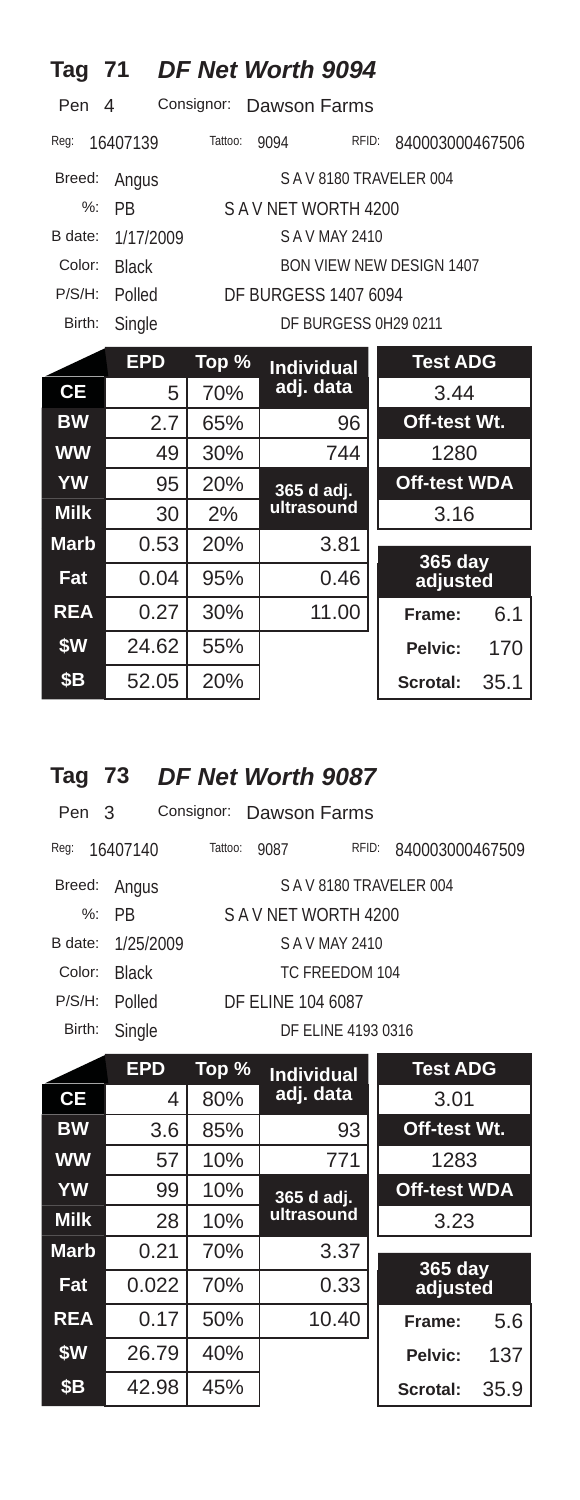| Tag                                    | 74           |         | DF Bismark 9123           |          |                            |  |  |  |
|----------------------------------------|--------------|---------|---------------------------|----------|----------------------------|--|--|--|
| Consignor:<br>Pen<br>3<br>Dawson Farms |              |         |                           |          |                            |  |  |  |
| Reg:                                   | 16407132     | Tattoo: | 9123                      | RFID:    | 840003000467507            |  |  |  |
| Breed:                                 | Angus        |         | <b>GAR GRID MAKER</b>     |          |                            |  |  |  |
| $\%$ :                                 | <b>PR</b>    |         | SAV BISMARCK 5682         |          |                            |  |  |  |
| B date:                                | 1/26/2009    |         | SAVABIGALE 0451           |          |                            |  |  |  |
| Color:                                 | <b>Black</b> |         | <b>WOODHILL FORESIGHT</b> |          |                            |  |  |  |
| P/S/H:                                 | Polled       |         | DF ROYAL PRIDE 7123       |          |                            |  |  |  |
| Birth:                                 | Single       |         | BT ROYAL PRIDE 237G       |          |                            |  |  |  |
|                                        | <b>EPD</b>   | Top %   | <b>Individual</b>         |          | <b>Test ADG</b>            |  |  |  |
| CE                                     | 13           | 1%      | adj. data                 |          | 3.15                       |  |  |  |
| <b>BW</b>                              | $-1.2$       | 3%      | 75                        |          | Off-test Wt.               |  |  |  |
| <b>WW</b>                              | 52           | 20%     | 699                       |          | 1163                       |  |  |  |
| <b>YW</b>                              | 93           | 20%     | 365 d adj.                |          | <b>Off-test WDA</b>        |  |  |  |
| <b>Milk</b>                            | 26           | 15%     | ultrasound                |          | 2.94                       |  |  |  |
| <b>Marb</b>                            | 0.26         | 60%     | 3.86                      |          |                            |  |  |  |
| Fat                                    | 0.004        | 35%     | 0.44                      |          | <b>365 day</b><br>adjusted |  |  |  |
| <b>REA</b>                             | 0.41         | 10%     | 11.7                      | Frame:   | 5.0                        |  |  |  |
| \$W                                    | 31.91        | 4%      |                           | Pelvic:  | 145                        |  |  |  |
| \$Β                                    | 45.93        | 35%     |                           | Scrotal: | 36.5                       |  |  |  |

# **The Brand** of Quality

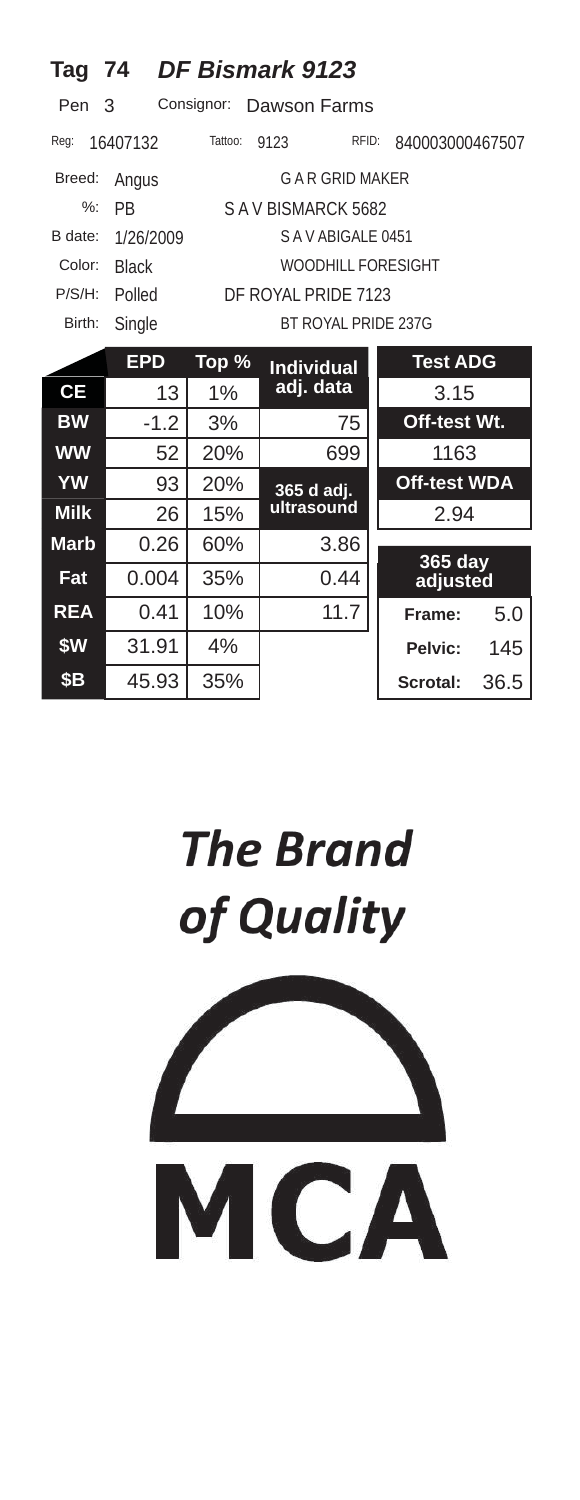| Tag                   | 80           |            | <b>MR BIG STUFF HCF 904 W</b>  |       |                     |      |
|-----------------------|--------------|------------|--------------------------------|-------|---------------------|------|
| Pen<br>$\overline{2}$ |              | Consignor: | <b>Hidden Creek Farms</b>      |       |                     |      |
| Reg:                  | 2496550      | Tattoo:    | 904W                           | RFID: | 840003000383718     |      |
| Breed:                | Simmental    |            | <b>WLE POWER STROKE</b>        |       |                     |      |
| $\frac{9}{6}$ :       | <b>PR</b>    |            | <b>GWS EBONYS TRADEMARK 6N</b> |       |                     |      |
| B date:               | 2/4/2009     |            | <b>NJC EBONY ANTOINETTE</b>    |       |                     |      |
| Color:                | <b>Black</b> |            | STF ACES HIGH G34              |       |                     |      |
| P/S/H:                | Polled       |            | CIRCLE S MS ACES 351N          |       |                     |      |
| Birth:                | Single       |            | GW MISS HIGH DENSITY 668       |       |                     |      |
|                       | <b>EPD</b>   | Top %      | <b>Individual</b>              |       | <b>Test ADG</b>     |      |
| СE                    | 7.9          | 40%        | adj. data                      |       | 2.97                |      |
| <b>BW</b>             | $-1.3$       | 10%        | 83                             |       | Off-test Wt.        |      |
| <b>WW</b>             | 19.9         | 95%        | 781                            |       | 1160                |      |
| <b>YW</b>             | 31.9         | 100%       | 365 d adj.                     |       | <b>Off-test WDA</b> |      |
| <b>Milk</b>           | $-0.3$       | 90%        | ultrasound                     |       | 3.00                |      |
| <b>Marb</b>           | 0.14         | 50%        | 2.94                           |       |                     |      |
| Fat                   | 0.01         | 30%        | 0.22                           |       | 365 day<br>adjusted |      |
| <b>REA</b>            | 0.3          | 15%        | 14.36                          |       | Frame:              | 5.1  |
| TI                    | 57           | 80%        |                                |       | Pelvic:             | 162  |
| <b>API</b>            | 94           | 70%        |                                |       | Scrotal:            | 33.7 |

### **Tag 82** *W913 GOLD NUGGET*

| Pen 1  | Consignor: Kuntz's 4-M Cattle Farm |         |                 |                      |                 |
|--------|------------------------------------|---------|-----------------|----------------------|-----------------|
| Reg:   | 2494067                            | Tattoo: | W913            | RFID:                | 840003006141734 |
|        | Breed: Simmental                   |         |                 | 3C MACHO M450 BZ     |                 |
|        | %: $5/8$                           |         |                 | STCC SHERIFF TAYI OR |                 |
|        | B date: 3/15/2009                  |         | <b>AUNT BEA</b> |                      |                 |
| Color: | <b>Black</b>                       |         |                 | SS GOLDMINE L42      |                 |
| P/S/H: | Polled                             |         | KUNTZS K613     |                      |                 |
| Birth: | Single                             |         | L <sub>4</sub>  |                      |                 |
|        |                                    |         |                 |                      |                 |

|                | <b>EPD</b> | Top % | <b>Individual</b> | <b>Test ADG</b>     |      |
|----------------|------------|-------|-------------------|---------------------|------|
| <b>CE</b>      |            |       | adj. data         | 3.24                |      |
| <b>BW</b>      | $-0.2$     | 55%   | 74                | Off-test Wt.        |      |
| <b>WW</b>      | 16.3       | 90%   | 558               | 1005                |      |
| <b>YW</b>      | 27.4       | 95%   | 365 d adj.        | <b>Off-test WDA</b> |      |
| <b>Milk</b>    | 6.4        | 30%   | ultrasound        | 2.89                |      |
| <b>Marb</b>    | 0.09       | 90%   | 2.56              |                     |      |
| Fat            | $-0.04$    | 1%    | 0.12              | 365 day<br>adjusted |      |
| <b>REA</b>     | $-0.07$    | 65%   | 12.78             | Frame:              | 4.6  |
| T <sub>l</sub> | 46         | 100%  |                   | Pelvic:             | 142  |
| <b>API</b>     | 87         | 90%   |                   | Scrotal:            | 33.3 |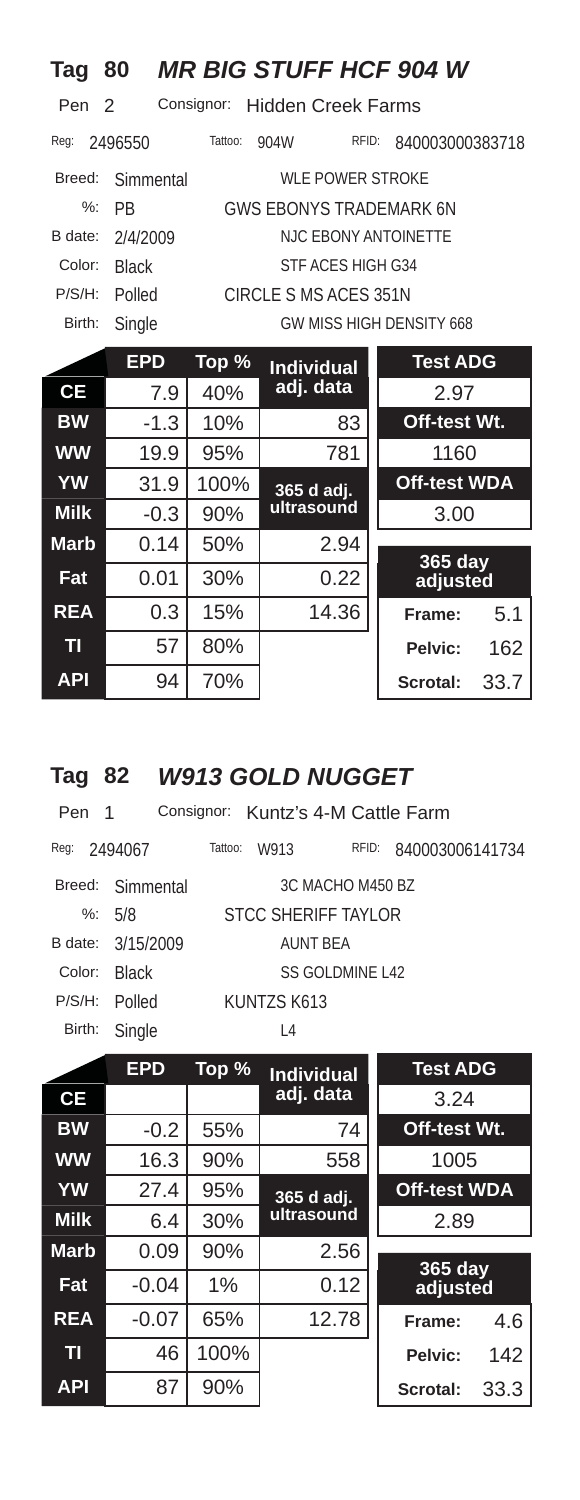| <b>Tag</b>      | 83            | <b>W905 MACK</b> |                         |                     |      |
|-----------------|---------------|------------------|-------------------------|---------------------|------|
| Pen             | $\mathcal{P}$ | Consignor:       | Kuntz's 4-M Cattle Farm |                     |      |
| Req:            | 2494066       | Tattoo:          | RFID:<br>W905           | 840003006141732     |      |
| Breed:          | Simmental     |                  | <b>MEYER RANCH 734</b>  |                     |      |
| $\frac{9}{6}$ : | 1/2           |                  | 3C MACHO M450 BZ        |                     |      |
| B date:         | 2/21/2009     |                  | 3C CROCUS H112 B        |                     |      |
| Color:          | <b>Black</b>  |                  |                         |                     |      |
| P/S/H:          | Polled        | F <sub>12</sub>  |                         |                     |      |
| Birth:          | Single        |                  |                         |                     |      |
|                 | <b>EPD</b>    | Top %            | <b>Individual</b>       | <b>Test ADG</b>     |      |
| <b>CE</b>       |               |                  | adj. data               | 3.39                |      |
| <b>BW</b>       | 1.1           | 80%              | 75                      | Off-test Wt.        |      |
| <b>WW</b>       | 35.4          | 15%              | 709                     | 1265                |      |
| <b>YW</b>       | 57.9          | 35%              | 365 d adj.              | <b>Off-test WDA</b> |      |
| <b>Milk</b>     | $-1.1$        | 85%              | ultrasound              | 3.42                |      |
| <b>Marb</b>     | 0.09          | 90%              | 2.45                    |                     |      |
| Fat             | 0.03          | 30%              | 0.29                    | 365 day<br>adjusted |      |
| <b>REA</b>      | 0.09          | 30%              | 13.23                   | Frame:              | 5.1  |
| TI              | 57            | 75%              |                         | Pelvic:             | 158  |
| <b>API</b>      | 90            | 85%              |                         | Scrotal:            | 37.6 |

# **Tag 84** *STOUGH MR PAGE Q 45W*

| Pen 4   |                  | Consignor: Stough Simmental |                       |                 |
|---------|------------------|-----------------------------|-----------------------|-----------------|
| Reg:    | 2493584          | Tattoo:<br>45W              | RFID:                 | 840003004482064 |
|         | Breed: Simmental |                             | STF STAROUEST N114    |                 |
|         | $%:$ PR          | STAR O                      |                       |                 |
| B date: | 1/2/2009         |                             | <b>STE OUARTAF</b>    |                 |
| Color:  | <b>Black</b>     |                             | NICHOLS LEGACY G151   |                 |
| P/S/H:  | Polled           |                             | STOUGH MS PAGE L33    |                 |
| Birth:  | Single           |                             | MS BALANCE PAGE E1286 |                 |
|         |                  |                             |                       |                 |

|             | <b>EPD</b> | Top % | <b>Individual</b> | <b>Test ADG</b>            |      |
|-------------|------------|-------|-------------------|----------------------------|------|
| <b>CE</b>   | 6.8        | 55%   | adj. data         | 3.62                       |      |
| <b>BW</b>   | 0.8        | 45%   | 95                | Off-test Wt.               |      |
| <b>WW</b>   | 33.7       | 40%   | 717               | 1285                       |      |
| <b>YW</b>   | 58.2       | 45%   | 365 d adj.        | <b>Off-test WDA</b>        |      |
| <b>Milk</b> | 1.5        | 75%   | ultrasound        | 3.06                       |      |
| <b>Marb</b> | 0.29       | 10%   | 3.38              |                            |      |
| Fat         | 0          | 15%   | 0.17              | <b>365 day</b><br>adjusted |      |
| <b>REA</b>  | 0.18       | 35%   | 12.92             | Frame:                     | 5.2  |
| T           | 66         | 20%   |                   | Pelvic:                    | 166  |
| <b>API</b>  | 112        | 25%   |                   | Scrotal:                   | 36.1 |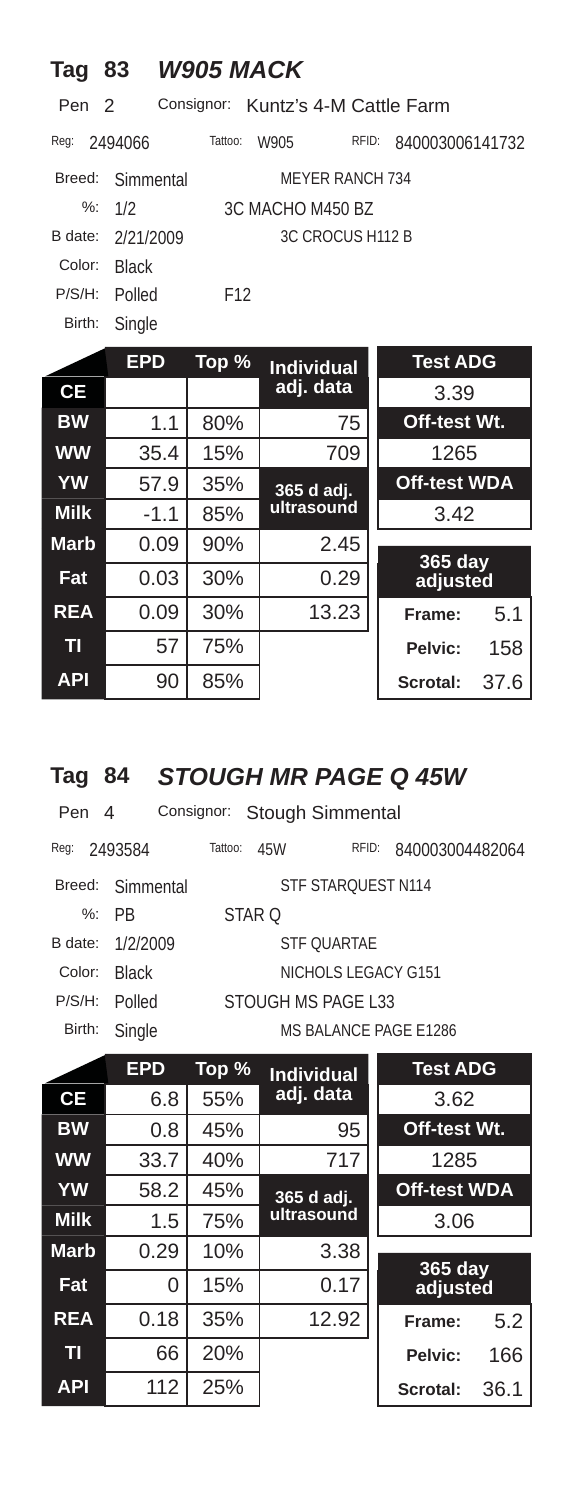| <b>Tag</b>  | 85           |                   |                           | <b>STOUGH MR ANGIE Q 59W</b> |
|-------------|--------------|-------------------|---------------------------|------------------------------|
| Pen         | 4            | Consignor:        | <b>Stough Simmental</b>   |                              |
| Reg:        | 2493588      | Tattoo:           | 59W                       | RFID:<br>840003004482057     |
| Breed:      | Simmental    |                   | <b>STF STAROUEST N114</b> |                              |
| $\%$ :      | <b>PB</b>    | STAR <sub>O</sub> |                           |                              |
| B date:     | 1/11/2009    |                   | <b>STF OUARTAE</b>        |                              |
| Color:      | <b>Black</b> |                   | NICHOLS LEGACY G151       |                              |
| P/S/H:      | Polled       |                   | STOUGHS LEG AUGIE N205    |                              |
| Birth:      | Single       |                   | RRS ANGIE 4D              |                              |
|             | <b>EPD</b>   | Top %             | <b>Individual</b>         | <b>Test ADG</b>              |
| <b>CE</b>   | 6.8          | 55%               | adj. data                 | 3.77                         |
| <b>BW</b>   | 1.3          | 55%               | 98                        | Off-test Wt.                 |
| <b>WW</b>   | 40.7         | 15%               | 754                       | 1308                         |
| <b>YW</b>   | 68.4         | 20%               | 365 d adj.                | <b>Off-test WDA</b>          |
| <b>Milk</b> | 1.4          | 80%               | ultrasound                | 3.18                         |
| <b>Marb</b> | 0.07         | 70%               | 2.09                      |                              |
| Fat         | 0.02         | 55%               | 0.23                      | 365 day<br>adjusted          |
| <b>REA</b>  | $-0.1$       | 90%               | 10.77                     | Frame:<br>6.4                |
| TI          | 64           | 30%               |                           | Pelvic:<br>178               |
| <b>API</b>  | 105          | 45%               |                           | Scrotal:<br>34.6             |

#### **Tag 86** *RBG MR MY TIME W17*

| Pen 3  |                   | Consignor: Rich Beef & Grain |                       |                 |
|--------|-------------------|------------------------------|-----------------------|-----------------|
| Reg:   | 2496111           | Tattoo:<br>W <sub>17</sub>   | RFID:                 | 840003006293084 |
|        | Breed: Simmental  |                              | STF STAROUEST N114    |                 |
|        | $%:$ PR           | STAR O                       |                       |                 |
|        | B date: 1/14/2009 |                              | <b>STE OUARTAF</b>    |                 |
| Color: | <b>Black</b>      |                              | NICHOLS LEGACY G151   |                 |
| P/S/H: | Polled            | STOUGHS LEG OUEEN 104M       |                       |                 |
| Birth: | Single            |                              | STOUGHS ONE OUEEN A24 |                 |
|        |                   |                              |                       |                 |

|             | <b>EPD</b> | Top % | <b>Individual</b> | <b>Test ADG</b>     |      |
|-------------|------------|-------|-------------------|---------------------|------|
| <b>CE</b>   | 6.7        | 55%   | adj. data         | 3.10                |      |
| <b>BW</b>   | $-1.1$     | 10%   | 82                | Off-test Wt.        |      |
| <b>WW</b>   | 29.4       | 60%   | 708               | 1233                |      |
| <b>YW</b>   | 55.3       | 55%   | 365 d adj.        | <b>Off-test WDA</b> |      |
| <b>Milk</b> | 5.9        | 40%   | ultrasound        | 3.02                |      |
| <b>Marb</b> | 0.24       | 20%   | 3.06              |                     |      |
| Fat         | 0          | 15%   | 0.17              | 365 day<br>adjusted |      |
| <b>REA</b>  | 0.06       | 65%   | 11.42             | Frame:              | 5.2  |
| п           | 65         | 25%   |                   | Pelvic:             | 177  |
| <b>API</b>  | 114        | 20%   |                   | Scrotal:            | 33.3 |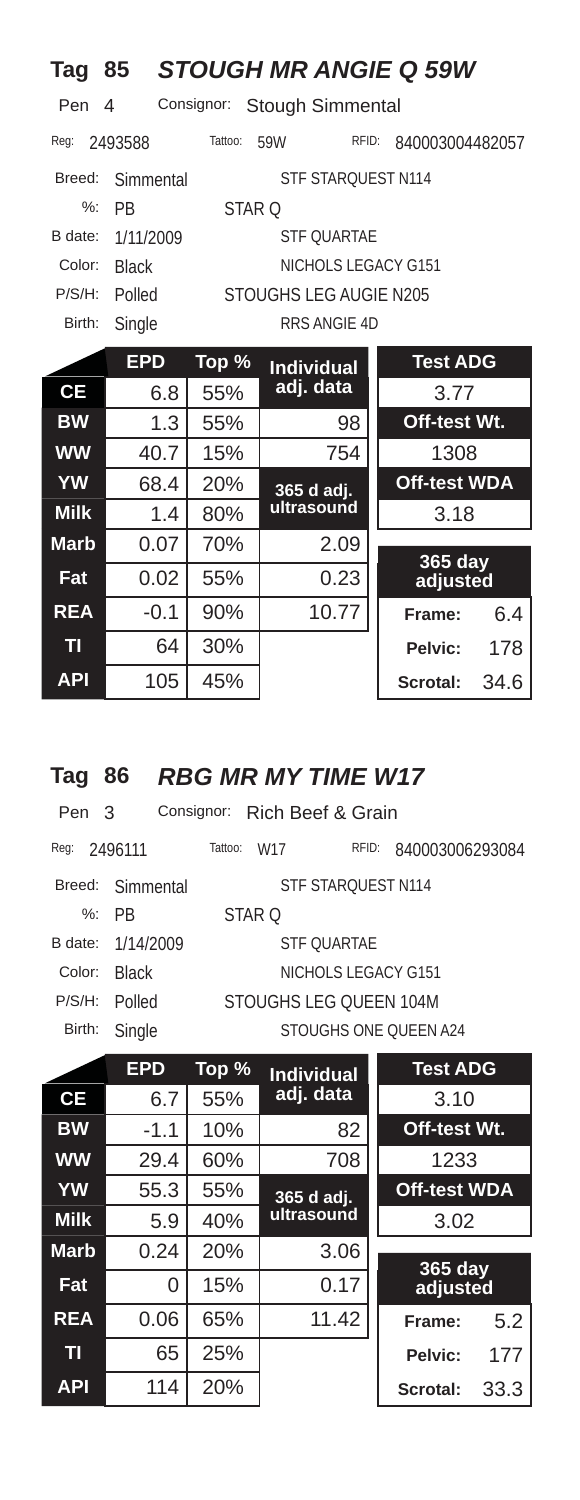| Tag           | 87                                |         | <b>RBG BROTHERBOY W43</b> |                         |  |  |  |  |
|---------------|-----------------------------------|---------|---------------------------|-------------------------|--|--|--|--|
| Pen           | Consignor: Rich Beef & Grain<br>3 |         |                           |                         |  |  |  |  |
| Reg:          | 2496097                           | Tattoo: | W43<br>RFID:              | 840003006293083         |  |  |  |  |
| Breed:        | Simmental                         |         | STF STARQUEST N114        |                         |  |  |  |  |
| $\frac{9}{6}$ | <b>PB</b>                         | STAR O  |                           |                         |  |  |  |  |
| B date:       | 1/28/2009                         |         | <b>STF OUARTAE</b>        |                         |  |  |  |  |
| Color:        | <b>Black</b>                      |         |                           | SRS J914 PREFERRED BEEF |  |  |  |  |
| P/S/H:        | Polled                            |         | RBG MS PREF SATIN S58     |                         |  |  |  |  |
| Birth:        | Single                            |         | <b>RBG SATIN</b>          |                         |  |  |  |  |
|               | <b>EPD</b>                        | Top %   | <b>Individual</b>         | <b>Test ADG</b>         |  |  |  |  |
| <b>CE</b>     | 6.9                               | 55%     | adj. data                 | 3.91                    |  |  |  |  |
| <b>BW</b>     | 1.8                               | 65%     | 92                        | Off-test Wt.            |  |  |  |  |
| <b>WW</b>     | 37.7                              | 25%     | 746                       | 1365                    |  |  |  |  |
| <b>YW</b>     | 69.2                              | 20%     | 365 d adj.                | <b>Off-test WDA</b>     |  |  |  |  |
| <b>Milk</b>   | 4.5                               | 50%     | ultrasound                | 3.46                    |  |  |  |  |
| <b>Marb</b>   | 0.16                              | 40%     | 2.63                      |                         |  |  |  |  |
| Fat           | 0.02                              | 55%     | 0.22                      | 365 day<br>adjusted     |  |  |  |  |
| <b>REA</b>    | 0.07                              | 60%     | 11.84                     | 5.6<br>Frame:           |  |  |  |  |
| TI            | 64                                | 30%     |                           | 161<br>Pelvic:          |  |  |  |  |
| <b>API</b>    | 106                               | 40%     |                           | Scrotal:<br>39.6        |  |  |  |  |

### **Tag 90** *CC HUMMER 2-5W*

| Pen 1  |                   |         |                   | Consignor: Double 'C' Simmental |                          |
|--------|-------------------|---------|-------------------|---------------------------------|--------------------------|
| Reg:   | 2496957           | Tattoo: | CC <sub>5</sub> W | RFID:                           | 840003004478402          |
|        | Breed: Simmental  |         |                   | WLE POWER STROKE                |                          |
|        | %: $1/2$          |         | HC HUMMER 12M     |                                 |                          |
|        | B date: 3/17/2009 |         |                   |                                 | LBR DESTINYS DREAM K830  |
| Color: | <b>Black</b>      |         |                   | G 13 STRUCTURE                  |                          |
| P/S/H: | Polled            |         | C.C. SHENA C7T    |                                 |                          |
| Birth: | Single            |         |                   |                                 | ANCHOR EVERGREEN BMB 624 |

|                | <b>EPD</b> | Top % | <b>Individual</b>                 | <b>Test ADG</b>     |      |
|----------------|------------|-------|-----------------------------------|---------------------|------|
| СE             |            |       | adj. data                         | 3.26                |      |
| <b>BW</b>      | $-0.2$     | 55%   | 90                                | Off-test Wt.        |      |
| <b>WW</b>      | 28.1       | 45%   | 818                               | 1150                |      |
| <b>YW</b>      | 59.5       | 30%   | <b>Off-test WDA</b><br>365 d adj. |                     |      |
| <b>Milk</b>    | 4.8        | 40%   | ultrasound                        | 3.32                |      |
| <b>Marb</b>    | 0.42       | 30%   | 3.61                              |                     |      |
| Fat            | 0.02       | 20%   | 0.26                              | 365 day<br>adjusted |      |
| <b>REA</b>     | 0.1        | 25%   | 12.12                             | Frame:              | 6.4  |
| T <sub>1</sub> | 64         | 45%   |                                   | Pelvic:             | 200  |
| <b>API</b>     | 108        | 40%   |                                   | Scrotal:            | 36.4 |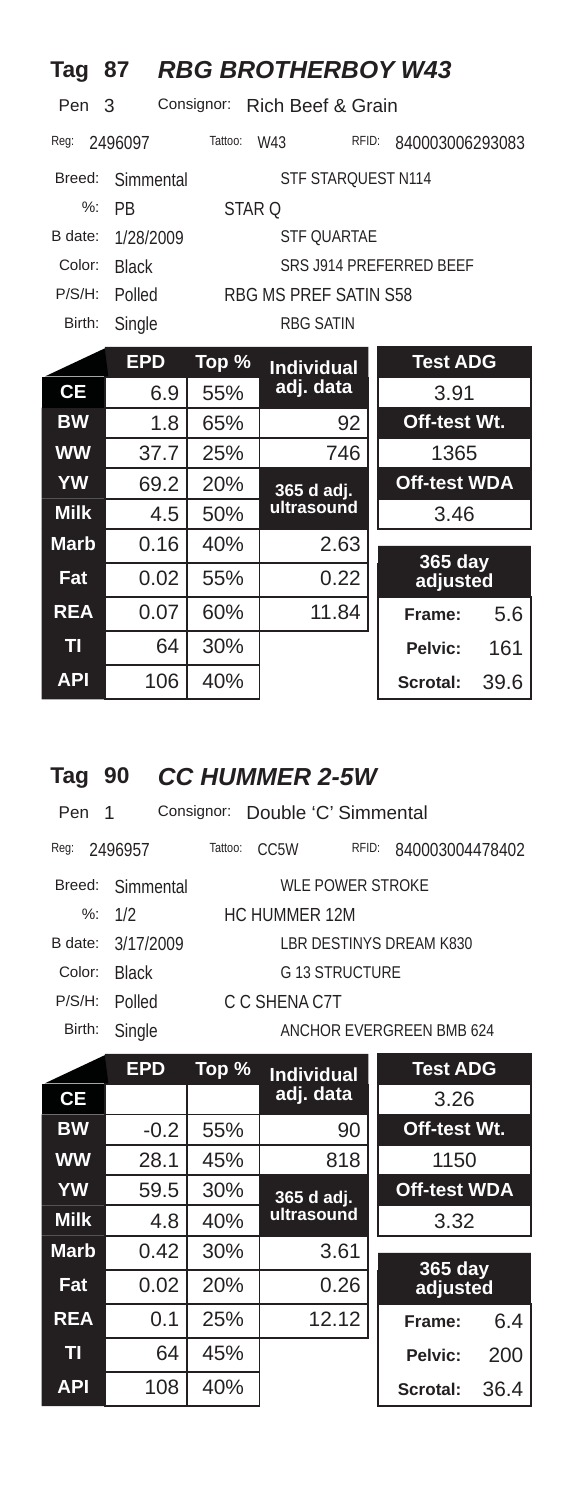| Tag 92        |            |            | <b>CC RED ROCKY 17U</b> |       |                     |      |
|---------------|------------|------------|-------------------------|-------|---------------------|------|
| Pen           | 4          | Consignor: | Double 'C' Simmental    |       |                     |      |
| Reg:          | 2454606    | Tattoo:    | CC17U                   | RFID: | 840003004478412     |      |
| Breed:        | Simmental  |            | E.T.                    |       |                     |      |
| $\frac{9}{6}$ | <b>PB</b>  |            | <b>REMINGTON</b>        |       |                     |      |
| B date:       | 9/13/2008  |            | LOUISETTE 7122T         |       |                     |      |
| Color:        | Red        |            | <b>MEYERS RED TOP</b>   |       |                     |      |
| P/S/H:        | Polled     |            | <b>JDJ RED ROSE</b>     |       |                     |      |
| Birth:        | FT         |            | <b>CC YELLOW ROSE</b>   |       |                     |      |
|               | <b>EPD</b> | Top %      | <b>Individual</b>       |       | <b>Test ADG</b>     |      |
| <b>CE</b>     | 2.6        | 95%        | adj. data               |       | 2.90                |      |
| <b>BW</b>     | $4\,4$     | 100%       |                         | 83    | Off-test Wt.        |      |
| <b>WW</b>     | 29.3       | 60%        |                         | 711   | 1388                |      |
| YW            | 54.4       | 55%        | 365 d adj.              |       | <b>Off-test WDA</b> |      |
| <b>Milk</b>   | 9.6        | 15%        | ultrasound              |       | 2.61                |      |
| <b>Marb</b>   | $-0.12$    | 100%       | 1.54                    |       |                     |      |
| Fat           | $-0.02$    | 1%         | 0.07                    |       | 365 day<br>adjusted |      |
| <b>REA</b>    | $-0.06$    | 85%        | 10.67                   |       | Frame:              | 5.6  |
| TI            | 49         | 100%       |                         |       | Pelvic:             | 148  |
| <b>API</b>    | 58         | 100%       |                         |       | <b>Scrotal:</b>     | 34.7 |

# **Tag 93** *PSFW27*

| Pen 2  |                   |         | Consignor: Plank Simmental Farms |                   |                         |
|--------|-------------------|---------|----------------------------------|-------------------|-------------------------|
| Reg:   | 2496727           | Tattoo: | PSFW <sub>27</sub>               | RFID:             | 840003004762925         |
|        | Breed: Simmental  |         |                                  |                   | SRS J914 PREFERRED BEEF |
|        | %: $3/4$          |         | TRIPLE C INVASION R47K           |                   |                         |
|        | B date: 2/26/2009 |         |                                  | HOOKS KARRIF 47K  |                         |
| Color: | <b>Black</b>      |         | PSF LOGAN P5                     |                   |                         |
|        | P/S/H: Scurred    |         | PSF LOGANS GAL T18               |                   |                         |
| Birth: | Siingle           |         |                                  | PSF MISS SUMO P50 |                         |
|        |                   |         |                                  |                   |                         |

|                | <b>EPD</b> | Top % | <b>Individual</b> | <b>Test ADG</b>     |      |
|----------------|------------|-------|-------------------|---------------------|------|
| СE             |            |       | adj. data         | 3.39                |      |
| <b>BW</b>      | $-2$       | 20%   | 81                | Off-test Wt.        |      |
| <b>WW</b>      | 20.9       | 75%   | 624               | 1110                |      |
| <b>YW</b>      | 37.6       | 80%   | 365 d adj.        | <b>Off-test WDA</b> |      |
| <b>Milk</b>    | 5.3        | 35%   | ultrasound        | 3.04                |      |
| <b>Marb</b>    | 0.22       | 70%   | 2.24              |                     |      |
| Fat            | 0.03       | 30%   | 0.16              | 365 day<br>adjusted |      |
| <b>REA</b>     | 0          | 50%   | 12.91             | Frame:              | 4.9  |
| T <sub>1</sub> | 61         | 55%   |                   | Pelvic:             | 168  |
| <b>API</b>     | 111        | 35%   |                   | Scrotal:            | 35.9 |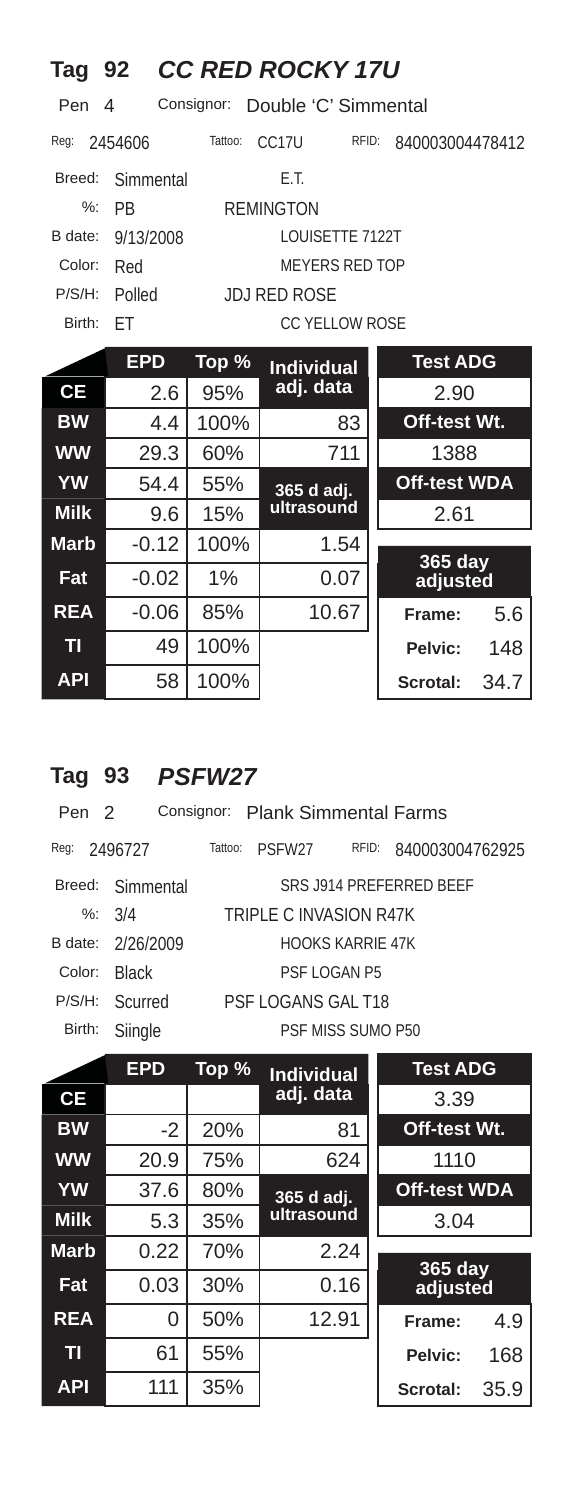| Tag 94      |              | <b>PSFW17</b> |                                  |                     |      |
|-------------|--------------|---------------|----------------------------------|---------------------|------|
| Pen         | 3            |               | Consignor: Plank Simmental Farms |                     |      |
| Reg:        | 2496725      | Tattoo:       | RFID:<br>PSFW17                  | 840003004762927     |      |
| Breed:      | Simmental    |               | G C C OLD SCHOOL 4709            |                     |      |
| $\%$ :      | 5/8          |               | PSF SCHOOL BOY T12               |                     |      |
| B date:     | 2/1/2009     |               | PSE DREAMIN LADY R4              |                     |      |
| Color:      | <b>Black</b> |               | PSF LOGAN P5                     |                     |      |
| P/S/H:      | Polled       |               | <b>PSF CLEAR GENERATION</b>      |                     |      |
| Birth:      | Siingle      |               | PSF CRYSTAL CLEAR K5             |                     |      |
|             | <b>EPD</b>   | Top %         | <b>Individual</b>                | <b>Test ADG</b>     |      |
| <b>CE</b>   |              |               | adj. data                        | 3.35                |      |
| <b>BW</b>   | $-2.4$       | 15%           | 76                               | Off-test Wt.        |      |
| <b>WW</b>   | 32.1         | 25%           | 638                              | 1153                |      |
| <b>YW</b>   | 52.8         | 45%           | $365$ d adj.                     | <b>Off-test WDA</b> |      |
| <b>Milk</b> | 1.8          | 65%           | ultrasound                       | 2.96                |      |
| <b>Marb</b> | 0.49         | 20%           | 3.02                             | 365 day             |      |
| Fat         | 0.05         | 60%           | 0.22                             | adjusted            |      |
| <b>REA</b>  | 0.07         | 35%           | 11.91                            | Frame:              | 4.7  |
| п           | 73           | 15%           |                                  | Pelvic:             | 160  |
| <b>API</b>  | 126          | 10%           |                                  | Scrotal:            | 37.0 |

### **Tag 96** *WSCF RED SIEGE 537R 28W*

| Pen 2  |                   |         | Consignor: Walnut Springs |       |                       |
|--------|-------------------|---------|---------------------------|-------|-----------------------|
| Reg:   | 2497034           | Tattoo: | WSCF28W                   | RFID: | 840003005786436       |
|        | Breed: Simmental  |         | TKP BODACIOUS 693         |       |                       |
|        | $\%: 1/2$         |         | RED BRYLOR BODASIUS 79K   |       |                       |
|        | B date: 2/26/2009 |         |                           |       | RED BRYLOR CHEROK 40X |
| Color: | Red               |         | SAEN COWTOWN 6L           |       |                       |
| P/S/H: | Polled            |         | CIRCLE S MS COWTOWN 537R  |       |                       |
| Birth: | Single            |         |                           |       | CIRCLE S PRINCESS 30H |
|        |                   |         |                           |       |                       |

|                | <b>EPD</b> | Top % | <b>Individual</b> | <b>Test ADG</b>     |      |
|----------------|------------|-------|-------------------|---------------------|------|
| СE             |            |       | adj. data         | 3.44                |      |
| <b>BW</b>      | 0.7        | 70%   | 88                | Off-test Wt.        |      |
| <b>WW</b>      | 11.3       | 100%  | 609               | 1150                |      |
| <b>YW</b>      | 29         | 95%   | 365 d adj.        | <b>Off-test WDA</b> |      |
| <b>Milk</b>    | 2          | 65%   | ultrasound        | 3.15                |      |
| <b>Marb</b>    | 0.17       | 80%   | 4.01              |                     |      |
| Fat            | 0.02       | 20%   | 0.28              | 365 day<br>adjusted |      |
| <b>REA</b>     | $-0.21$    | 90%   | 12.81             | Frame:              | 5.6  |
| T <sub>1</sub> | 42         | 100%  |                   | Pelvic:             | 174  |
| <b>API</b>     | 79         | 100%  |                   | Scrotal:            | 35.9 |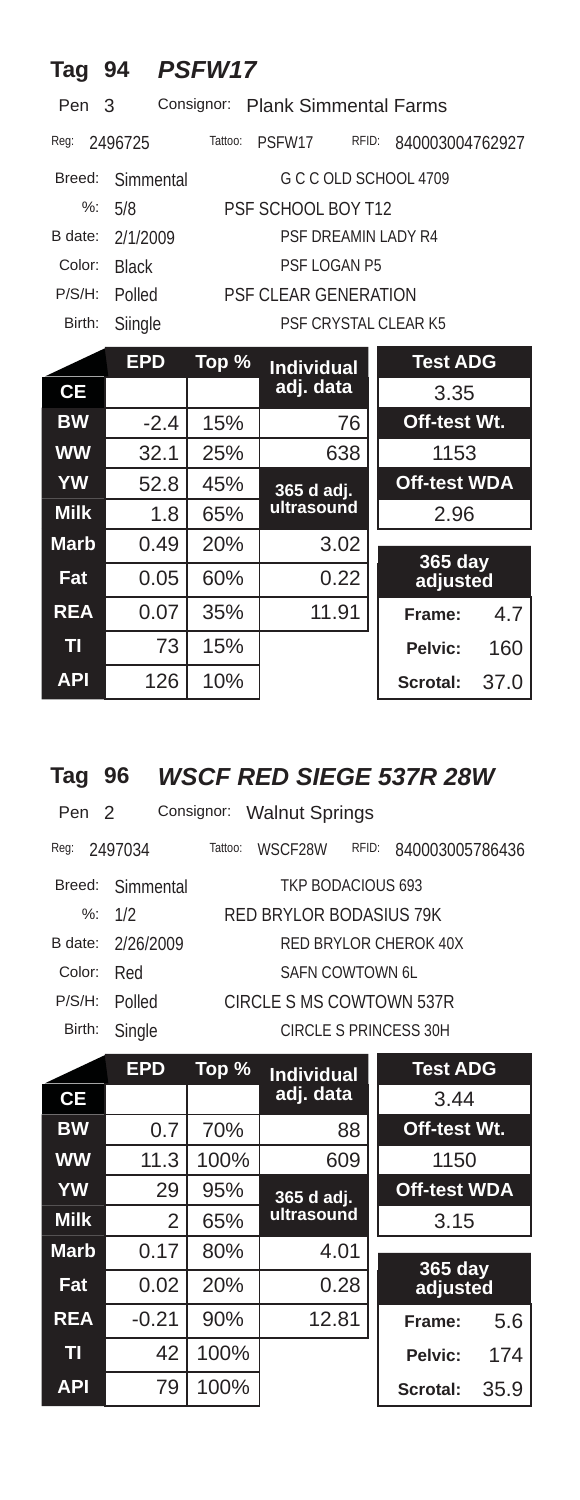| Tag         | 97           | <b>WILLY WV911</b> |                       |                              |
|-------------|--------------|--------------------|-----------------------|------------------------------|
| Pen         | 1            | Consignor:         | Helen Sill            |                              |
| Req:        | 2496992      | Tattoo:            | WV911<br>RFID:        | 840003002962810              |
| Breed:      | Simmental    |                    |                       | <b>HOOKS SHEAR FORCE 38K</b> |
| $\%$ :      | <b>PB</b>    |                    | WS BEEF MAKER R13     |                              |
| B date:     | 3/3/2009     |                    | DCR MS RIBEYE N72     |                              |
| Color:      | <b>Black</b> |                    | <b>RAINS LIMIT UP</b> |                              |
| P/S/H:      | Polled       |                    | <b>MIMI M204</b>      |                              |
| Birth:      | Single       |                    | <b>HS BLACK COPY</b>  |                              |
|             | <b>EPD</b>   | Top %              | <b>Individual</b>     | <b>Test ADG</b>              |
| СE          | 12.1         | 5%                 | adj. data             | 3.71                         |
| <b>BW</b>   | 1.5          | 60%                | 102                   | Off-test Wt.                 |
| <b>WW</b>   | 47.4         | 3%                 | 705                   | 1213                         |
| <b>YW</b>   | 70.4         | 15%                | 365 d adj.            | <b>Off-test WDA</b>          |
| <b>Milk</b> | 6.2          | 35%                | ultrasound            | 3.37                         |
| <b>Marb</b> | $-0.03$      | 95%                | 1.50                  |                              |
| Fat         | 0            | 15%                | 0.17                  | 365 day<br>adjusted          |
| <b>REA</b>  | 0.32         | 15%                | 12.59                 | 6.4<br>Frame:                |
| TI          | 67           | 15%                |                       | 171<br>Pelvic:               |
| <b>API</b>  | 109          | 30%                |                       | Scrotal:<br>36.1             |

### **Tag 98** *WALTER WV916*

| Pen 1   |                  |         | Consignor: Helen Sill |                     |                         |
|---------|------------------|---------|-----------------------|---------------------|-------------------------|
| Reg:    | 2496994          | Tattoo: | WV916                 | RFID:               | 840003002962811         |
|         | Breed: Simmental |         |                       | GW LUCKY CHARM 665K |                         |
|         | $%:$ PR          |         | GW LUCKY MAN 644N     |                     |                         |
| B date: | 3/6/2009         |         |                       | GW MISS 600U 964J   |                         |
| Color:  | <b>Black</b>     |         |                       |                     | NICHOLS BLK DESTINY D12 |
| P/S/H:  | Polled           |         | PEGGY P404            |                     |                         |
| Birth:  | Single           |         |                       | MARGRET M207        |                         |
|         |                  |         |                       |                     |                         |

|             | <b>EPD</b> | Top % | <b>Individual</b> | <b>Test ADG</b>       |      |
|-------------|------------|-------|-------------------|-----------------------|------|
| СE          | 6.4        | 60%   | adj. data         | 3.66                  |      |
| <b>BW</b>   | 1.1        | 50%   | 103               | Off-test Wt.          |      |
| <b>WW</b>   | 48.1       | 2%    | 724               | 1215                  |      |
| <b>YW</b>   | 85.7       | 2%    | 365 d adj.        | <b>Off-test WDA</b>   |      |
| <b>Milk</b> | 4.9        | 50%   | ultrasound        | 3.40                  |      |
| <b>Marb</b> | 0.44       | 1%    | 3.15              |                       |      |
| Fat         | 0.01       | 30%   | 0.19              | $365$ day<br>adjusted |      |
| <b>REA</b>  | 0.14       | 45%   | 12.14             | Frame:                | 6.4  |
| п           | 78         | 1%    |                   | Pelvic:               | 161  |
| <b>API</b>  | 131        | 3%    |                   | Scrotal:              | 37.3 |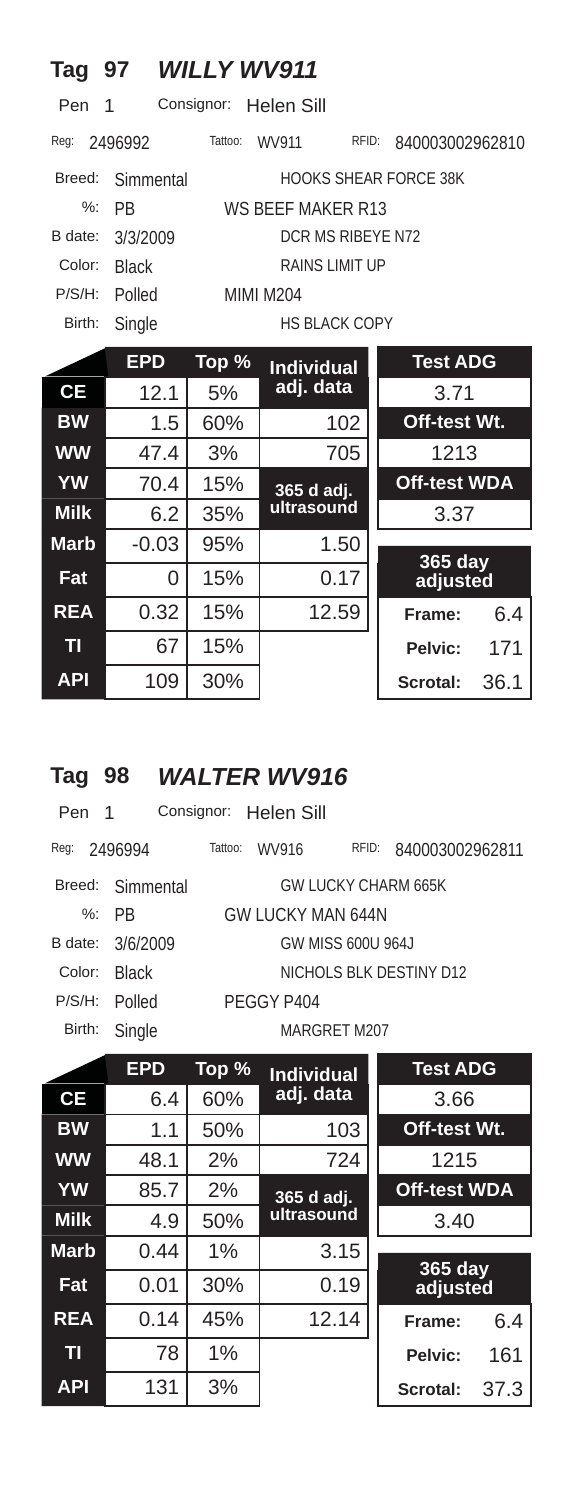| Tag              |            |         | 100 CHIPOTLE W906            |                         |
|------------------|------------|---------|------------------------------|-------------------------|
| Pen <sub>2</sub> |            |         | Consignor: Curtis Cattle Co. |                         |
| Reg:             | 2496263    | Tattoo: | RFID:<br>W906                | 840003001192965         |
| Breed:           | Simmental  |         | HOOKS SHEAR FORCE 38K        |                         |
| $\frac{9}{6}$    | PR         |         | WS REFF MAKER R13            |                         |
| B date:          | 2/21/2009  |         | DCR MS RIBEYE N72            |                         |
| Color:           | Red        |         | <b>GFI BIG BANG J45</b>      |                         |
| P/S/H:           | Polled     |         | MARGO M210                   |                         |
| Birth:           | Single     |         | OMF MISS SAMSON K7           |                         |
|                  | <b>EPD</b> | Top %   | <b>Individual</b>            | <b>Test ADG</b>         |
| <b>CE</b>        | 8.3        | 35%     | adj. data                    | 3.97                    |
| <b>BW</b>        | 4.2        | 100%    | 105                          | Off-test Wt.            |
| <b>WW</b>        | 38.9       | 20%     | 667                          | 1243                    |
| <b>YW</b>        | 61.8       | 35%     | 365 d adj.                   | <b>Off-test WDA</b>     |
| <b>Milk</b>      | 5.6        | 40%     | ultrasound                   | 3.36                    |
| <b>Marb</b>      | 0.16       | 40%     | 2.14                         |                         |
| Fat              | 0.01       | 30%     | 0.17                         | 365 day<br>adjusted     |
| <b>REA</b>       | 0.5        | 2%      | 13.43                        | 7.1<br>Frame:           |
| TI               | 63         | 40%     |                              | Pelvic:<br>214          |
| <b>API</b>       | 106        | 40%     |                              | 35.1<br><b>Scrotal:</b> |

### **Tag 102** *GWENDOLYNS CHOICE W902*

| Pen 3   |                  | Consignor: Curtis Cattle Co. |                           |                          |
|---------|------------------|------------------------------|---------------------------|--------------------------|
| Req:    | 2496264          | Tattoo:<br>W902              | RFID:                     | 840003001192953          |
|         | Breed: Simmental |                              | TRIPLE C INVASION R47K    |                          |
|         | $\%$ : PR        | TRIPLE C MAIN EVENT T07N     |                           |                          |
| B date: | 1/31/2009        |                              |                           | TRIPLE C AMERICAN GIRL N |
| Color:  | <b>Black</b>     |                              | SS GOLDMINE L42           |                          |
| P/S/H:  | Polled           | <b>TBSF/GS OUEEN 749T</b>    |                           |                          |
| Birth:  | Single           |                              | <b>HOOKS/HS OUEEN 33K</b> |                          |

|                | <b>EPD</b> | Top % | <b>Individual</b>        | <b>Test ADG</b>     |      |
|----------------|------------|-------|--------------------------|---------------------|------|
| <b>CE</b>      | 8.9        | 30%   | adj. data                | 3.37                |      |
| <b>BW</b>      | 1.1        | 50%   | 102                      | Off-test Wt.        |      |
| <b>WW</b>      | 34         | 40%   | 781                      | 1275                |      |
| <b>YW</b>      | 57         | 50%   | 365 d adj.<br>ultrasound | <b>Off-test WDA</b> |      |
| <b>Milk</b>    | 6.5        | 35%   |                          | 3.26                |      |
| <b>Marb</b>    | 0.35       | 4%    | 3.00                     |                     |      |
| Fat            | 0.01       | 30%   | 0.15                     | 365 day<br>adjusted |      |
| <b>REA</b>     | 0.4        | 5%    | 12.49                    | Frame:              | 6.3  |
| T <sub>1</sub> | 68         | 10%   |                          | Pelvic:             | 152  |
| <b>API</b>     | 123        | 10%   |                          | Scrotal:            | 32.7 |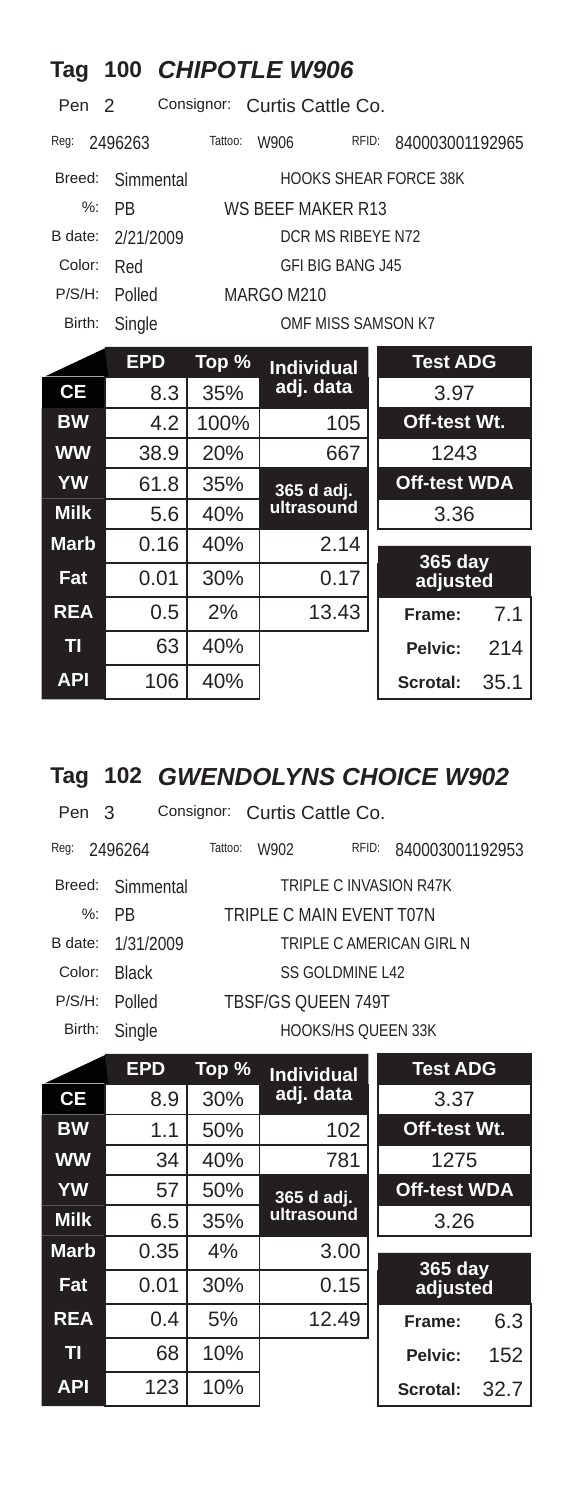| Tag              |              |            | <b>104 MSU MR VENOM W905</b> |                              |  |  |
|------------------|--------------|------------|------------------------------|------------------------------|--|--|
| Pen <sub>2</sub> |              | Consignor: |                              | Lake City Experiment Station |  |  |
| Req:             | 2477571      | Tattoo:    | RFID:<br>W905                | 840003001911091              |  |  |
| Breed:           | Simmental    |            | <b>WLE POWER STROKE</b>      |                              |  |  |
| $\frac{9}{6}$ :  | <b>PB</b>    |            | <b>KSU VENOM 101M</b>        |                              |  |  |
| B date:          | 2/11/2009    |            | MISS KANSAS K11G             |                              |  |  |
| Color:           | <b>Black</b> |            | RHS MACK CCS BLACK JOKER     |                              |  |  |
| P/S/H:           | Polled       |            | MSU MS MACK S608             |                              |  |  |
| Birth:           | Single       |            | <b>MSU MS QUARUM L109</b>    |                              |  |  |
|                  | <b>EPD</b>   | Top %      | <b>Individual</b>            | <b>Test ADG</b>              |  |  |
| <b>CE</b>        | 9.4          | 25%        | adj. data                    | 4.08                         |  |  |
| <b>BW</b>        | $-1.5$       | 10%        | 86                           | Off-test Wt.                 |  |  |
| <b>WW</b>        | 14.6         | 100%       | 676                          | 1228                         |  |  |
| <b>YW</b>        | 40           | 90%        | 365 d adj.                   | <b>Off-test WDA</b>          |  |  |
| <b>Milk</b>      | 4.2          | 55%        | ultrasound                   | 3.23                         |  |  |
| <b>Marb</b>      | $-0.35$      | 100%       | 2.10                         |                              |  |  |
| Fat              | 0            | 15%        | 0.15                         | 365 day<br>adjusted          |  |  |
| <b>REA</b>       | 0.11         | 50%        | 11.57                        | 5.7<br>Frame:                |  |  |
| T <sub>1</sub>   | 43           | 100%       |                              | 184<br>Pelvic:               |  |  |
| <b>API</b>       | 83           | 90%        |                              | Scrotal:<br>37.1             |  |  |

# **Tag 107** *W & J WARD*

| Pen 1  |                  | Consignor: W & J Garvey Simmentals |                |                         |  |  |  |
|--------|------------------|------------------------------------|----------------|-------------------------|--|--|--|
| Reg:   | 2489894          | Tattoo:<br>4W                      | RFID:          | 840003000433001         |  |  |  |
|        | Breed: Simmental |                                    | ES DAKOTA NK68 |                         |  |  |  |
|        | $\%$ : PR        | W & J THADDEUS                     |                |                         |  |  |  |
|        | B date: 3/8/2009 | W& I PATTY                         |                |                         |  |  |  |
| Color: | <b>Black</b>     |                                    |                | PVE-BE BE26 BLACK JOKER |  |  |  |
| P/S/H: | Polled           | W& J MICHELL F                     |                |                         |  |  |  |
| Birth: | Single           |                                    | W&J KARA       |                         |  |  |  |
|        |                  |                                    |                |                         |  |  |  |

|                | <b>EPD</b> | Top % | <b>Individual</b> | <b>Test ADG</b>            |      |
|----------------|------------|-------|-------------------|----------------------------|------|
| <b>CE</b>      | 2.5        | 95%   | adj. data         | 3.71                       |      |
| <b>BW</b>      | 2.7        | 85%   | 80                | Off-test Wt.               |      |
| <b>WW</b>      | 36.2       | 25%   | 685               | 1148                       |      |
| <b>YW</b>      | 67.7       | 20%   | 365 d adj.        | <b>Off-test WDA</b>        |      |
| <b>Milk</b>    | 8.2        | 20%   | ultrasound        | 3.23                       |      |
| <b>Marb</b>    | 0.09       | 65%   | 1.70              |                            |      |
| Fat            | 0.01       | 30%   | 0.19              | <b>365 day</b><br>adjusted |      |
| <b>REA</b>     | 0          | 75%   | 11.87             | Frame:                     | 6.3  |
| T <sub>l</sub> | 60         | 60%   |                   | Pelvic:                    | 180  |
| <b>API</b>     | 95         | 70%   |                   | Scrotal:                   | 35.9 |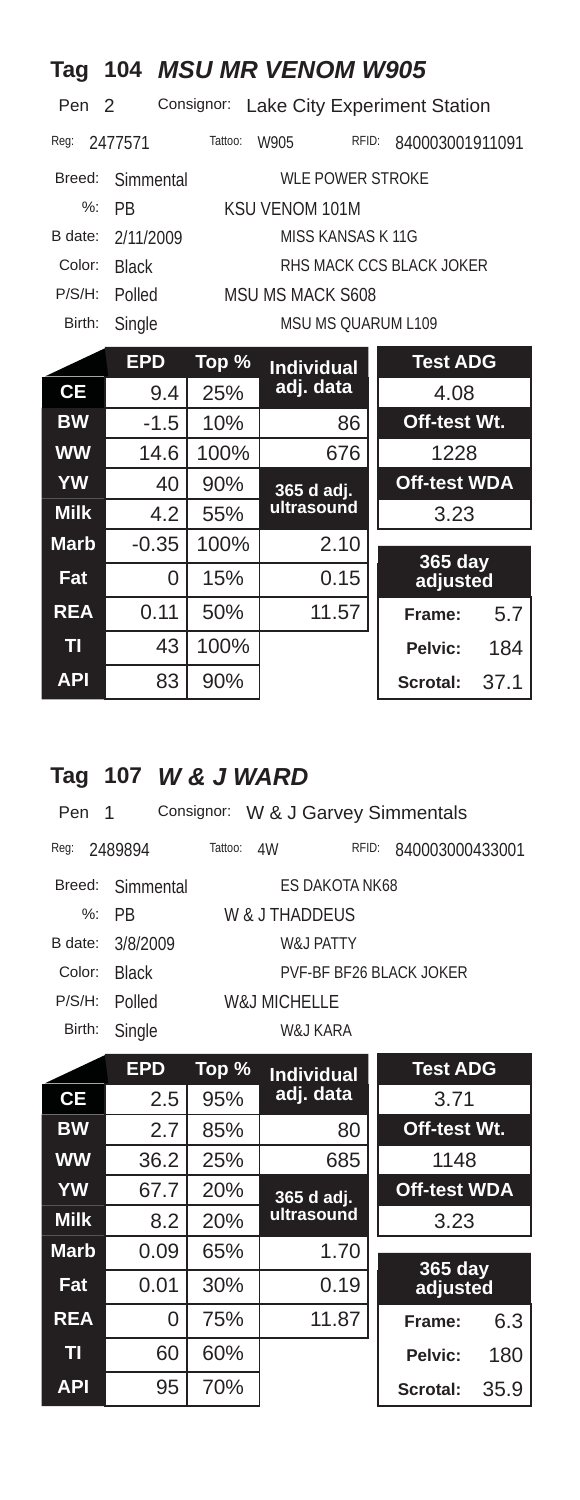| Tag              | 109 DRF DEALER |            |                                |                     |      |  |  |
|------------------|----------------|------------|--------------------------------|---------------------|------|--|--|
| Pen <sub>2</sub> |                | Consignor: | Dusty Road Farm                |                     |      |  |  |
| Req:             | 2491459        | Tattoo:    | RFID:<br>DRF7W                 | 840003000362590     |      |  |  |
| Breed:           | Simmental      |            | DAUME LUCKY DEAL L101          |                     |      |  |  |
| $\frac{9}{6}$ :  | <b>PR</b>      |            | <b>PSF SOUL DEAL</b>           |                     |      |  |  |
| B date:          | 2/13/2009      |            | <b>PSF SOUL SISTER N1</b>      |                     |      |  |  |
| Color:           | <b>Black</b>   |            | <b>BA DRF FORTUNES DE BULL</b> |                     |      |  |  |
| P/S/H:           | Polled         |            | DRF DFFBFF                     |                     |      |  |  |
| Birth:           | Single         |            | <b>DRF DELILAH</b>             |                     |      |  |  |
|                  | <b>EPD</b>     | Top %      | <b>Individual</b>              | <b>Test ADG</b>     |      |  |  |
| <b>CE</b>        | 6.3            | 60%        | adj. data                      | 3.57                |      |  |  |
| <b>BW</b>        | 1.7            | 65%        | 94                             | Off-test Wt.        |      |  |  |
| <b>WW</b>        | 33.3           | 40%        | 696                            | 1128                |      |  |  |
| <b>YW</b>        | 65.6           | 25%        | 365 d adj.                     | <b>Off-test WDA</b> |      |  |  |
| <b>Milk</b>      | $-0.7$         | 90%        | ultrasound<br>2.98             |                     |      |  |  |
| <b>Marb</b>      | 0.1            | 60%        | 2.00                           |                     |      |  |  |
| Fat              | 0.01           | 30%        | 0.22                           | 365 day<br>adjusted |      |  |  |
| <b>REA</b>       | 0.48           | 2%         | 13.70                          | Frame:              | 5.2  |  |  |
| TI               | 60             | 60%        |                                | Pelvic:             | 163  |  |  |
| <b>API</b>       | 95             | 70%        |                                | Scrotal:            | 35.2 |  |  |

# **Tag 110** *DRF BEEFER*

| Pen 3  |                  | Consignor: Dusty Road Farm |            |                       |  |  |  |
|--------|------------------|----------------------------|------------|-----------------------|--|--|--|
| Reg:   | 2491460          | Tattoo:<br>DRF6W           | RFID:      | 840003000362585       |  |  |  |
|        | Breed: Simmental |                            |            | HOOKS SHEAR FORCE 38K |  |  |  |
|        | $\%$ : PR        | WS BEEF MAKER R13          |            |                       |  |  |  |
|        | B date: 2/1/2009 | DCR MS RIBEYE N72          |            |                       |  |  |  |
| Color: | Red              | NLC LCHMN FORTUNE 7347K    |            |                       |  |  |  |
| P/S/H: | Polled           | DRE CELINA                 |            |                       |  |  |  |
| Birth: | Single           |                            | DRE CELINE |                       |  |  |  |

|             | <b>EPD</b> | Top % | <b>Test ADG</b><br><b>Individual</b> |                     |      |
|-------------|------------|-------|--------------------------------------|---------------------|------|
| СE          | 11         | 10%   | adj. data                            | 3.21                |      |
| <b>BW</b>   | $-0.4$     | 20%   | 92                                   | Off-test Wt.        |      |
| <b>WW</b>   | 37.4       | 25%   | 728                                  | 1213                |      |
| <b>YW</b>   | 63         | 30%   | <b>Off-test WDA</b><br>365 d adj.    |                     |      |
| <b>Milk</b> | 8.2        | 20%   | ultrasound                           | 3.11                |      |
| <b>Marb</b> | 0.19       | 35%   | 2.02                                 |                     |      |
| Fat         | 0.00       | 15%   | 0.22                                 | 365 day<br>adjusted |      |
| <b>REA</b>  | 0.15       | 40%   | 11.71                                | Frame:              | 5.4  |
| T1          | 69         | 10%   |                                      | Pelvic:             | 166  |
| <b>API</b>  | 119        | 15%   |                                      | Scrotal:            | 33.0 |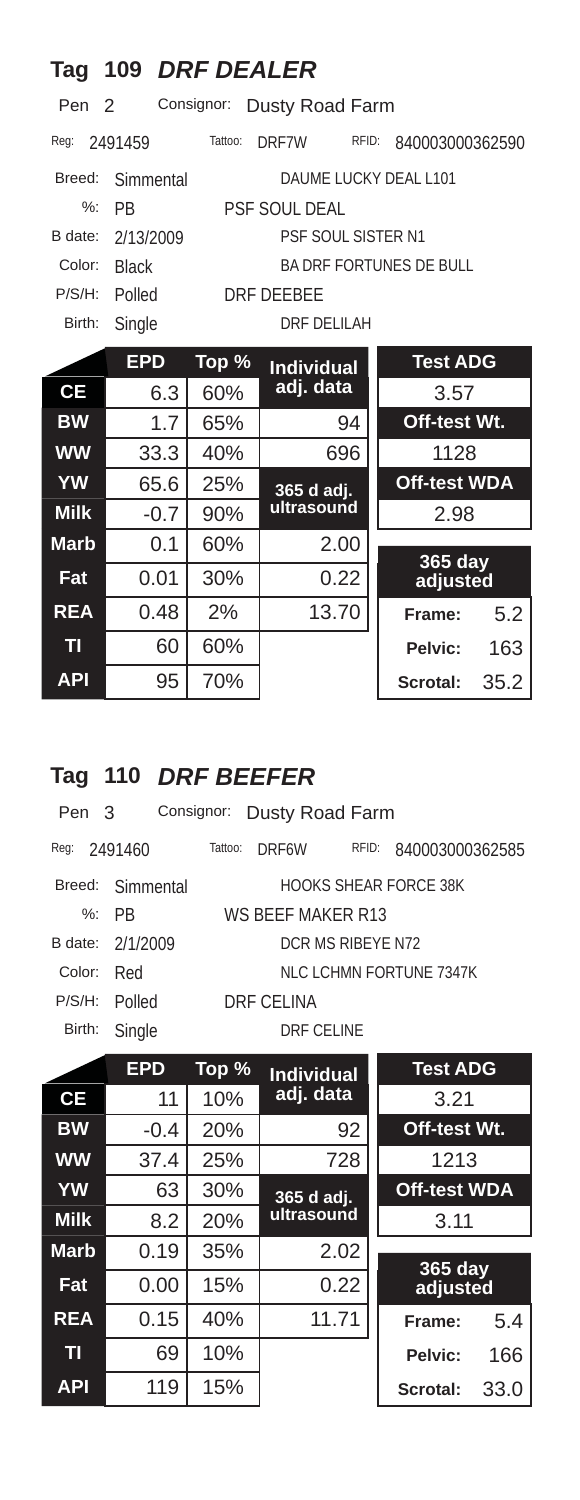SPRING 2010 BREED AVERAGE EPDS

|                                                                                                                                            |     | 3irth         | Wean         | <b>TESM</b> |         |      |       |         |                   |           |
|--------------------------------------------------------------------------------------------------------------------------------------------|-----|---------------|--------------|-------------|---------|------|-------|---------|-------------------|-----------|
| Breed                                                                                                                                      |     | š.            | <b>Kille</b> |             | Milk    | qıeM | ie.   | eye     | <b>Lyapul</b>     | ndex 2    |
| Angus                                                                                                                                      |     | 2.1           | 45           | 82          |         | 0.33 | 0.013 | 0.17    | SW 24.87          | SB 41.10  |
| Charolais                                                                                                                                  | 2.9 |               | 24.2         | 42.4        |         | 0.03 | 0.001 | 0.17    |                   |           |
| <b>Hereford</b>                                                                                                                            | Ci  | 3.6           | 43           |             |         | 0.04 | 0.003 | 0.21    | BMI 15.45         | CHB 18.41 |
| Red Angus                                                                                                                                  |     | o.<br>O       | 31           |             |         | 0.08 | 0.00  | 0.08    | STAY <sub>9</sub> | HPG 9     |
| immental <sup>PB</sup>                                                                                                                     | 2.0 | $\frac{1}{1}$ | 31.2         | 55.9        | 4.<br>4 | 0.13 | 0.01  | 0.11    | API 102           | TI 61     |
| simmental <sup>HY</sup>                                                                                                                    | n/a | $-0.4$        | 26.0         | 50.7        |         | 0.31 | 0.04  | $-0.01$ | API 104           | TI 62     |
| <sup>PB, HY</sup> Purebred and hybrid Simmentals have different means and percentiles as calculated by the American Simmental Association. |     |               |              |             |         |      |       |         |                   |           |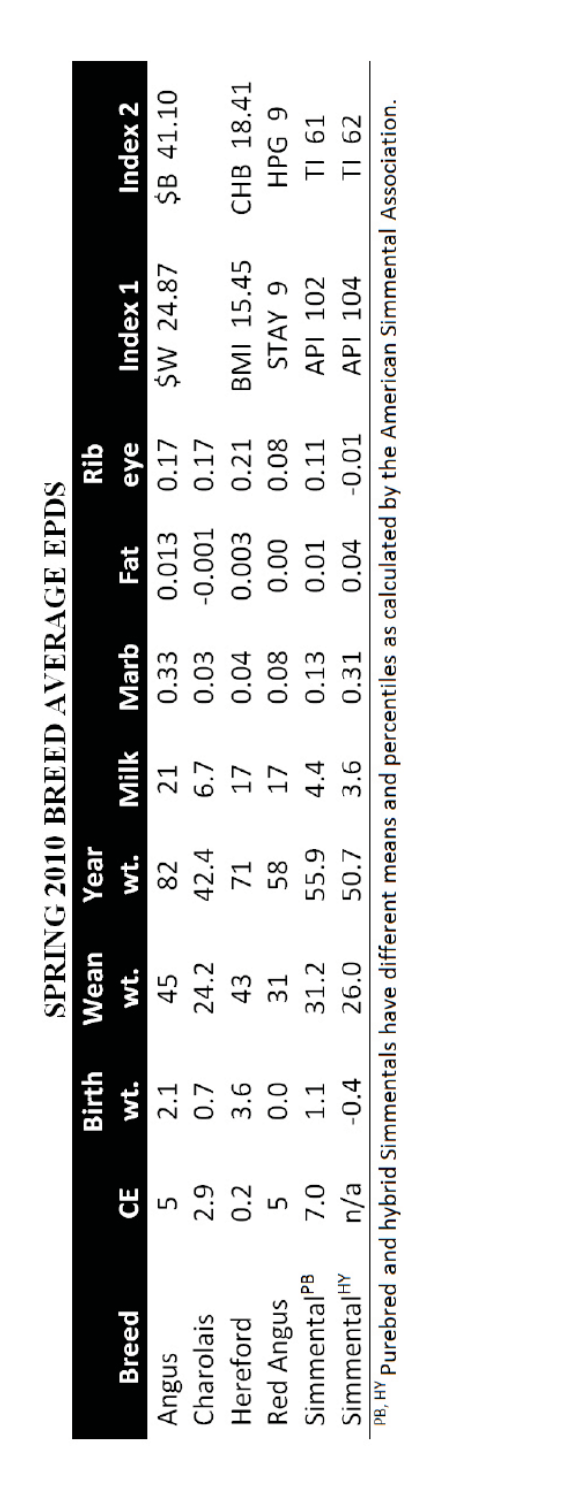#### **CONSIGNOR INDEX**

#### **ANGUS**

| Lots $1,3$ | <b>Bordner Farms</b><br>68730 County Farm Rd<br>Sturgis, MI, 49091<br>(269) 506-5109 (Monte Bordner)                                            |
|------------|-------------------------------------------------------------------------------------------------------------------------------------------------|
| Lots $5,7$ | <b>Fitzner Farms</b><br>6653 Sherwood Highway<br>Bellevue, MI 49021<br>(269) 763-3430 (Steve Fitzner)                                           |
|            | Lots 11,13-15 Apple Hill Angus<br>1591 S. King Road<br>Harrisville, MI 48740<br>(989) 464-2684 (John Mac Master)                                |
| Lots 16-18 | <b>CFC Angus</b><br>5270 W. H. Avenue<br>Kalamazoo, MI 49009<br>(269) 217-7897 (Rick Patterson)                                                 |
| Lot 19     | Hawkins Angus Farm<br>3119 Willoughby Road<br>Mason, MI 48854<br>(517) 214-1470<br>(David & Kathleen Hawkins)                                   |
| Lot 20     | <b>Drews Farms</b><br>11455 Smith Road<br>Britton, MI 49229<br>(517) 451-8389 (Marvin Drews)                                                    |
| Lot 21-22  | Barker Creek Cattle Co.<br>4995 Sleight Road<br>Bath, MI 48808<br>(517) 230-8502 (Ken Geuns)                                                    |
| Lots 23-27 | Voogt Farms<br>2831 Hayes St<br>Marne, MI, 49435<br>(616) 677-3680 (Gary Voogt)                                                                 |
| Lots 28-34 | <b>Michigan State University</b><br>1250A Anthony Hall<br>East Lansing, MI, 48824<br>(517) 353-2924 (Ken Geuns)<br>(517) 355-7452 (Cody Sankey) |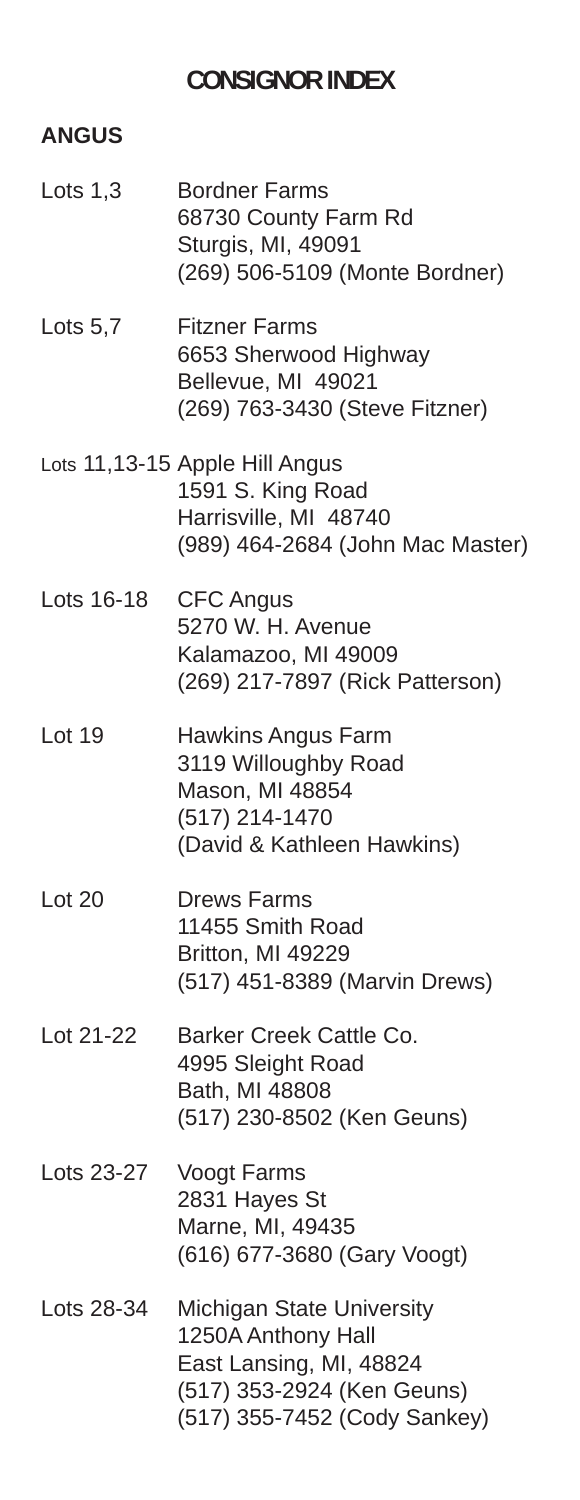| Lot 37           | <b>Rietberg Farms, LLC</b><br>1230 Parsons St<br>Hudsonville, MI 49426<br>(616) 437-7991 (Al Rietberg)                |
|------------------|-----------------------------------------------------------------------------------------------------------------------|
| Lot 39-41        | Sumerix Angus Farm<br>2650 Calcut Road<br>Lachine, MI 49753<br>(989) 379-2398 (Kendall Sumerix)                       |
| Lots 43, 45      | Kuntz's 4-M Cattle Farm<br>4740 Buffalo Road<br>Buchanan, MI 49107<br>(269) 695-3546 (Mike Kuntz, Jr.)                |
|                  | Lots 46-47 Hutchings Registerd Angus<br>12155 North Avenue<br>Bellevue, MI 49021<br>(269) 758-3190 (Dennis Hutchings) |
| Lot 51           | <b>Trueblood Angus</b><br>10327 Wilson Road<br>Montrose, MI 48457<br>(810) 247-3939 (Gary Trueblood)                  |
|                  | Lots 52-54,56 Zelinko Brothers<br>15510 Loven Road<br>St. Charles, MI 48655<br>(989) 642-8853 (John Zelinko)          |
| Lot 57           | Maple Side Farm<br>12700 Myers Lake Avenue<br>Cedar Springs, MI 49319<br>(616) 696-2265 (Aaron Phelps)                |
|                  | Lots 71,73-74 Dawson Farms<br>9296 Pulaski Road<br>Hanover, MI, 49241<br>(517) 524-8941 (John Dawson)                 |
| <b>RED ANGUS</b> |                                                                                                                       |

#### Lot 61 Walnut Springs Farms 1749 128th Ave Hopkins, MI 49328 (269) 793-3089 (Mike & Kim Karweik)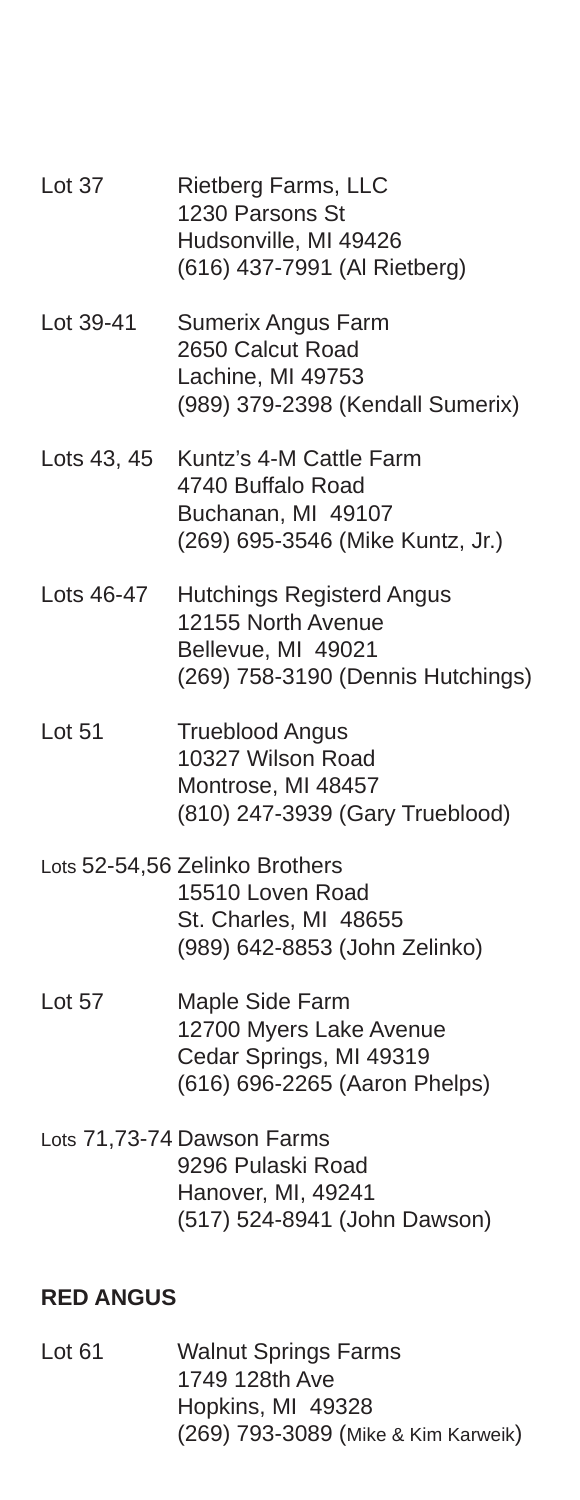#### **CONSIGNOR INDEX (cont.)**

#### **CHAROLAIS**

- Lot 62 White Charolais Farm 3362 113th Ave Allegan, MI 49010 (269) 673-1634 (Patrick & Cheryl White)
- Lot 63 Christ Community Church 3370 113th Ave Allegan, MI 49010 (269) 673-2329 (G. Patrick White)

#### **POLLED HEREFORD**

- Lot 64 Neal's Hereford Farm 7250 Wolf Road Bellevue, MI 49021 (269) 209-2038 (Jeff Neal)
- Lot 65 Drews Farms 11455 Smith Road Britton, MI 49229 (517) 451-8389 (Marvin Drews)
- Lots 66-67 Michigan State University 1250A Anthony Hall East Lansing, MI, 48824 (517) 353-2924 (Ken Geuns) (517) 355-7452 (Cody Sankey)
- Lots 68,70 Phil and Chris Rottman 2148 S. Croswell Fremont, MI 49412 (231) 924-5776

#### **SIMMENTAL**

- Lot 80 Hidden Creek Farms P.O. Box 318 Paris, MI 49338 (231) 796-9422 (Chris Harrington)
- Lots 82-83 Kuntz's 4-M Cattle Farm 4740 Buffalo Road Buchanan, MI 49107 (269) 695-3546 (Mike Kuntz, Jr.)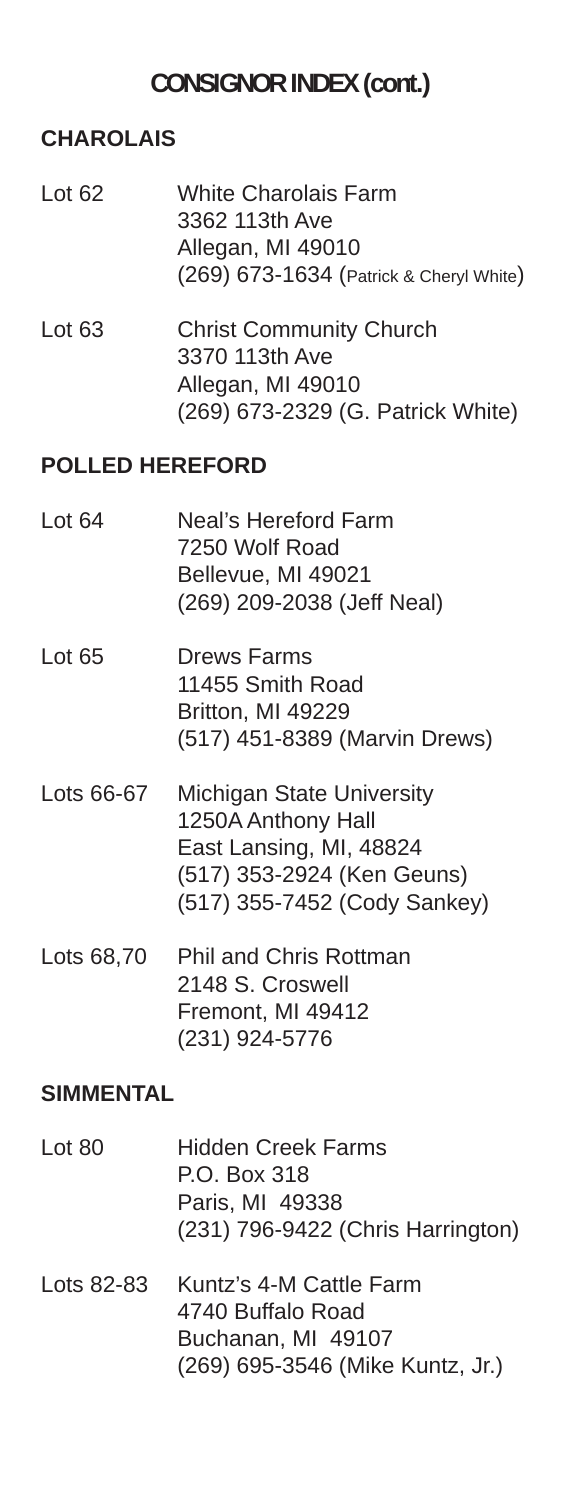- Lots 84-85 Stough Simmentals 1098 Clay Road Union City, MI 49094 (517) 741-4422 (David Stough)
- Lots 86-87 Rich Beef & Grain 1820 West Urban Rd. Sandusky, MI 48471 (810) 672-8926 (Dwight Rich)
- Lots 90, 92 Double C Simmentals 23315 30th Avenue Marion, MI 49665 (231) 825-9855 (Craig Pollington)
- Lots 93-94 Plank Simmental Farms 10772 E Pakes Rd Crystal, MI 48818 (989) 506-2061 (Brian Plank)
- Lot 96 Walnut Springs Farms 1749 128th Ave Hopkins, MI 49328 (269) 793-3089 (Mike & Kim Karweik)
- Lots 97-98 Helen Sill 32868 48th Avenue Paw Paw, MI 49079 (269) 657-7081
- Lots 100,102 Curtis Cattle Co. 49062 County Road 653 Paw Paw, MI 49079 (269) 217-2899 (Phillip Curtis)
- Lot 104 Lake City Experiment Station 5401 W. Jennings Road Lake City, MI 49651 (231) 839-4608 (Doug Carmichael)
- Lot 107 W & J Garvey Simmentals 4881 Packerd Highway Charlotte, MI 48813 (517) 543-0674 (James Garvey)
- Lots 109-110 Dusty Road Farm 2691 East Harmon Rd Camden, MI 49232 (517) 254-4423 (Ted Bunce)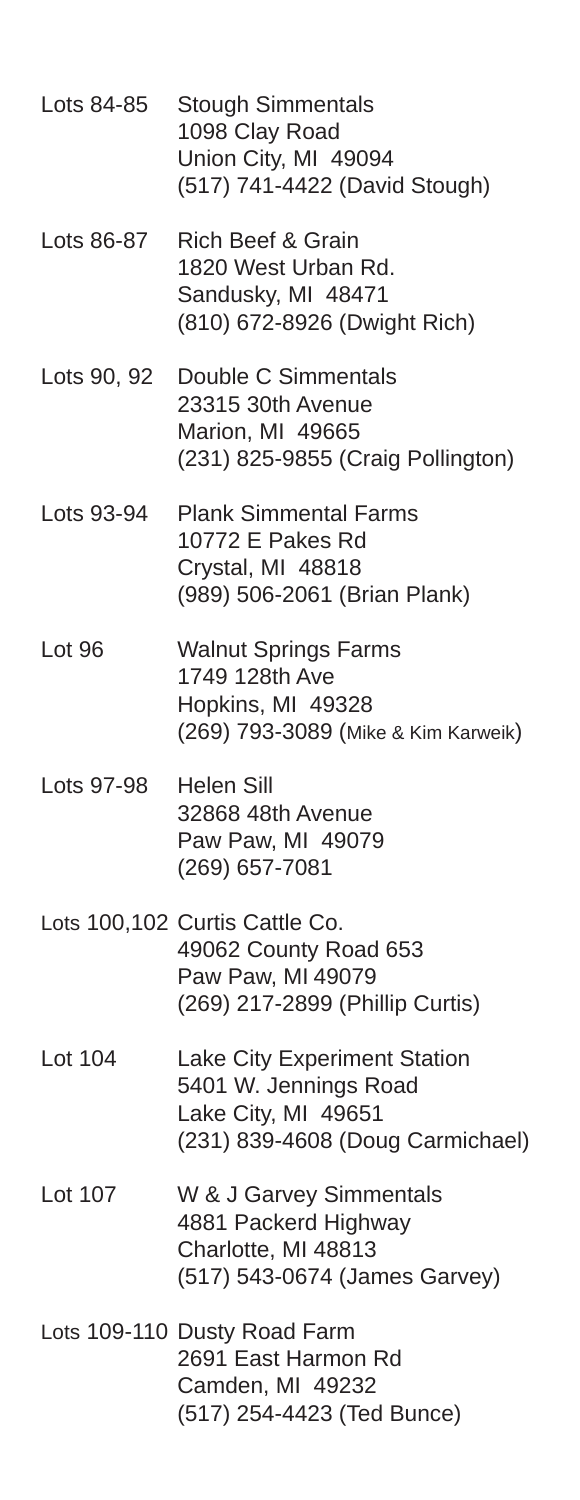#### **BULL TEST ADVISORY COMMITTEE**

Michigan Cattlemen Assoc. Representatives Garry Wiley **MCA President** Andy Salinas MCA Past President Kathleen Hawkins MCA Exec. Vice President

Michigan State University Representatives Dr. Dan Buskirk Kevin Gould Dr. Dan Grooms Dr. David Hawkins

MCA Bull Test Station Managers Oscar Plank Brian Plank Paula Plank

Breed Representatives Angus Monte Bordner (Chair) John MacMaster

Red Angus **Mike Karweik** 

Simmental Brian Plank Craig Pollington David Stough

Hereford Phil Rottman

Commercial Mark Sears David Noggle

Soundness Evaluation Committee Dr. Lisa Sanford Brian Plank Dr. Dan Buskirk

Breeding Soundness Evaluations Sterner Veterinary Clinic, Ionia (616) 527-3320 Dr. Keith Sterner Dr. Lisa Sanford

*Acknowledgements*

Merial (John Schankin) - Ivomec Genex (Brian Plank) - Liquid N for branding United Producers - Clerking and sale day help

#### *Meal Sponsors*

Plank Farms Apple Hill Angus United Producers Inc. Michigan Simmental Association Michigan Angus Association Country Kids 4-H Club (servers)